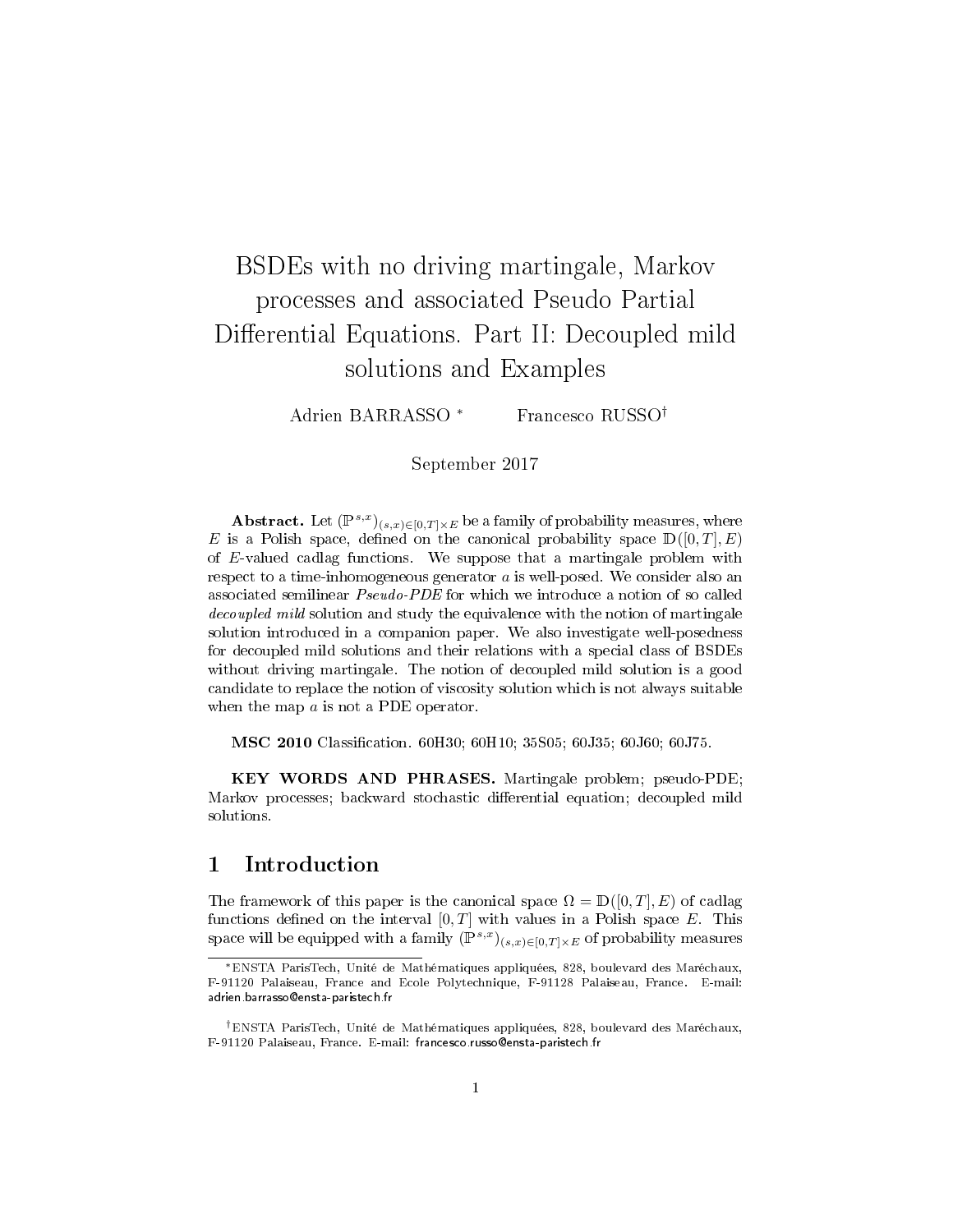indexed by an initial time  $s \in [0, T]$  and a starting point  $x \in E$ . For each  $(s, x) \in [0, T] \times E$ ,  $\mathbb{P}^{s,x}$  corresponds to the law of an underlying forward Markov process with time index  $[0, T]$ , taking values in the Polish state space E which is characterized as the solution of a well-posed martingale problem related to a certain operator  $(\mathcal{D}(a), a)$  and an increasing continuous function  $V : [0, T] \to \mathbb{R}$ . In the companion paper [7] we have introduced a semilinear equation generated by  $(\mathcal{D}(a), a)$ , called *Pseudo-PDE* of the type

$$
\begin{cases}\n a(u) + f(\cdot, \cdot, u, \sqrt{\Gamma(u, u)}) = 0 & \text{on } [0, T] \times E \\
 u(T, \cdot) = g,\n\end{cases}
$$
\n(1.1)

where  $\Gamma(u, u) = a(u^2) - 2ua(u)$  is a potential theory operator called the *carré du champs operator.* A classical solution of  $(1.1)$  is defined as an element of  $\mathcal{D}(a)$ verifying  $(1.1)$ . In [7] we have also defined the notion of *martingale solution* of  $(1.1)$ , see Definition 2.22. A function u is a martingale solution if  $(1.1)$  holds replacing the map a (resp. Γ) with an extended operator  $\alpha$  (resp.  $\mathfrak{G}$ ) which is introduced in Definition 2.15 (resp. 2.17). The martingale solution extends the (analytical) notion of classical solution, however it is a probabilistic concept. The objectives of the present paper are essentially three.

- 1. To introduce an alternative notion of (this time analytical) solution, that we call *decoupled mild*, since it makes use of the time-dependent transition kernel associated with a. This new type of solution will be shown to be essentially equivalent to the martingale one.
- 2. To show existence and uniqueness of decoupled mild solutions.
- 3. To emphasize the link with solutions of forward BSDEs (FBSDEs) without driving martingale introduced in [7].

The aforementioned FBSDEs are of the form

$$
Y_t^{s,x} = g(X_T) + \int_t^T f\left(r, X_r, Y_r^{s,x}, \sqrt{\frac{d\langle M^{s,x} \rangle}{dV}}(r)\right) dV_r - (M_T^{s,x} - M_t^{s,x}), \tag{1.2}
$$

in a stochastic basis  $(\Omega, \mathcal{F}^{s,x}, (\mathcal{F}^{s,x}_t)_{t\in[0,T]}, \mathbb{P}^{s,x})$  which depends on  $(s, x)$ . Under suitable conditions, the solution of this FBSDES is a couple  $(Y^{s,x}, M^{s,x})$  of cadlag stochastic processes where  $M^{s,x}$  is a martingale. This was introduced and studied in a more general setting in [7], see [32] for a similar formulation.

We refer to the introduction and reference list of previous paper for an extensive description of contributions to non-Brownian type BSDEs.

The classical forward BSDE, which is driven by a Brownian motion is of the form

$$
\begin{cases}\nX_t^{s,x} = x + \int_s^t \mu(r, X_r^{s,x}) dr + \int_s^t \sigma(r, X_r^{s,x}) dB_r \\
Y_t^{s,x} = g(X_T^{s,x}) + \int_t^T f(r, X_r^{s,x}, Y_r^{s,x}, Z_r^{s,x}) dr - \int_t^T Z_r^{s,x} dB_r,\n\end{cases}
$$
\n(1.3)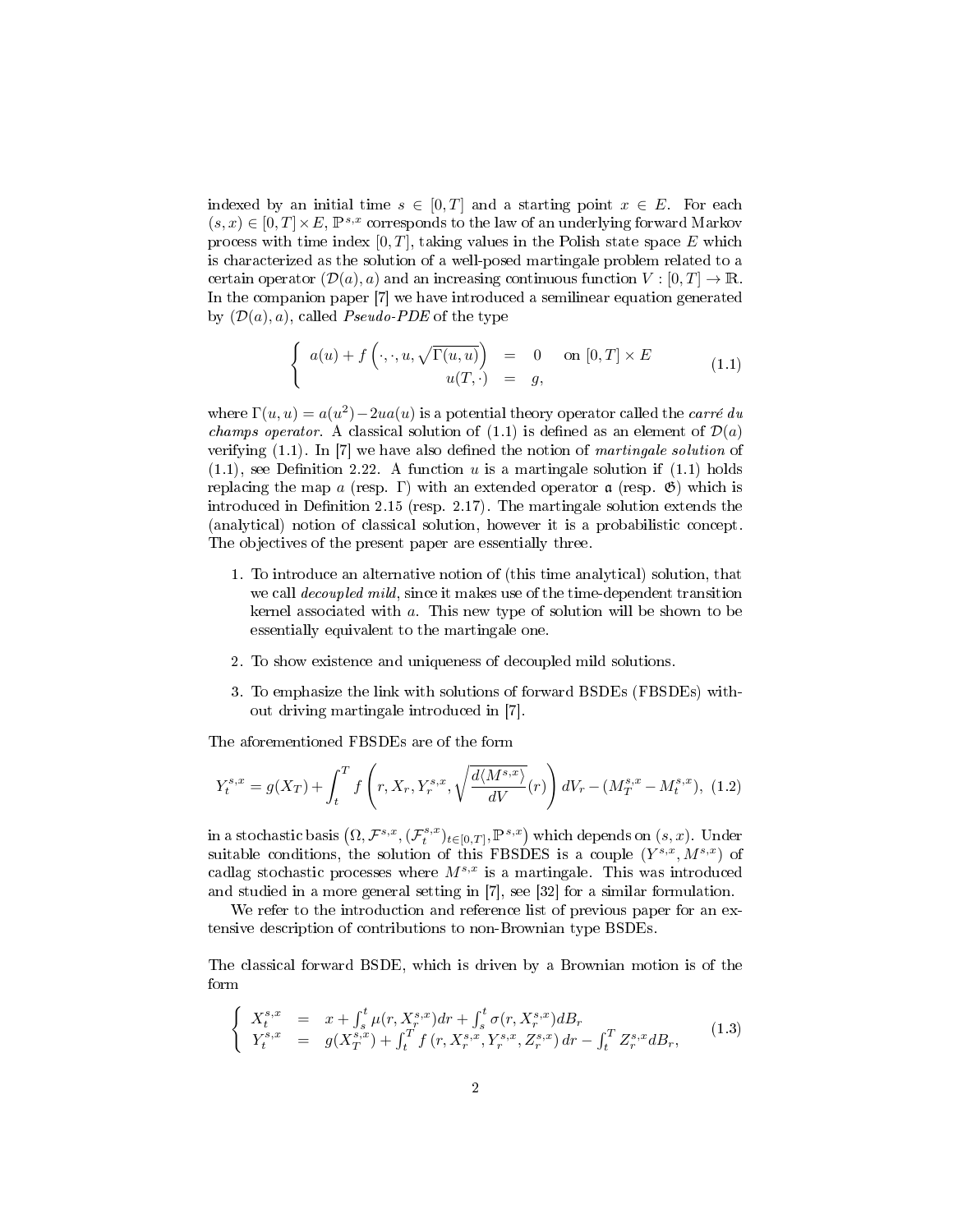where  $B$  is a Brownian motion. Existence and uniqueness for  $(1.3)$  was established first supposing mainly Lipschitz conditions on  $f$  with respect to the third and fourth variable.  $\mu$  and  $\sigma$  were also assumed to be Lipschitz (with respect to  $x$ ) and to have linear growth. In the sequel those conditions were considerably relaxed, see [36] and references therein. This is a particular case of a more general (non-Markovian) Brownian BSDE introduced in 1990 by E. Pardoux and S. Peng in [34], after an early work of J.M. Bismut in 1973 in [8].

Equation (1.3) was a probabilistic representation of a semilinear partial differential equation of parabolic type with terminal condition:

$$
\begin{cases} \n\partial_t u + \frac{1}{2} \sum_{i,j \leq d} (\sigma \sigma^{\mathsf{T}})_{i,j} \partial_{x_i x_j}^2 u + \sum_{i \leq d} \mu_i \partial_{x_i} u + f(\cdot, \cdot, u, \sigma \nabla u) = 0 \quad \text{on } [0, T[ \times \mathbb{R}^d] \\ \nu(T, \cdot) = g. \n\end{cases}
$$
\n(1.4)

Given, for every  $(s, x)$ , a solution  $(Y^{s,x}, Z^{s,x})$  of the FBSDE (1.3), under some continuity assumptions on the coefficients, see e.g.  $[35]$ , it was proved that the function  $u(s, x) := Y_s^{s, x}$  is a viscosity solution of (1.4), see also [37, 35, 37, 15], for related work.

We prolong this idea in a general case where the FBSDE is  $(1.2)$  with solution  $(Y^{s,x}, M^{s,x})$ . In that case  $u(s,x) := Y_s^{s,x}$  will be the decoupled mild solution of (1.1), see Theorem 3.15; in that general context the decoupled mild solution replaces the one of viscosity, for reasons that we will explain below. One celebrated problem in the case of Brownian FBSDEs is the characterization of  $Z^{s,x}$ through a deterministic function  $v$ . This is what we will call the *identification* problem. In general the link between  $v$  and  $u$  is not always analytically established, excepted when u has some suitable differentiability property, see e.g.  $[6]$ : in that case  $v$  is closely related to the gradient of  $u$ . In our case, the notion of decoupled mild solution allows to identify  $(u, v)$  as the analytical solution of a deterministic problem. In the literature, the notion of mild solution of PDEs was used in finite dimension in  $[4]$ , where the authors tackled diffusion operators generating symmetric Dirichlet forms and associated Markov processes thanks to the theory of Fukushima Dirichlet forms, see e.g. [21]. A partial extension to the case of non-symmetric Dirichlet forms is performed in [31]. Infinite dimensional setups were considered for example in [20] where an infinite dimensional BSDE could produce the mild solution of a PDE on a Hilbert space.

Let B be a functional Banach space  $(B, \|\cdot\|)$  of real Borel functions defined on E and A be an unbounded operator on  $(B, \|\cdot\|)$ . In the theory of evolution equations one often considers systems of the type

$$
\begin{cases} \partial_t u + Au = l \text{ on } [0, T] \times \mathbb{R}^d \\ u(T, \cdot) = g, \end{cases}
$$
\n(1.5)

where  $l : [0, T] \times \mathbb{R}^d \to \mathbb{R}$  and  $q : \mathbb{R}^d \to \mathbb{R}$  are such that  $l(t, \cdot)$  and g belong to B for every  $t \in [0, T]$ . The idea of mild solutions consists to consider  $-A$  (when possible) as the infinitesimal generator of a semigroup of operators  $(P_t)_{t\geq0}$  on  $(B, \|\cdot\|)$ , in the following sense. There is  $\mathcal{D}(A) \subset B$ , a dense subset on which  $-Af = \lim_{t \to 0^+}$  $\frac{1}{t}(P_t f - f)$ . In particular one may think of  $(P_t)_{t\geq 0}$  as the heat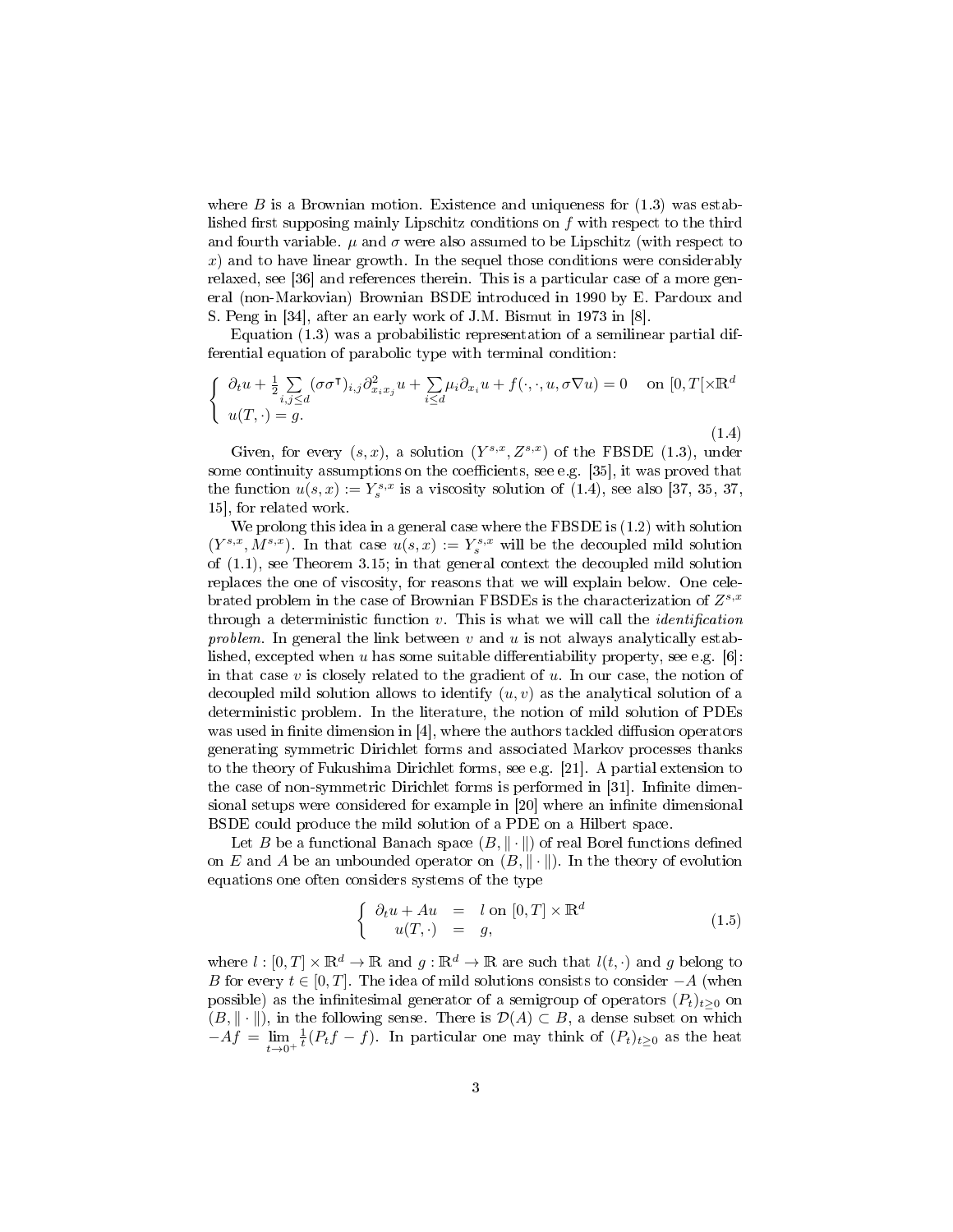kernel semi-group and A as  $\frac{1}{2}\Delta$ . The approach of mild solutions is also very popular in the framework of stochastic PDEs see e. g. [9].

When A is a local operator, one solution (in the sense of distributions, or in the sense of evaluation against test functions) to the linear evolution problem with terminal condition  $(1.5)$  is the so called *mild solution* 

$$
u(s, \cdot) = P_{T-s}[g] - \int_{s}^{T} P_{r-s}[l(r, \cdot)] dr.
$$
 (1.6)

If l is explicitly a function of u then  $(1.6)$  becomes itself an equation and a mild solution would consist in finding a fixed point of  $(1.6)$ . Let us now suppose the existence of a map  $S: \mathcal{D}(S) \subset B \to B$ , typically S being the gradient, when  $(P_t)$  is the heat kernel semigroup. The natural question is what would be a natural replacement for a mild solution for

$$
\begin{cases}\n\partial_t u + Au & = f(s, \cdot, u, Su) \text{ on } [0, T] \times \mathbb{R}^d \\
u(T, \cdot) & = g.\n\end{cases}
$$
\n(1.7)

If the domain of  $S$  is  $B$ , then it is not difficult to extend the notion of mild solution to this case. One novelty of our approach consists is considering the case of solutions  $u : [0, T] \times \mathbb{R}^d \to \mathbb{R}$  for which  $Su(t, \cdot)$  is not defined.

1. Suppose one expects a solution not to be classical, i.e. such that  $u(r, \cdot)$ should not belong to the domain of  $\mathcal{D}(A)$  but to be in the domain of S. In the case when Pseudo-PDEs are usual PDEs, one think to possible solutions which are not  $C^{1,2}$  but admitting a gradient, typically viscosity solutions which are differentiable in  $x$ . In that case the usual idea of mild solutions theory applies to equations of type (1.7).

In this setup, inspired by (1.6) a mild solution of the equation is naturally defined as a solution of the integral equation

$$
u(s, \cdot) = P_{T-s}[g] + \int_s^T P_{r-s}[f(r, \cdot, u(r, \cdot), Su(r, \cdot))]dr.
$$
 (1.8)

2. However, there may be reasons for which the candidate solution  $u$  is such that  $u(t, \cdot)$  does not even belong to  $\mathcal{D}(S)$ . In the case of PDEs it is often the case for viscosity solutions of PDEs which do not admit a gradient. In that case the idea is to replace (1.8) with

$$
u(s, \cdot) = P_{T-s}[g] + \int_s^T P_{r-s}[f(r, \cdot, u(r, \cdot), v(r, \cdot))]dr.
$$
 (1.9)

and to add a second equality which expresses in a *mild* form the equality  $v(r, \cdot) = Su(r, \cdot).$ 

We will work out previous methodology for the  $Pseudo - PDE(f, g)$ . In that case S will be given by the mapping  $u \mapsto \sqrt{\Gamma(u, u)}$ . If A is the laplacian for instance one would have  $\Gamma(u,u) = \|\nabla u\|^2$ . For pedagogical purposes, one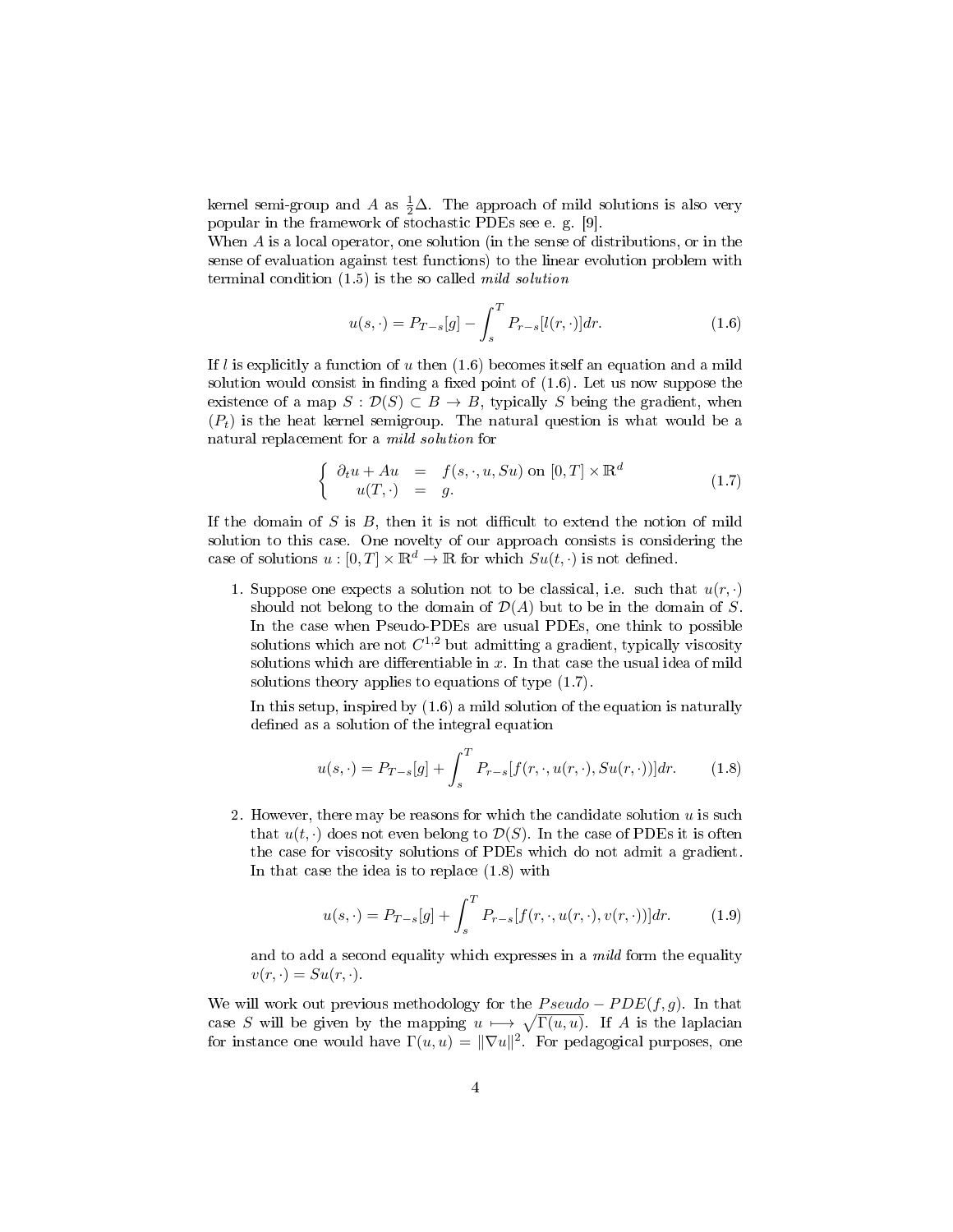can first consider an operator a of type  $\partial_t + A$  when  $-A$  is the generator of a Markovian (time-homogeneous) semigroup. In this case,

$$
\Gamma(u, u) = \partial_t(u^2) + A(u^2) - 2u\partial_t u - 2uAu
$$
  
=  $A(u^2) - 2uAu$ .

Equation

$$
\partial_t u + Au + f\left(\cdot, \cdot, u, \sqrt{\Gamma(u, u)}\right) = 0,\tag{1.10}
$$

could therefore be decoupled into the system

$$
\begin{cases}\n\partial_t u + Au + f(\cdot, \cdot, u, v) = 0 \\
v^2 = \partial_t (u^2) + A(u^2) - 2u(\partial_t u + Au),\n\end{cases}
$$
\n(1.11)

which furthermore can be expressed as

$$
\begin{cases}\n\partial_t u + Au & = -f(\cdot, \cdot, u, v) \\
\partial_t (u^2) + A(u^2) & = v^2 - 2uf(\cdot, \cdot, u, v)\n\end{cases}
$$
\n(1.12)

Taking into account the existing notions of mild solution  $(1.6)$  (resp.  $(1.8)$ ), for corresponding equations  $(1.5)$  (resp.  $(1.7)$ ), one is naturally tempted to define a decoupled mild solution of (1.1) as a function u for which there exist  $v > 0$ such that

$$
\begin{cases}\nu(s,\cdot) = P_{T-s}[g] + \int_s^T P_{r-s}[f(r,\cdot,u(r,\cdot),v(r,\cdot))]dr \\
u^2(s,\cdot) = P_{T-s}[g^2] - \int_s^T P_{r-s}[v^2(r,\cdot) - 2u(r,\cdot)f(r,\cdot,u(r,\cdot),v(r,\cdot))]dr.\n\end{cases} (1.13)
$$

As we mentioned before, our approach is alternative to a possible notion of viscosity solution for the  $Pseudo - PDE(f, g)$ . That notion will be the object of a subsequent paper, at least in the case when the driver do not depend on the last variable. In the general case the notion of viscosity solution does not fit well because of lack of suitable comparison theorems. On the other hand, even in the recent literature (see [5]) in order to show existence of viscosity solutions specific conditions exist on the driver. In our opinion our approach of decoupled mild solutions for  $Pseudo - PDE(f, q)$  constitutes an interesting novelty even in the case of semilinear parabolic PDEs.

The main contributions of the paper are essentially the following. In Section 3.1, Definition 3.4 introduces our notion of decoupled mild solution of  $(1.1)$ in the general setup. In section Section 3.2, Proposition 3.7 states that under a square integrability type condition, every martingale solution is a decoupled mild solution of (1.1). Conversely, Proposition 3.8 shows that every decoupled mild solution is a martingale solution. In Theorem 3.9 we prove existence and uniqueness of a decoupled mild solution for  $(1.1)$ . In Section 3.3, we show how the unique decoupled mild solution of (1.1) can be represented via the FBSDEs (1.2). In Section 4 we develop examples of Markov processes and corresponding operators a falling into our abstract setup. In Section 4.1, we work in the setup of  $[42]$ , the Markov process is a diffusion with jumps and the corresponding operator is of diffusion type with an additional non-local operator. In Section 4.2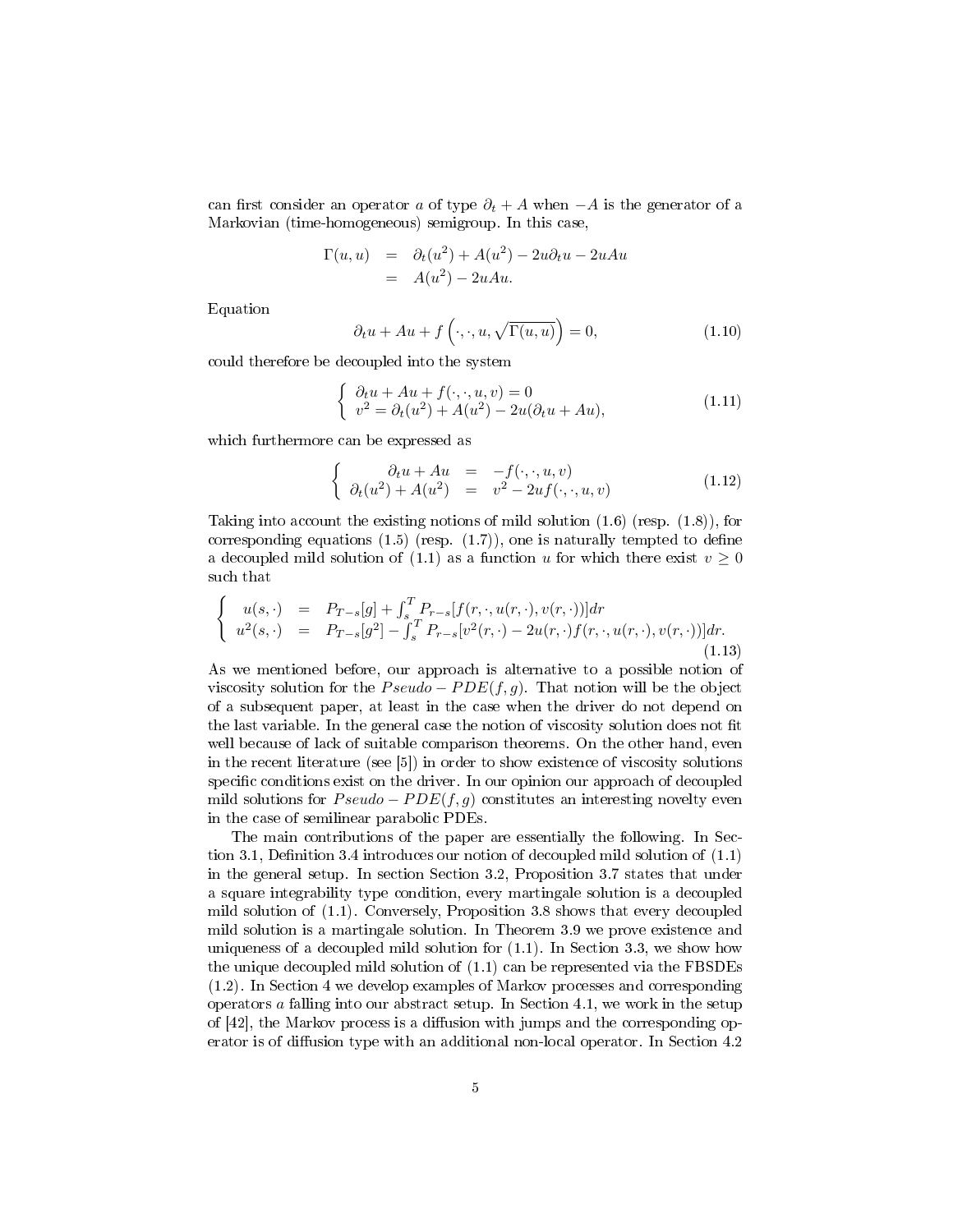we consider Markov processes associated to pseudo-differential operators (typically the fractional Laplacian) as in [27]. In Section 4.3 we study a semilinear parabolic PDE with distributional drift, and the corresponding process is the solution an SDE with distributional drift as defined in [18]. Finally in Section 4.4 are interested with diffusions on differential manifolds and associated diffusion operators, an example being the Brownian motion in a Riemannian manifold associated to the Laplace-Beltrami operator.

## 2 Preliminaries

In this section we will recall the notations, notions and results of the companion paper [7], which will be used here.

Notation 2.1. In the whole paper, concerning functional spaces we will use the following notations.

A topological space E will always be considered as a measurable space with its Borel  $\sigma$ -field which shall be denoted  $\mathcal{B}(E)$ . Given two topological spaces, E, F, then  $\mathcal{C}(E, F)$  (respectively  $\mathcal{B}(E, F)$ ) will denote the set of functions from E to F which are continuous (respectively Borel) and if F is a metric space,  $\mathcal{C}_b(E, F)$ (respectively  $\mathcal{B}_b(E, F)$ ) will denote the set of functions from E to F which are bounded continuous (respectively bounded Borel). For any  $p \in [1,\infty]$ ,  $d \in \mathbb{N}^*$ ,  $(L^p(\mathbb{R}^d),\lVert \cdot \rVert_p)$  will denote the usual Lebesgue space equipped with its usual norm.

On a fixed probability space  $(\Omega, \mathcal{F}, \mathbb{P})$ , for any  $p \in \mathbb{N}^*$ ,  $L^p$  will denote the set of random variables with finite p-th moment.

A probability space equipped with a right-continuous filtration  $(\Omega, \mathcal{F}, (\mathcal{F}_t)_{t \in \mathbb{T}}, \mathbb{P})$ (where  $\mathbb T$  is equal to  $\mathbb R_+$  or to  $[0,T]$  for some  $T \in \mathbb R_+^*$ ) will be called called a stochastic basis and will be said to fulfill the usual conditions if the probability space is complete and if  $\mathcal{F}_0$  contains all the P-negligible sets. When a stochastic basis is fixed, Pro denotes the **progressive**  $\sigma$ -field on  $\mathbb{T} \times \Omega$ .

On a fixed stochastic basis  $(\Omega, \mathcal{F}, (\mathcal{F}_t)_{t\in\mathbb{T}}, \mathbb{P})$ , we will use the following notations and vocabulary, concerning spaces of stochastic processes, most of them being taken or adapted from [28] or [29].  $\mathcal V$  (resp  $\mathcal V^+$ ) will denote the set of adapted, bounded variation (resp non-decreasing) processes starting at  $0$ ;  $V^p$ (resp  $V^{p,+}$ ) the elements of V (resp  $V^{+}$ ) which are predictable, and  $V^{c}$  (resp  $V^{c,+}$ ) the elements of V (resp  $V^+$ ) which are continuous.

M will be the space of cadlag martingales. For any  $p \in [1,\infty]$   $\mathcal{H}^p$  will denote the subset of M of elements M such that sup  $|M_t| \in L^p$  and in this  $t\in\mathbb{T}$ set we identify indistinguishable elements. It is a Banach space for the norm  $\|M\|_{\mathcal{H}^p} = \mathbb{E}[|\sup_{t\in\mathbb{T}}M_t|^p]^{\frac{1}{p}}$ , and  $\mathcal{H}_0^p$  will denote the Banach subspace of  $\mathcal{H}^p$  containing the elements starting at zero.

If  $\mathbb{T} = [0, T]$  for some  $T \in \mathbb{R}^*_+$ , a stopping time will be considered as a random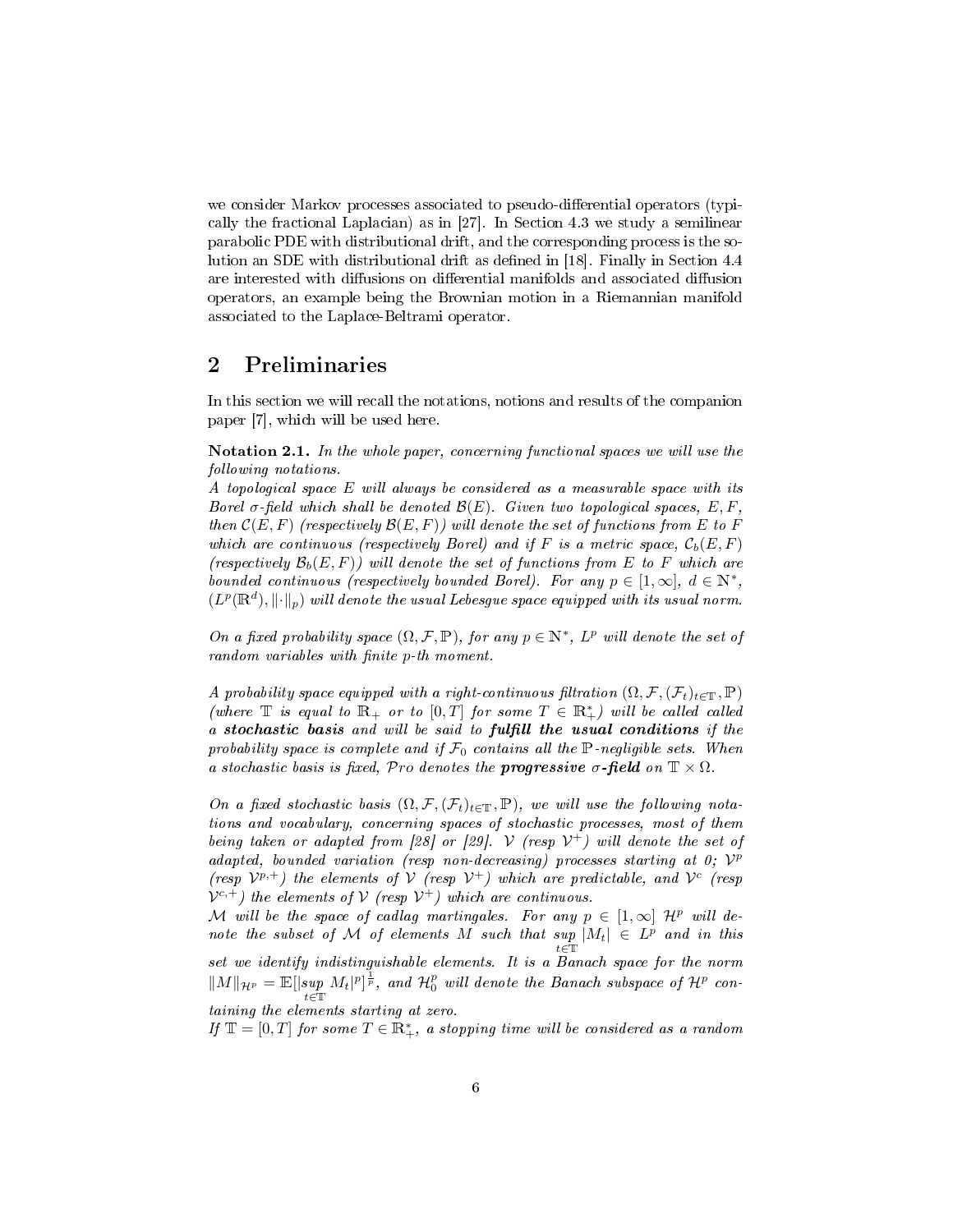variable with values in  $[0, T] \cup \{+\infty\}$ . We define a localizing sequence of stopping times as an increasing sequence of stopping times  $(\tau_n)_{n>0}$  such that there exists  $N \in \mathbb{N}$  for which  $\tau_N = +\infty$ . Let Y be a process and  $\tau$  a stopping time, we denote  $Y^{\tau}$  the process  $t \mapsto Y_{t \wedge \tau}$  which we call **stopped process**. If C is a set of processes, we define its **localized class**  $C_{loc}$  as the set of processes Y such that there exist a localizing sequence  $(\tau_n)_{n>0}$  such that for every n, the stopped process  $Y^{\tau_n}$  belongs to  $\mathcal{C}$ .

For any  $M \in \mathcal{M}_{loc}$ , we denote  $[M]$  its quadratic variation and if moreover  $M~\in~\mathcal{H}_{loc}^2,~\langle M\rangle$  will denote its (predictable) angular bracket.  $\mathcal{H}_0^2$  will be equipped with scalar product defined by  $(M, N)_{\mathcal{H}^2} = \mathbb{E}[M_T N_T] = \mathbb{E}[\langle M, N \rangle_T]$ which makes it a Hilbert space. Two local martingales M, N will be said to be strongly orthogonal if MN is a local martingale starting in 0 at time 0. In  $\mathcal{H}_{0,loc}^2$  this notion is equivalent to  $\langle M, N\rangle = 0$ .

Concerning the following definitions and results, we are given some  $T\in\mathbb{R}_+^*,$ and a stochastic basis  $(\Omega, \mathcal{F}, (\mathcal{F}_t)_{t \in [0,T]}, \mathbb{P})$  fulfilling the usual conditions.

**Definition 2.2.** Let A and B be in  $V^+$ . We will say that dB dominates dA in the sense of stochastic measures (written  $dA \ll dB$ ) if for almost all  $\omega$ ,  $dA(\omega) \ll dB(\omega)$  as Borel measures on [0, T].

Let  $B \in \mathcal{V}^+$ .  $dB \otimes d\mathbb{P}$  will denote the positive measure on  $(\Omega \times [0, T], \mathcal{F} \otimes$  $\mathcal{B}([0,T]))$  defined for any  $F\in\mathcal{F}\otimes\mathcal{B}([0,T])$  by  $dB\otimes d\mathbb{P}(F)=\mathbb{E}\left[\int_0^T1\!\!1_F(t,\omega)dB_t(\omega)\right]$ . A property which holds true everywhere except on a null set for this measure will be said to be true  $dB \otimes dP$  almost everywhere (a.e.).

We recall that given two processes A, B in  $\mathcal{V}^{p,+}$ , if  $dA \ll dB$ , there exists a predictable process which we will denote  $\frac{dA}{dB}$  and call  $\bf Radon\text{-}Nikodym$ derivative of A by B, verifying  $A = \int_0^1 \frac{dA}{dB}(r) dB_r^{\frac{dD}{dD}}$ , see Proposition I.3.13 in [29].

As in previous paper [7] we will be interested in a Markov process which is the solution of a martingale problem which we now recall below. For definitions and results concerning Markov processes, the reader may refer to Appendix A. In particular, let E be a Polish space and  $T \in \mathbb{R}_+$  be a finite value we now consider  $(\Omega, \mathcal{F}, (X_t)_{t\in[0,T]}, (\mathcal{F}_t)_{t\in[0,T]})$  the canonical space which was introduced in Notation A.1, and a canonical Markov class measurable in time  $(\mathbb{P}^{s,x})_{(s,x)\in[0,T]\times E}$ , see Definitions A.6 and A.4. We will also consider the completed stochastic basis  $(\Omega, \mathcal{F}^{s,x}, (\mathcal{F}^{s,x}_t)_{t\in[0,T]}, \mathbb{P}^{s,x})$ , see Definition A.8.

We now recall what the notion of martingale problem associated to an operator introduced in Section 4 of [7].

**Definition 2.3.** Given a linear algebra  $\mathcal{D}(a) \subset \mathcal{B}([0,T] \times E,\mathbb{R})$ , a linear operator a mapping  $\mathcal{D}(a)$  into  $\mathcal{B}([0,T] \times E,\mathbb{R})$  and a non-decreasing continuous function  $V : [0, T] \to \mathbb{R}_+$  starting at 0, we say that a set of probability measures  $(\mathbb{P}^{s,x})_{(s,x)\in[0,T]\times E}$  defined on  $(\Omega,\mathcal{F})$  solves the Martingale Problem associated to  $(\mathcal{D}(a), a, V)$  if, for any  $(s, x) \in [0, T] \times E$ ,  $\mathbb{P}^{s,x}$  verifies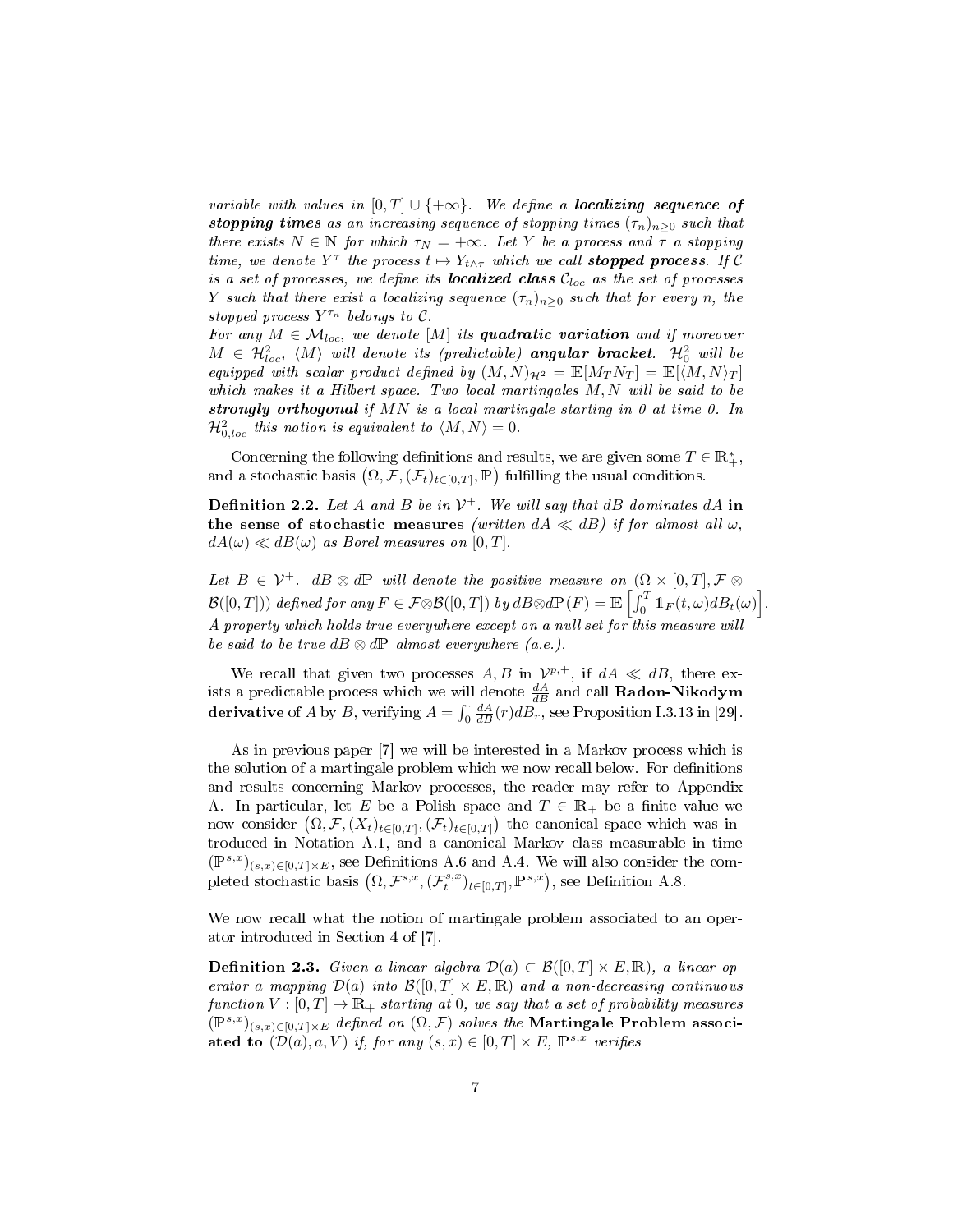- (a)  $\mathbb{P}^{s,x}(\forall t \in [0,s], X_t = x) = 1;$
- (b) for every  $\phi \in \mathcal{D}(a)$ , the process  $\phi(\cdot, X) \int_s^{\cdot} a(\phi)(r, X_r) dV_r$ ,  $t \in [s, T]$ is a cadlag  $(\mathbb{P}^{s,x},(\mathcal{F}_t)_{t\in [s,T]})$ -local martingale.

We say that the Martingale Problem is well-posed if for any  $(s, x) \in [0, T] \times$  $E, \mathbb{P}^{s,x}$  is the only probability measure satisfying the properties (a) and (b).

As for [7], in the sequel of the paper we will assume the following.

**Hypothesis 2.4.** The Markov class  $(\mathbb{P}^{s,x})_{(s,x)\in[0,T]\times E}$  solves a well-posed Martingale Problem associated to a triplet  $(\mathcal{D}(a), a, V)$  in the sense of Definition 2.3.

Notation 2.5. For every  $(s, x) \in [0, T] \times E$  and  $\phi \in \mathcal{D}(a)$ , the process  $t\mapsto \mathbb{1}_{[s,T]}(t) \left(\phi(t,X_t)-\phi(s,x)-\int_s^t a(\phi)(r,X_r)dV_r\right) \text{ will be denoted } M[\phi]^{s,x}.$ 

 $M[\phi]^{s,x}$  is a cadlag  $(\mathbb{P}^{s,x},(\mathcal{F}_t)_{t\in[0,T]})$ -local martingale equal to 0 on  $[0,s],$ and by Proposition A.9, it is also a  $(\mathbb{P}^{s,x},(\mathcal{F}^{s,x}_t)_{t\in[0,T]})$ -local martingale.

The bilinear operator below was introduced (in the case of time-homogeneous operators) by J.P. Roth in potential analysis (see Chapter III in [38]), and popularized by P.A. Meyer and others in the study of homogeneous Markov processes (see for example Exposé II: L'opérateur carré du champs in [33] or 13.46 in [28]).

**Definition 2.6.** We introduce the bilinear operator

$$
\Gamma: \begin{array}{rcl} \mathcal{D}(a) \times \mathcal{D}(a) & \to & \mathcal{B}([0, T] \times E) \\ (\phi, \psi) & \mapsto & a(\phi\psi) - \phi a(\psi) - \psi a(\phi). \end{array} \tag{2.1}
$$

The operator  $\Gamma$  is called the **carré du champs operator**.

The angular bracket of the martingales introduced in Notation 2.5 are expressed via the operator Γ. Proposition 4.8 of [7], tells the following.

**Proposition 2.7.** For any  $\phi \in \mathcal{D}(a)$  and  $(s, x) \in [0, T] \times E$ ,  $M[\phi]^{s,x}$  is in  $\mathcal{H}^2_{0,loc}$ . Moreover, for any  $(\phi, \psi) \in \mathcal{D}(a) \times \mathcal{D}(a)$  and  $(s, x) \in [0, T] \times E$  we have  $in \ (0,\mathcal{F}^{s,x},(\mathcal{F}_t^{s,x})_{t\in[0,T]},\mathbb{P}^{s,x})$  and on the interval  $[s,T]$ 

$$
\langle M[\phi]^{s,x}, M[\psi]^{s,x} \rangle = \int_s \Gamma(\phi, \psi)(r, X_r) dV_r. \tag{2.2}
$$

We introduce some significant spaces related to  $V$ .

Notation 2.8.  $\mathcal{H}^{2,V} := \{ M \in \mathcal{H}_0^2 | d\langle M \rangle \ll dV \}.$ Notation 2.6.  $\pi^+ := \{M \in \pi_0 | u \backslash M \} \ll uv$  for indistinguishability) progres-<br>We will also denote  $\mathcal{L}^2(dV \otimes d\mathbb{P})$  the set of (up to indistinguishability) progressively measurable processes  $\phi$  such that  $\mathbb{E}[\int_0^T \phi_r^2 dV_r] < \infty$ .

Proposition 4.11 of [7] says the following.

**Proposition 2.9.** If Hypothesis 2.4 is verified then under any  $\mathbb{P}^{s,x}$ ,  $\mathcal{H}_0^2 = \mathcal{H}^{2,V}$ , where  $\mathcal{H}^{2,V}$ .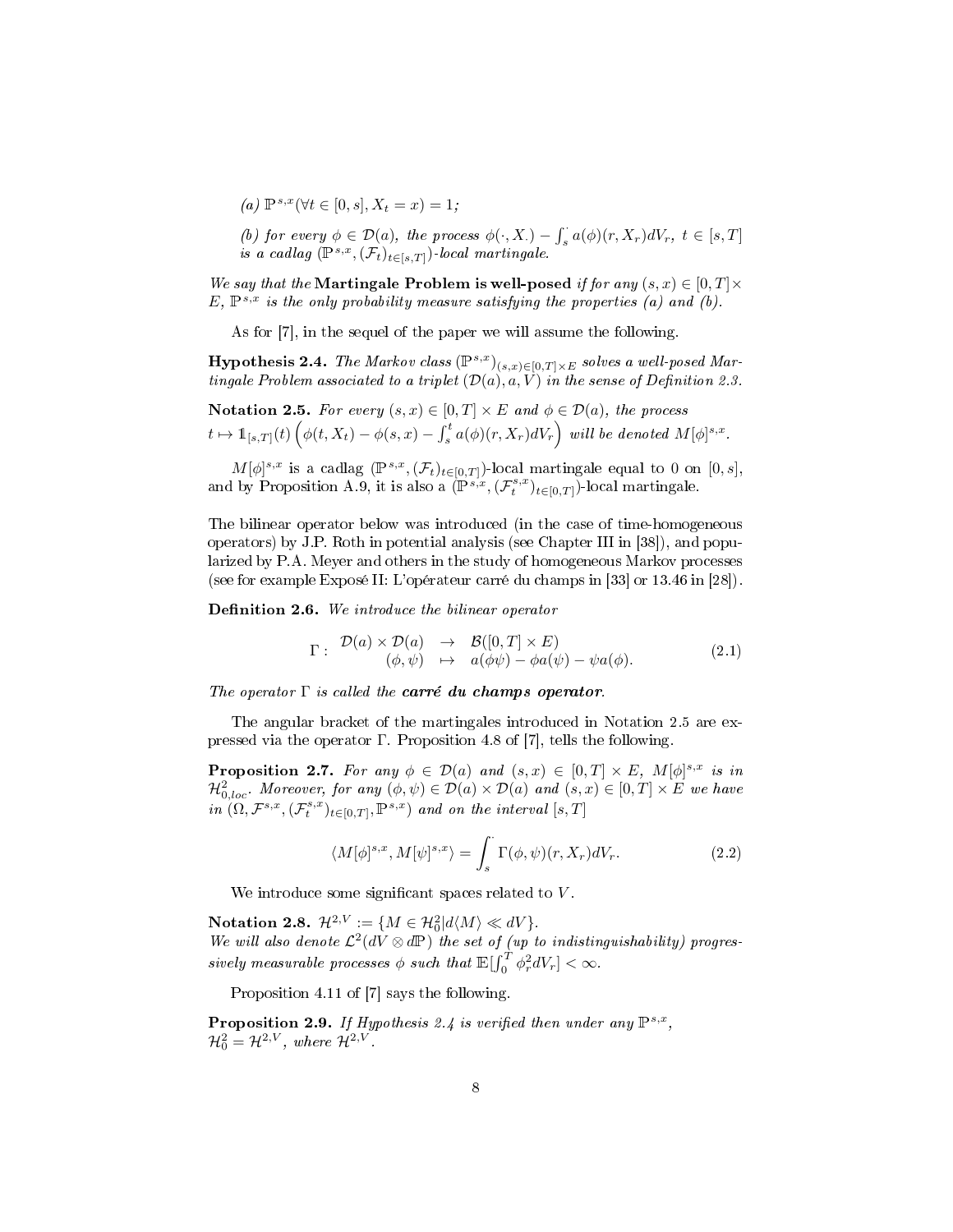In the sequel, several functional equations will hold up to a zero potential set that we recall below.

**Definition 2.10.** For any  $(s, x) \in [0, T] \times E$  we define the **potential measure**  $U(s, x, \cdot)$  on  $\mathcal{B}([0, T] \times E)$  by  $U(s, x, A) := \mathbb{E}^{s, x} \left[ \int_s^T \mathbb{1}_{\{(t, X_t) \in A\}} dV_t \right]$ . A Borel set  $A \in \mathcal{B}([0,T] \times E)$  will be said to be of zero potential if, for any

 $(s, x) \in [0, T] \times E$  we have  $U(s, x, A) = 0$ . Notation 2.11. Let  $p > 0$ , we define  $\mathcal{L}^{p}_{s,x}:=\left\{f\in\mathcal{B}([0,T]\times E,\mathbb{R}):\ \mathbb{E}^{s,x}\left[\int_{s}^{T}|f|^{p}(r,X_{r})dV_{r}\right]<\infty\right\}$  on which we introduce the usual semi-norm  $\lVert \cdot \rVert_{p,s,x} : f \mapsto \left( \mathbb{E}^{s,x} \left[ \int_s^T |f(r,X_r)|^p dV_r \right] \right)^{\frac{1}{p}}$  We also denote  $\mathcal{L}^0_{s,x} := \left\{ f \in \mathcal{B}([0,T] \times E, \mathbb{R}) : \int_s^T |f|(r,X_r) dV_r < \infty \mathbb{P}^{s,x}$  a.s.  $\right\}.$ For any  $p \geq 0$ , we then define an intersection of these spaces, i.e.  $\mathcal{L}^p_X := \bigcap_{(s,x)\in[0,T]\times E}$  $\mathcal{L}_{s,x}^{p}$  .

Finally, let N the linear subspace of  $\mathcal{B}([0,T] \times E, \mathbb{R})$  containing all functions which are equal to 0  $U(s, x, \cdot)$  a.e. for every  $(s, x)$ . For any  $p \in \mathbb{N}$ , we define the quotient space  $L_X^p := \mathcal{L}_X^p/\mathcal{N}$ . If  $p \geq 1$ ,  $L_X^p$  can be equipped with the topology generated by the family of semi-norms  $(\|\cdot\|_{p,s,x})_{(s,x)\in[0,T]\times E}$  which makes it into a separable locally convex topological vector space

The statement below was stated in Proposition 4.14 of [7].

**Proposition 2.12.** Let f and g be in  $\mathcal{B}([0,T] \times E, \mathbb{R})$  such that the processes  $\int_{s} f(r, X_r) dV_r$  and  $\int_{s} g(r, X_r) dV_r$  are finite  $\mathbb{P}^{s,x}$  a.s. for any  $(s, x) \in [0, T] \times E$ . Then f and g are equal up a zero potential set if and only if  $\int_s^{\cdot} f(r,X_r)dV_r$  and  $\int_{s}^{s} g(r, X_{r}) dV_{r}$  are indistinguishable under  $\mathbb{P}^{s,x}$  for any  $(s, x) \in [0, T] \times E$ .

We recall that if two functions  $f, g$  differ only on a zero potential set then they represent the same element of  $L_X^p$ .

We recall our notion of extended generator.

**Definition 2.13.** We first define the extended domain  $D(\mathfrak{a})$  as the set functions  $\phi \in \mathcal{B}([0,T] \times E, \mathbb{R})$  for which there exists  $\psi \in \mathcal{B}([0,T] \times E, \mathbb{R})$  such that under any  $\mathbb{P}^{s,x}$  the process

$$
\mathbb{1}_{[s,T]}\left(\phi(\cdot,X_\cdot)-\phi(s,x)-\int_s^\cdot\psi(r,X_r)dV_r\right) \tag{2.3}
$$

(which is not necessarily cadlag) has a cadlag modification in  $\mathcal{H}^2_0$ .

Proposition 4.16 in [7] states the following.

**Proposition 2.14.** Let  $\phi \in \mathcal{B}([0,T] \times E, \mathbb{R})$ . There is at most one (up to zero potential sets)  $\psi \in \mathcal{B}([0,T] \times E, \mathbb{R})$  such that under any  $\mathbb{P}^{s,x}$ , the process defined in (2.3) has a modification which belongs to  $\mathcal{M}_{loc}$ .

If moreover  $\phi \in \mathcal{D}(a)$ , then  $a(\phi) = \psi$  up to zero potential sets. In this case, according to Notation 2.5, for every  $(s, x) \in [0, T] \times E$ ,  $M[\phi]^{s,x}$  is the  $\mathbb{P}^{s,x}$ cadlag modification in  $\mathcal{H}^2_0$  of  $1\hspace{-1.5pt}1_{[s,T]}(\phi(\cdot,X_\cdot)-\phi(s,x)-\int_s^{\cdot}\psi(r,X_r)dV_r$ .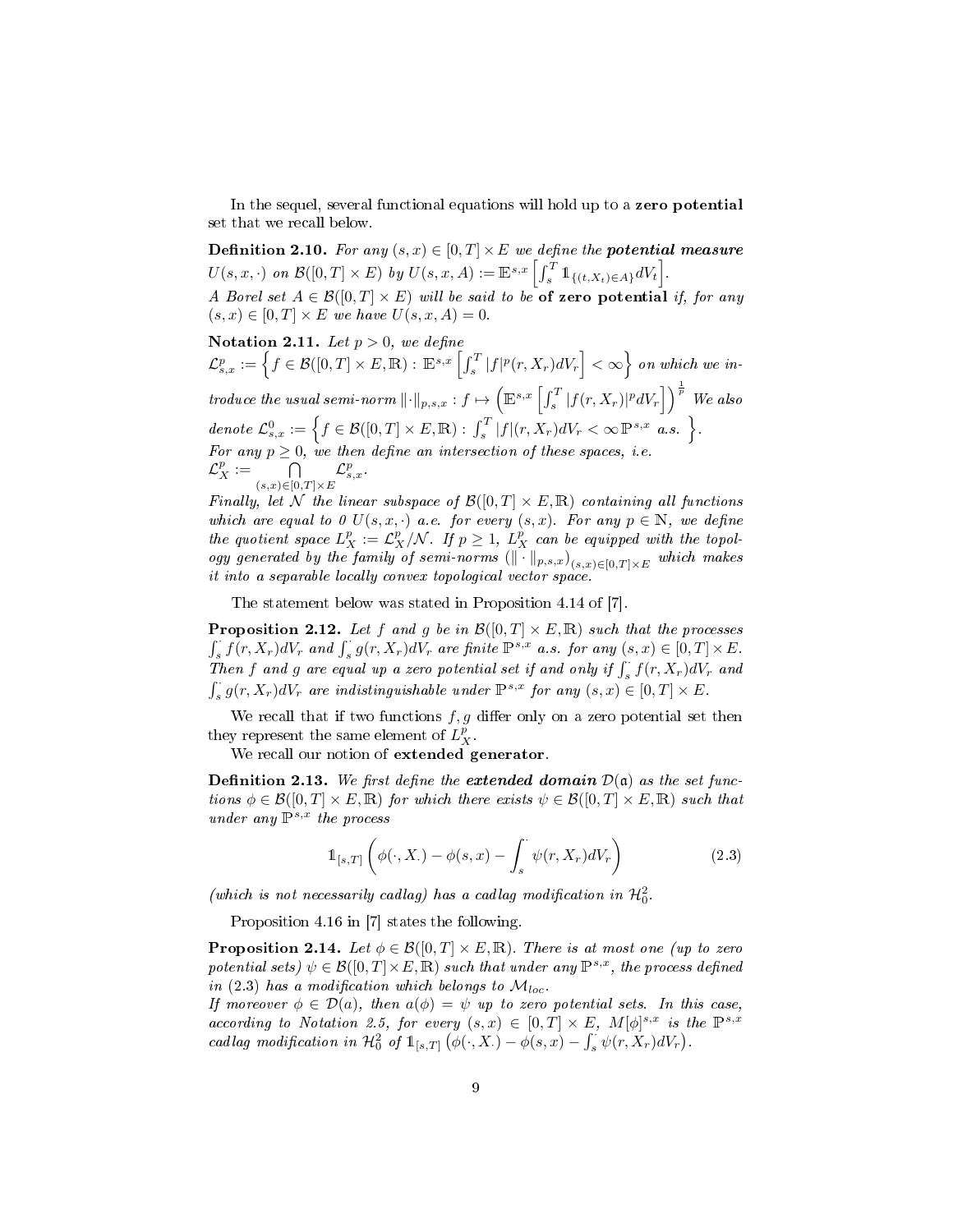**Definition 2.15.** Let  $\phi \in \mathcal{D}(\mathfrak{a})$  as in Definition 2.13. We denote again by  $M[\phi]^{s,x}$ , the unique cadlag version of the process (2.3) in  $\mathcal{H}^2_0$ . Taking Proposition 2.12 into account, this will not generate any ambiguity with respect to Notation 2.5. Proposition 2.12, also permits to define without ambiguity the operator

$$
\mathfrak{a}:\begin{array}{ccc}\mathcal{D}(\mathfrak{a})&\longrightarrow&L_X^0\\ \phi&\longmapsto&\psi.\end{array}
$$

a will be called the extended generator.

We also extend the carré du champs operator  $\Gamma(\cdot, \cdot)$  to  $\mathcal{D}(\mathfrak{a}) \times \mathcal{D}(\mathfrak{a})$ . Proposition 4.18 in [7] states the following.

**Proposition 2.16.** Let  $\phi$  and  $\psi$  be in  $\mathcal{D}(\mathfrak{a})$ , there exists a (unique up to zeropotential sets) function in  $\mathcal{B}([0,T] \times E, \mathbb{R})$  which we will denote  $\mathfrak{G}(\phi, \psi)$  such that under any  $\mathbb{P}^{s,x}, \langle M[\phi]^{s,x}, M[\psi]^{s,x}\rangle = \int_s^s \mathfrak{G}(\phi, \psi)(r, X_r)dV_r$  on  $[s, T]$ , up to indistinguishability. If moreover  $\phi$  and  $\psi$  belong to  $\mathcal{D}(a)$ , then  $\Gamma(\phi, \psi) = \mathfrak{G}(\phi, \psi)$ up to zero potential sets.

**Definition 2.17.** The bilinear operator  $\mathfrak{G} : \mathcal{D}(\mathfrak{a}) \times \mathcal{D}(\mathfrak{a}) \longmapsto L_X^0$  will be called the extended carré du champs operator.

According to Definition 2.13, we do not have necessarily  $\mathcal{D}(a) \subset \mathcal{D}(\mathfrak{a})$ , however we have the following.

**Corollary 2.18.** If  $\phi \in \mathcal{D}(a)$  and  $\Gamma(\phi, \phi) \in \mathcal{L}_X^1$ , then  $\phi \in \mathcal{D}(\mathfrak{a})$  and  $(a(\phi), \Gamma(\phi, \phi)) =$  $(a(\phi), \mathfrak{G}(\phi, \phi))$  up to zero potential sets.

We also recall Lemma 5.12 of [7].

**Lemma 2.19.** Let  $(s, x) \in [0, T] \times E$  be fixed and let  $\phi, \psi$  be two measurable processes. If  $\phi$  and  $\psi$  are  $\mathbb{P}^{s,x}$ -modifications of each other, then they are equal  $dV \otimes d\mathbb{P}^{s,x}$  a.e.

We now keep in mind the Pseudo-Partial Differential Equation (in short Pseudo-PDE), with final condition, that we have introduced in [7]. Let us consider the following data.

- 1. A measurable final condition  $g \in \mathcal{B}(E,\mathbb{R});$
- 2. a measurable nonlinear function  $f \in \mathcal{B}([0,T] \times E \times \mathbb{R} \times \mathbb{R}, \mathbb{R})$ .

The equation is

$$
\begin{cases}\n a(u)(t,x) + f\left(t,x,u(t,x),\sqrt{\Gamma(u,u)(t,x)}\right) & = 0 \quad \text{on } [0,T] \times E \\
 u(T,\cdot) & = g.\n\end{cases}
$$
\n(2.4)

Notation 2.20. Equation (2.4) will be denoted  $Pseudo - PDE(f, g)$ .

Definition 2.21. We will say that u is a classical solution of  $Pseudo PDE(f, g)$  if it belongs to  $\mathcal{D}(a)$  and verifies (2.4).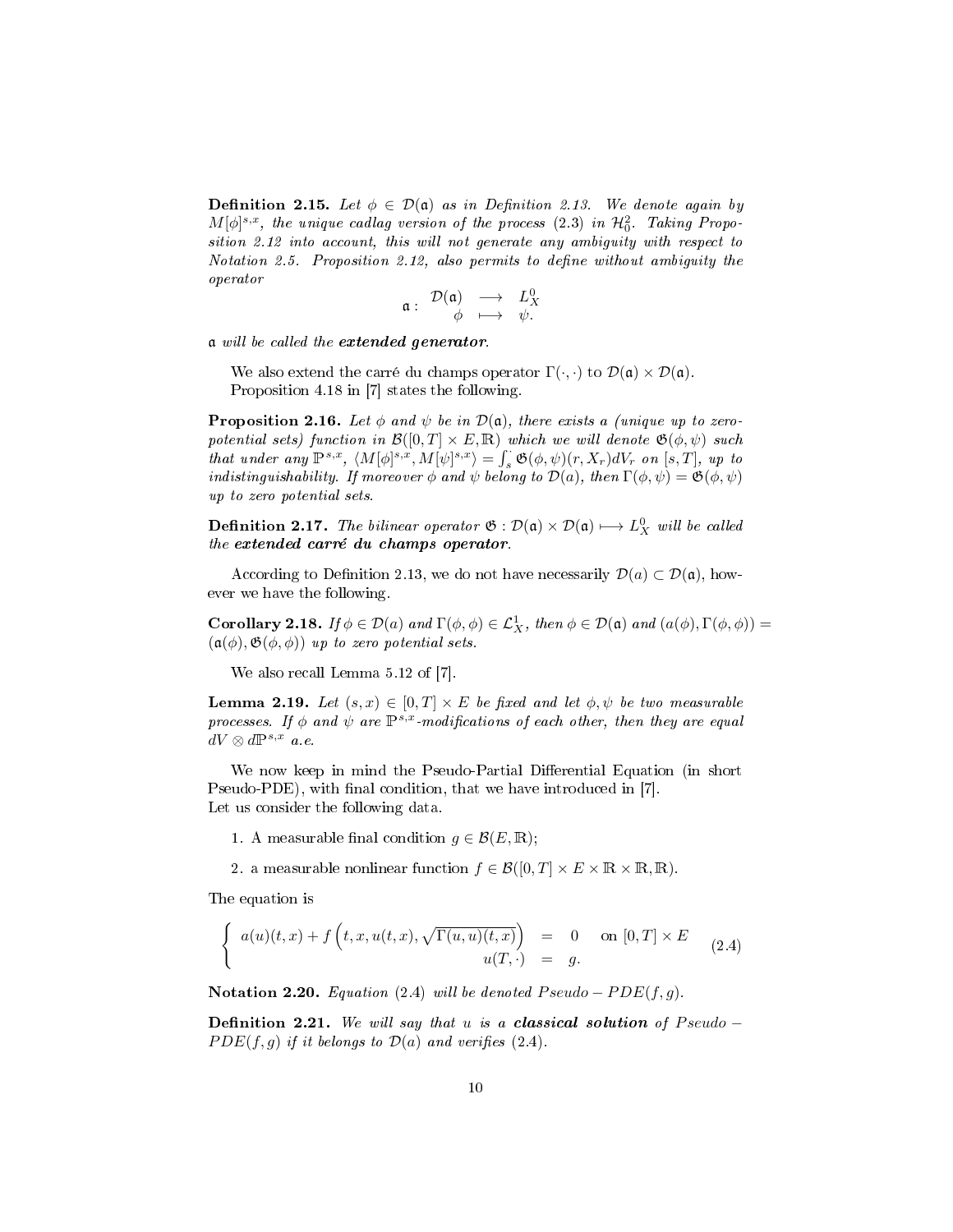**Definition 2.22.** A function  $u : [0, T] \times E \to \mathbb{R}$  will be said to be a **martingale** solution of  $Pseudo - PDE(f, g)$  if  $u \in \mathcal{D}(\mathfrak{a})$  and

$$
\begin{cases}\n\mathfrak{a}(u) = -f(\cdot, \cdot, u, \sqrt{\mathfrak{G}(u, u)}) \\
u(T, \cdot) = g.\n\end{cases}
$$
\n(2.5)

Until the end of these preliminaries, we will assume some generalized moments conditions on X, and some growth conditions on the functions  $(f, q)$ . Those will be related to two functions  $\zeta, \eta \in \mathcal{B}(E, \mathbb{R}_+).$ 

**Hypothesis 2.23.** The Markov class will be said to verify  $H^{mom}(\zeta, \eta)$  if

- 1. for any  $(s, x) \in [0, T] \times E$ ,  $\mathbb{E}^{s, x}[\zeta^2(X_T)]$  is finite;
- 2. for any  $(s, x) \in [0, T] \times E$ ,  $\mathbb{E}^{s,x} \left[ \int_0^T \eta^2(X_r) dV_r \right]$  is finite.

Hypothesis 2.24. A couple of functions

 $f \in \mathcal{B}([0,T] \times E \times \mathbb{R} \times \mathbb{R}, \mathbb{R})$  and  $g \in \mathcal{B}(E,\mathbb{R})$  will be said to verify  $H^{lip}(\zeta,\eta)$ if there exist positive constants  $K^Y, K^Z, C, C'$  such that

- 1.  $\forall x : |g(x)| \leq C(1 + \zeta(x));$
- 2.  $\forall (t, x) : |f(t, x, 0, 0)| \le C'(1 + \eta(x));$

$$
3. \ \forall (t,x,y,y',z,z'):\quad |f(t,x,y,z)-f(t,x,y',z)|\leq K^Y |y-y'|+K^Z |z-z'|.
$$

Finally, if we assume that g and  $f(\cdot, \cdot, 0, 0)$  are bounded, we will say that they verify  $H_b^{lip}$ .

**Remark 2.25.** Even if the underlying process  $X$  admits no generalized moments, given a couple  $(f, g)$  verifying  $H_b^{lip}$ , the considerations of this paper still apply.

We conclude these preliminaries by stating the Theorem of existence and uniqueness of a martingale solution for  $Pseudo - PDE(f, g)$ . It was the object of Theorem 5.21 of [7].

**Theorem 2.26.** Let  $(\mathbb{P}^{s,x})_{(s,x)\in[0,T]\times E}$  be a Markov class associated to a transition function measurable in time (see Definitions A.6 and A.4) which fulfills Hypothesis 2.4, i.e. it is a solution of a well-posed Martingale Problem associated with the triplet  $(\mathcal{D}(a), a, V)$ . Moreover we suppose Hypothesis  $H^{mom}(\zeta, \eta)$ for some positive  $\zeta$ ,  $\eta$ . Let  $(f, g)$  be a couple verifying  $H^{lip}(\zeta, \eta)$ , cf. Hypothesis 2.24.

Then  $Pseudo - PDE(f, g)$  has a unique martingale solution.

We also had shown (see Proposition 5.19 in [7]) that the unique martingale solution is the only possible classical solution if there is one, as stated below.

Proposition 2.27. Under the conditions of previous Theorem 2.26, a classical solution u of  $Pseudo-PDE(f, g)$  such that  $\Gamma(u, u) \in \mathcal{L}^1_X$ , is also a martingale solution.

Conversely, if u is a martingale solution of  $Pseudo - PDE(f, g)$  belonging to  $\mathcal{D}(a)$ , then u is a classical solution of Pseudo–PDE(f, g) up to a zero-potential set, meaning that the first equality of  $(2.4)$  holds up to a set of zero potential.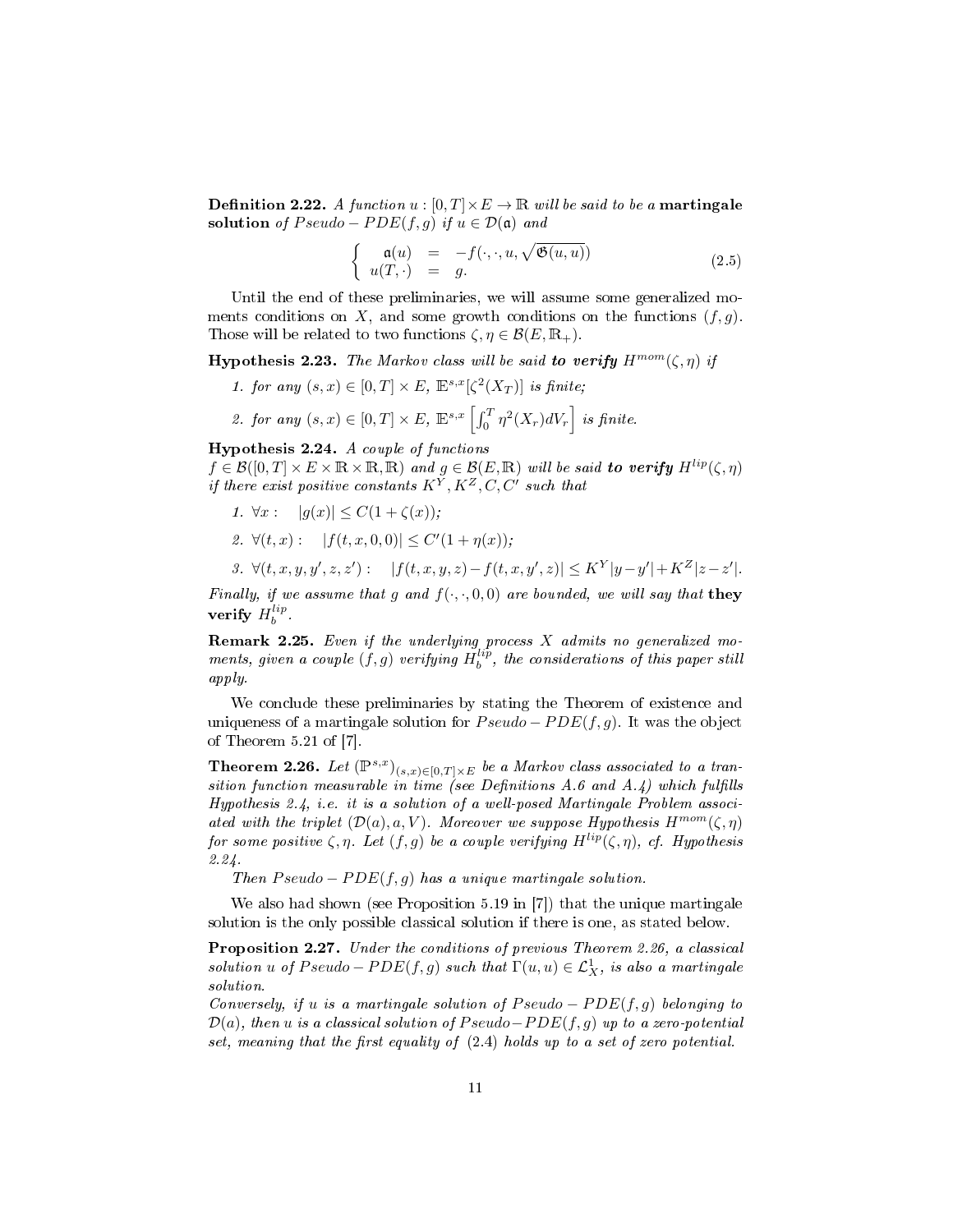### 3 Decoupled mild solutions of Pseudo-PDEs

All along this section we will consider a canonical Markov class  $(\mathbb{P}^{s,x})_{(s,x)\in[0,T]\times E}$ associated to a transition function  $p$  measurable in time (see Definitions A.6, A.4) verifying Hypothesis 2.4 for a certain  $(\mathcal{D}(a), a, V)$ . Positive functions  $\zeta, \eta$ are fixed and we will assume that the Markov class verifies  $H^{mom}(\zeta, \eta)$ , see Hypothesis 2.23. We are also given a couple of functions  $f \in \mathcal{B}([0,T] \times E \times \mathbb{R} \times \mathbb{R}, \mathbb{R})$ and  $g \in \mathcal{B}(E,\mathbb{R})$ .

#### 3.1 Definition

As mentioned in the introduction, in this section we introduce a notion of solution of our  $Pseudo - PDE(f, q)$  that we will denominate *decoupled mild*, which is a generalization of the mild solution concept for partial differential equation. We will show that such solution exists and is unique. Indeed, that function will be the one appearing in Theorem 3.13.

A function u will be a *decoupled mild* solution of  $Pseudo - PDE(f, g)$  if there is a function v such that the couple  $(u, v)$  is a (decoupled mild) solution of the identification problem  $IP(f, g)$ . In this section we first go through a notion of *decoupled mild solution* for the identification problem, which has particular interest in itself.

We will be interested in functions  $(f, g)$  which satisfy weaker conditions than those of type  $H^{lip}(\zeta, \eta)$  (see Hypothesis 2.24) namely the following ones.

Hypothesis 3.1. A couple of functions

 $f\in\mathcal{B}([0,T]\times E\times\mathbb{R}\times\mathbb{R},\mathbb{R})$  and  $g\in\mathcal{B}(E,\mathbb{R})$  will be said to verify  $H^{growth}(\zeta,\eta)$ if there exist positive constants  $C, C'$  such that

1.  $\forall x : |g(x)| \leq C(1 + \zeta(x));$ 

2. 
$$
\forall (t, x, y, z):
$$
  $|f(t, x, y, z)| \leq C'(1 + \eta(x) + |y| + |z|).$ 

Notation 3.2. Let s, t in [0, T] with  $s \leq t$ ,  $x \in E$  and  $\phi \in \mathcal{B}(E,\mathbb{R})$ , if the expectation  $\mathbb{E}^{s,x}[\phi(X_t)]]$  is finite, then  $P_{s,t}[\phi](x)$  will denote  $\mathbb{E}^{s,x}[\phi(X_t)]$ .

We recall two important measurability properties.

Remark 3.3. Let  $\phi \in \mathcal{B}(E,\mathbb{R})$ .

- Suppose that for any  $(s, x, t)$ ,  $\mathbb{E}^{s,x}[|\phi(X_t)|] < \infty$  then by Proposition A.12,  $(s, x, t) \longmapsto P_{s,t}[\phi](x)$  is Borel.
- Suppose that for every  $(s, x)$ ,  $\mathbb{E}^{s,x}[\int_s^T |\phi(X_r)|dV_r] < \infty$ . Then by Lemma  $A.11, (s, x) \longmapsto \int_s^T P_{s,r}[\phi](x)dVr$  is Borel.

In our general setup, considering some operator  $a$ , the equation

$$
a(u) + f\left(\cdot, \cdot, u, \sqrt{\Gamma(u, u)}\right) = 0,\tag{3.1}
$$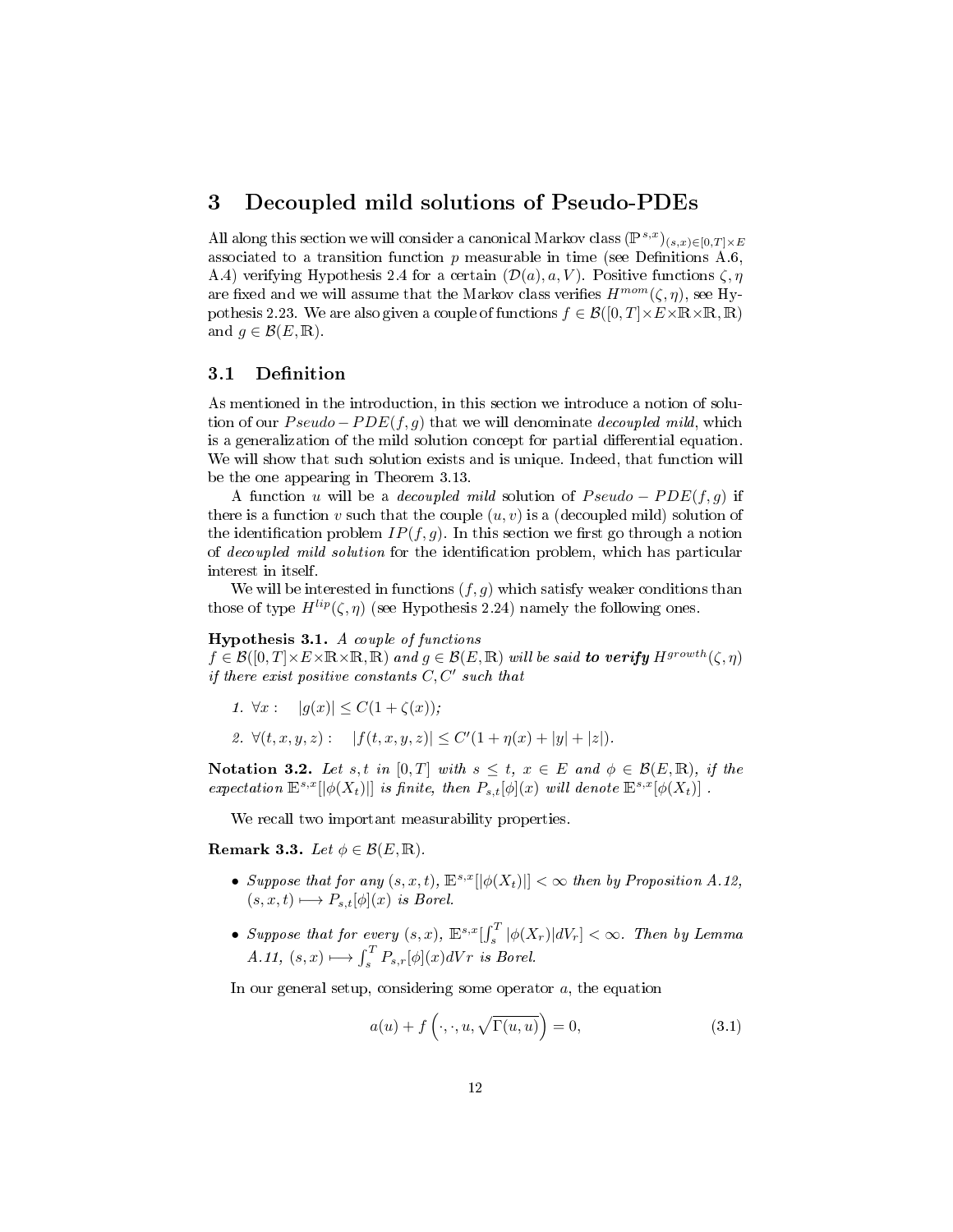can be naturally decoupled into

$$
\begin{cases}\n a(u) = -f(\cdot, \cdot, u, v) \\
 \Gamma(u, u) = v^2.\n\end{cases}
$$
\n(3.2)

Since  $\Gamma(u, u) = a(u^2) - 2ua(u)$ , this system of equation will be rewritten as

$$
\begin{cases}\n a(u) = -f(\cdot, \cdot, u, v) \\
 a(u^2) = v^2 - 2uf(\cdot, \cdot, u, v).\n\end{cases}
$$
\n(3.3)

On the other hand our Markov process  $X$  is time non-homogeneous and  $V_t$  can be more general than t, which leads us to the following definition of a decoupled mild solution.

**Definition 3.4.** Let  $(f, g)$  be a couple verifying  $H^{growth}(\zeta, \eta)$ . Let  $u, v \in \mathcal{B}([0,T] \times E, \mathbb{R})$  be two Borel functions with  $v \geq 0$ .

1. The couple  $(u, v)$  will be called solution of the identification problem determined by  $(f, g)$  or simply solution of  $IP(f, g)$  if u and v belong to  $\mathcal{L}_X^2$  and if for every  $(s, x) \in [0, T] \times E$ ,

$$
\begin{cases}\nu(s,x) = P_{s,T}[g](x) + \int_s^T P_{s,r}[f(r,\cdot,u(r,\cdot),v(r,\cdot))](x)dV_r \\
u^2(s,x) = P_{s,T}[g^2](x) - \int_s^T P_{s,r}[v^2(r,\cdot) - 2uf(r,\cdot,u(r,\cdot),v(r,\cdot))] (x)dV_r.\n\end{cases}
$$
\n(3.4)

2. The function u will be called decoupled mild solution of  $Pseudo PDE(f, g)$  if there is a function v such that the couple  $(u, v)$  is a solution of  $IP(f,g)$ .

**Lemma 3.5.** Let  $u, v \in \mathcal{L}_X^2$ , and let f be a Borel function satisfying the second item of  $H^{growth}(\zeta, \eta)$ , then  $f(\cdot, \cdot, u, v)$  belongs to  $\mathcal{L}^2_X$  and  $uf(\cdot, \cdot, u, v)$  to  $\mathcal{L}^1_X$ .

*Proof.* Thanks to the growth condition on f in  $H^{growth}(\zeta, \eta)$ , there exists a constant  $C > 0$  such that for any  $(s, x) \in [0, T] \times E$ ,

$$
\mathbb{E}^{s,x} \left[ \int_t^T f^2(r, X_r, u(r, X_r), v(r, X_r)) dV_r \right] \leq C \mathbb{E}^{s,x} \left[ \int_t^T (f^2(r, X_r, 0, 0) + u^2(r, X_r) + v^2(r, X_r)) dV_r \right] < \infty,
$$
\n(3.5)

since we have assumed that  $u^2, v^2$  belong to  $\mathcal{L}^1_X$ , and since we have made Hypothesis 2.23 and  $H^{growth}(\zeta, \eta)$ . This means that  $f^2(\cdot, \cdot, u, v)$  belongs to  $\mathcal{L}_X^1$ . Since  $2|uf(\cdot,\cdot,u,v)| \leq u^2 + f^2(\cdot,\cdot,u,v)$  then  $uf(\cdot,\cdot,u,v)$  also belongs to  $\mathcal{L}^1_X$  .  $\Box$ 

Remark 3.6. Consequently, under the assumptions of Lemma 3.5 all the terms in (3.4) make sense.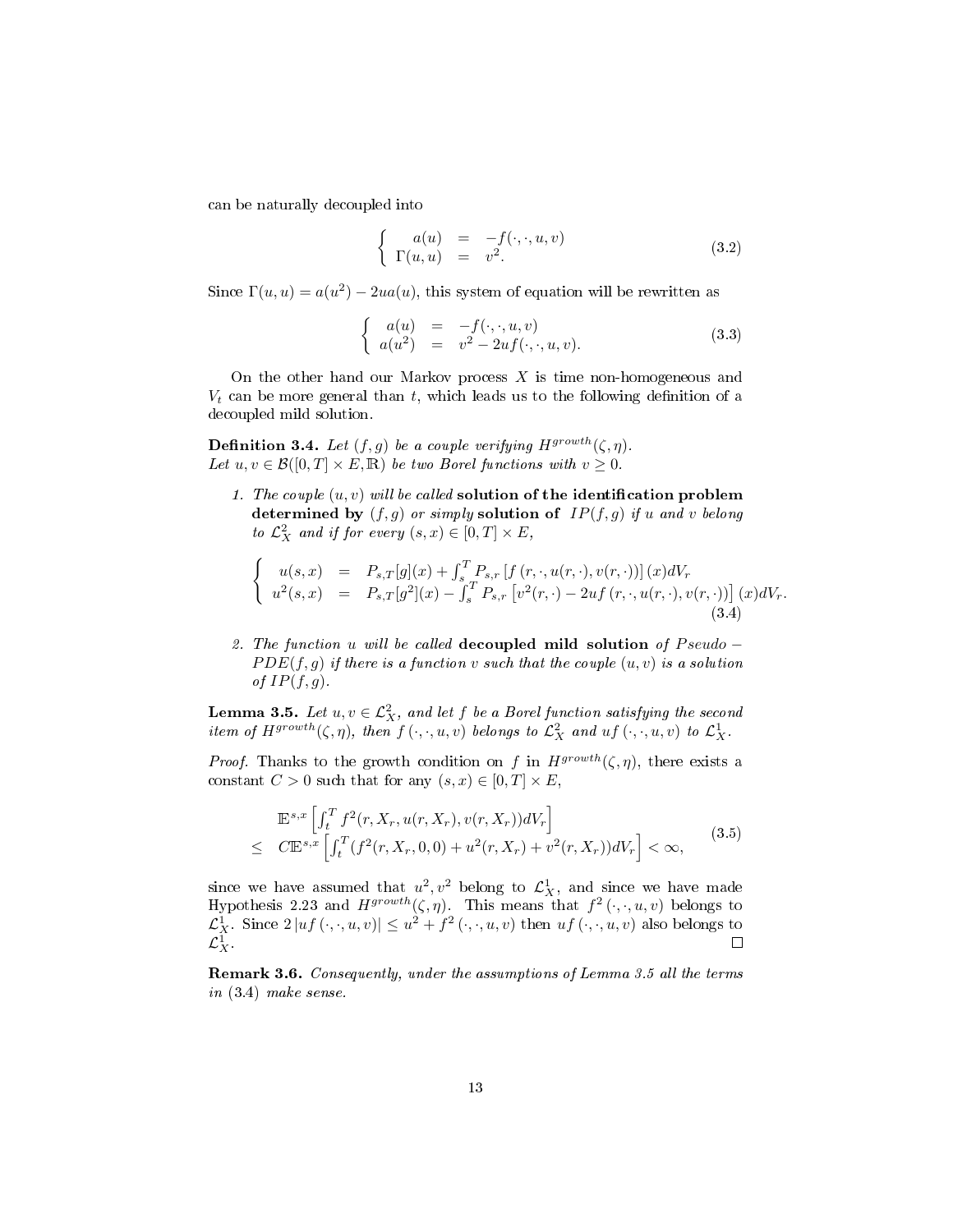#### 3.2 Existence and uniqueness of a solution

**Proposition 3.7.** Assume that  $(f, g)$  verifies  $H^{growth}(\zeta, \eta)$  (see Hypothesis 3.1) and let  $u \in \mathcal{L}_X^2$  be a martingale solution of Pseudo – PDE(f, g). Then  $(u, \sqrt{\mathfrak{G}(u, u)})$  is a solution of  $IP(f, g)$  and in particular, u is a decoupled mild solution of  $Pseudo - PDE(f, g)$ .

*Proof.* Let  $u \in \mathcal{L}_X^2$  be a martingale solution of  $Pseudo - PDE(f, g)$ . We emphasize that, taking Definition 2.13 and Proposition 2.16 into account,  $\mathfrak{G}(u, u)$ belongs to  $\mathcal{L}^1_X$ , or equivalently that  $\sqrt{\mathfrak{G}(u, u)}$  belongs to  $\mathcal{L}^2_X$ . By Lemma 3.5, it follows that  $f\left(\cdot,\cdot,u,\sqrt{\mathfrak{G}(u,u)}\right)\in\mathcal{L}_X^2$  and  $uf\left(\cdot,\cdot,u,\sqrt{\mathfrak{G}(u,u)}\right)\in\mathcal{L}_X^1$ . We fix some  $(s, x) \in [0, T] \times E$  and the corresponding probability  $\mathbb{P}^{s,x}$ . We are going to show that

$$
\begin{cases}\nu(s,x) = P_{s,T}[g](x) + \int_s^T P_{s,r}\left[f\left(r,\cdot,u(r,\cdot),\sqrt{\mathfrak{G}(u,u)}(r,\cdot)\right)\right](x)dV_r \\
u^2(s,x) = P_{s,T}[g^2](x) - \int_s^T P_{s,r}\left[\mathfrak{G}(u,u)(r,\cdot) - 2uf\left(r,\cdot,u(r,\cdot),\sqrt{\mathfrak{G}(u,u)}(r,\cdot)\right)\right](x)dV_r.\n\end{cases}
$$
\n(3.6)

Combining Definitions 2.13, 2.15, 2.22, we know that on  $[s, T]$ , the process  $u(\cdot, X)$  has a cadlag modification which we denote  $U^{s,x}$  which is a special semimartingale with decomposition

$$
U^{s,x} = u(s,x) - \int_s^{\cdot} f\left(\cdot, \cdot, u, \sqrt{\mathfrak{G}(u,u)}\right)(r, X_r)dV_r + M[u]^{s,x},\tag{3.7}
$$

where  $M[u]^{s,x} \in \mathcal{H}_0^2$ . Definition 2.22 also states that  $u(T, \cdot) = g$ , implying that

$$
u(s,x) = g(X_T) + \int_s^T f\left(\cdot, \cdot, u, \sqrt{\mathfrak{G}(u,u)}\right)(r, X_r)dV_r - M[u]_T^{s,x} \text{ a.s.} \tag{3.8}
$$

Taking the expectation, by Fubini's theorem we get

$$
u(s,x) = \mathbb{E}^{s,x} \left[ g(X_T) + \int_s^T f\left(\cdot, \cdot, u, \sqrt{\mathfrak{G}(u,u)}\right)(r, X_r) dV_r \right]
$$
  
=  $P_{s,T}[g](x) + \int_s^T P_{s,r} \left[ f\left(r, \cdot, u(r, \cdot), \sqrt{\mathfrak{G}(u,u)}(r, \cdot)\right) \right](x) dV_r.$  (3.9)

By integration by parts, we obtain

$$
d(U^{s,x})_t^2 = -2U_t^{s,x} f\left(\cdot, \cdot, u, \sqrt{\mathfrak{G}(u, u)}\right)(t, X_t) dV_t + 2U_{t^-}^{s,x} dM[u]_t^{s,x} + d[M[u]_t^{s,x}]_t,
$$
\n(3.10)

so integrating from  $s$  to  $T$ , we get

$$
u^{2}(s,x) = g^{2}(X_{T}) + 2\int_{s}^{T} U_{r}^{s,x} f(\cdot, \cdot, u, \sqrt{\mathfrak{G}(u, u)}) (r, X_{r}) dV_{r} - 2\int_{s}^{T} U_{r}^{s,x} dM[u]_{r}^{s,x} - [M[u]^{s,x}]_{T}
$$
  
=  $g^{2}(X_{T}) + 2\int_{s}^{T} uf(\cdot, \cdot, u, \sqrt{\mathfrak{G}(u, u)}) (r, X_{r}) dV_{r} - 2\int_{s}^{T} U_{r}^{s,x} dM[u]_{r}^{s,x} - [M[u]^{s,x}]_{T},$   
(3.11)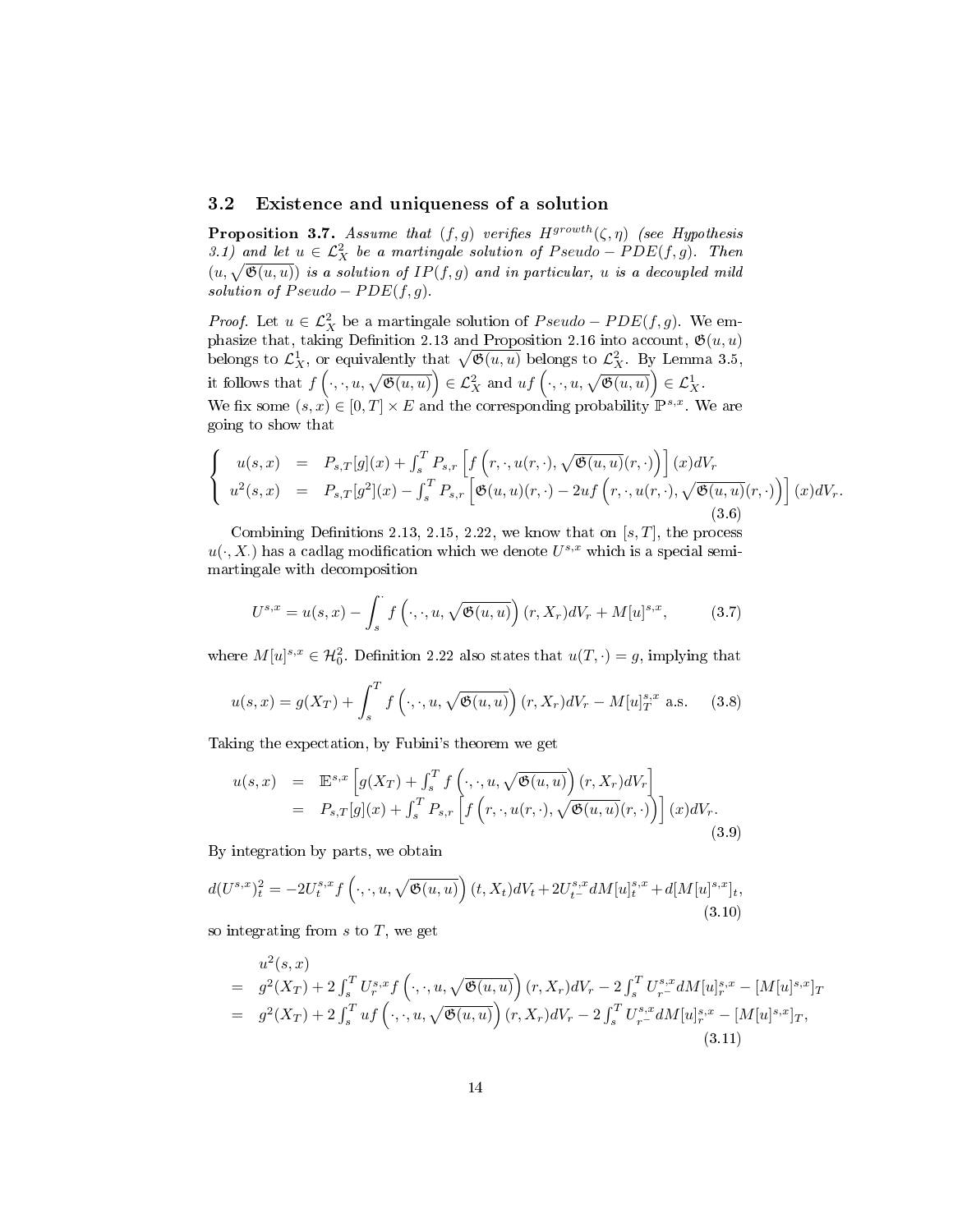where the latter line is a consequence of Lemma 2.19. The next step will consist in taking the expectation in equation (3.11), but before, we will check that  $\int_s^{\cdot} U_{r-}^{s,x} dM[u]_{r}^{s,x}$  is a martingale. Thanks to (3.7) and Jensen's inequality, there exists a constant  $C > 0$  such that

$$
\sup_{t \in [s,T]} (U_t^{s,x})^2 \le C \left( \int_s^T f^2 \left( \cdot, \cdot, u, \sqrt{\mathfrak{G}(u,u)} \right) (r, X_r) dV_r + \sup_{t \in [s,T]} (M[u]_t^{s,x})^2 \right). \tag{3.12}
$$

Since  $M[u]^{s,x} \in \mathcal{H}_0^2$  and  $f\left(\cdot,\cdot,u,\sqrt{\mathfrak{G}(u,u)}\right) \in \mathcal{L}_X^2$ , it follows that  $\sup_{t \in [s,T]}$  $(U_t^{s,x})^2 \in$ 

 $L^1$  and Lemma 3.15 in [7] states that  $\int_s^{\cdot} U_r^{s,x} dM[u]_r^{s,x}$  is a martingale. Taking the expectation in (3.11), we now obtain

$$
u^{2}(s,x) = \mathbb{E}^{s,x} \left[ g^{2}(X_{T}) + \int_{s}^{T} 2uf \left( \cdot, \cdot, u, \sqrt{\mathfrak{G}(u, u)} \right) (r, X_{r}) dV_{r} - [M[u]^{s,x}]_{T} \right]
$$
  
\n
$$
= \mathbb{E}^{s,x} \left[ g^{2}(X_{T}) + \int_{s}^{T} 2uf \left( \cdot, \cdot, u, \sqrt{\mathfrak{G}(u, u)} \right) (r, X_{r}) dV_{r} - \langle M[u]^{s,x} \rangle_{T} \right]
$$
  
\n
$$
= \mathbb{E}^{s,x} \left[ g^{2}(X_{T}) \right] - \mathbb{E}^{s,x} \left[ \int_{s}^{T} \left( \mathfrak{G}(u, u) - 2uf \left( \cdot, \cdot, u, \sqrt{\mathfrak{G}(u, u)} \right) \right) (r, X_{r}) dV_{r} \right]
$$
  
\n
$$
= P_{s,T}[g^{2}](x) - \int_{s}^{T} P_{s,r} \left[ \mathfrak{G}(u, u)(r, \cdot) - 2u(r, \cdot) f \left( r, \cdot, u(r, \cdot), \sqrt{\mathfrak{G}(u, u)}(r, \cdot) \right) \right] (x) dV_{r},
$$
  
\n(3.13)

where the third equality derives from Proposition 2.16 and the fourth from Fubini's theorem. This concludes the proof.  $\Box$ 

We now show the converse result of Proposition 3.7.

**Proposition 3.8.** Assume that  $(f, g)$  verifies  $H^{growth}(\zeta, \eta)$ , see Hypothesis 3.1. Every decoupled mild solution of  $Pseudo - PDE(f, g)$  is a also a martingale solution. Moreover, if  $(u, v)$  solves  $IP(f, g)$ , then  $v^2 = \mathfrak{G}(u, u)$  (up to zero potential sets).

*Proof.* Let u and  $v \ge 0$  be a couple of functions in  $\mathcal{L}_X^2$  verifying (3.4). We first note that, the first line of (3.4) with  $s = T$ , gives  $u(T, \cdot) = g$ . We fix  $(s, x) \in [0, T] \times E$  and the associated probability  $\mathbb{P}^{s,x}$ , and on  $[s, T]$ , we set  $U_t := u(t, X_t)$  and  $N_t := u(t, X_t) - u(s, x) + \int_s^t f(r, X_r, u(r, X_r), v(r, X_r)) dV_r$ .

Combining the first line of (3.4) applied in  $(s, x) = (t, X_t)$  and the Markov property (A.3), and since  $f(\cdot, \cdot, u, v)$  belongs to  $\mathcal{L}^2_X$  (see Lemma 3.5) we get the a.s. equalities

$$
U_t = u(t, X_t)
$$
  
\n
$$
= P_{t,T}[g](X_t) + \int_t^T P_{t,r}[f(r, \cdot, u(r, \cdot), v(r, \cdot))](X_t)dV_r
$$
  
\n
$$
= \mathbb{E}^{t, X_t} \left[ g(X_T) + \int_t^T f(r, X_r, u(r, X_r), v(r, X_r))dV_r \right]
$$
  
\n
$$
= \mathbb{E}^{s,x} \left[ g(X_T) + \int_t^T f(r, X_r, u(r, X_r), v(r, X_r))dV_r|\mathcal{F}_t \right],
$$
\n(3.14)

from which we deduce that  $N_t = \mathbb{E}^{s,x} \left[ g(X_T) + \int_s^T f(r,X_r,u(r,X_r),v(r,X_r)) dV_r | \mathcal{F}_t \right]$  $u(s, x)$  a.s. So N is a martingale. We can therefore consider on [s, T] and under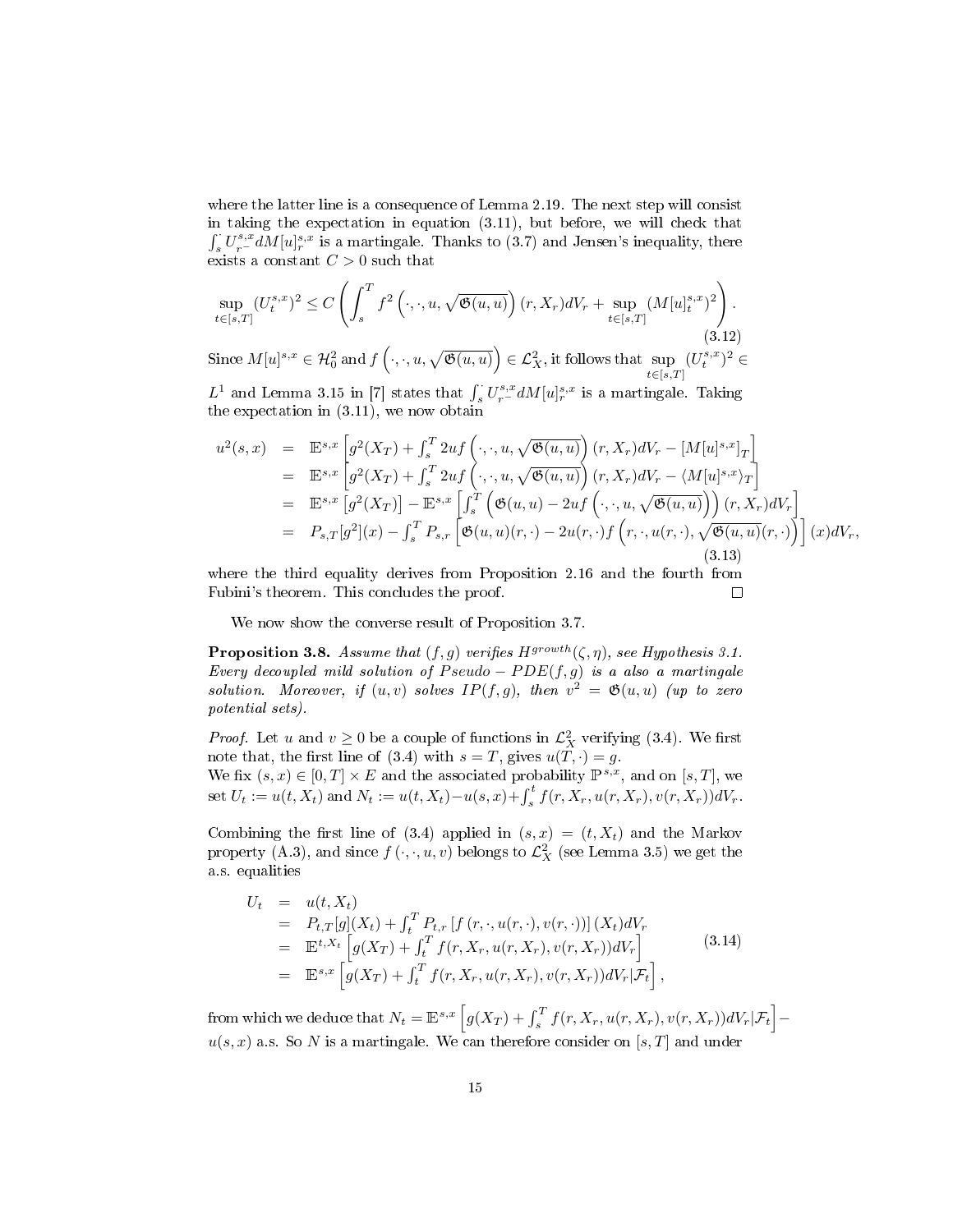$\mathbb{P}^{s,x}$ ,  $N^{s,x}$  the cadlag version of N, and the special semi-martingale  $U^{s,x} := u(s,x) - \int_s^{\cdot} \check{f}(r,X_r,u(r,X_r),v(r,X_r))dV_r + N^{s,x}$  which is a cadlag version of  $U$ . By Jensen's inequality for both expectation and conditional expectation, we have

$$
\mathbb{E}^{s,x}[(N^{s,x})_t^2] = \mathbb{E}^{s,x} \left[ \left( \mathbb{E}^{s,x} \left[ g(X_T) + \int_s^T f(r, X_r, u(r, X_r), v(r, X_r)) dV_r | \mathcal{F}_t \right] - u(s, x) \right)^2 \right] \n\leq 3u^2(s,x) + 3\mathbb{E}^{s,x} [g^2(X_T)] + 3\mathbb{E}^{s,x} \left[ \int_s^T f^2(r, X_r, u(r, X_r), v(r, X_r)) dV_r \right] \n< \infty,
$$
\n(3.15)

where the second term is finite because of  $H^{mom}(\zeta, \eta)$  and  $H^{growth}(\zeta, \eta)$ , and the same also holds for the third one because  $f(\cdot, \cdot, u, v)$  belongs to  $\mathcal{L}_X^2$ , see Lemma 3.5. So  $N^{s,x}$  is square integrable. We have therefore shown that under any  $\mathbb{P}^{s,x}$ , the process  $u(\cdot, X) - u(s,x) + \int_s^s f(r, X_r, u(r, X_r), v(r, X_r)) dV_r$  has on [s, T] a modification in  $\mathcal{H}^2_0$ . Definitions 2.13 and 2.15, justify that  $u \in \mathcal{D}(\mathfrak{a})$ ,  $a(u) = -f(\cdot, \cdot, u, v)$  and that for any  $(s, x) \in [0, T] \times E$ ,  $M[u]^{s,x} = N^{s,x}$ . To conclude that u is a martingale solution of  $Pseudo-PDE(f, g)$ , there is left to show that  $\mathfrak{G}(u, u) = v^2$ , up to zero potential sets. By Proposition 2.16, this is equivalent to show that for every  $(s, x) \in [0, T] \times E$ ,  $\langle N^{s,x} \rangle = \int_s^{\cdot} v^2(r,X_r)dV_r$ , in the sense of indistinguishability.

We fix again  $(s, x) \in [0, T] \times E$  and the associated probability, and now set  $N'_t := u^2(t, X_t) - u^2(s, x) - \int_s^t (v^2 - 2uf(\cdot, \cdot, u, v))(r, X_r) dV_r$ . Combining the second line of (3.4) applied in  $(s, x) = (t, X_t)$  and the Markov property (A.3), and since  $v^2, uf\left(\cdot, \cdot, u, v\right)$  belong to  $\mathcal{L}^1_X$  (see Lemma 3.5) we get the a.s. equalities

$$
u^{2}(t, X_{t}) = P_{t,T}[g^{2}](X_{t}) - \int_{t}^{T} P_{t,r} [(v^{2}(r, \cdot) - 2u(r, \cdot)f(r, \cdot, u(r, \cdot), v(r, \cdot)))] (X_{t})dV_{r}
$$
  
\n
$$
= \mathbb{E}^{t, X_{t}} \left[ g^{2}(X_{T}) - \int_{t}^{T} (v^{2} - 2uf(\cdot, \cdot, u, v))(r, X_{r})dV_{r} \right]
$$
  
\n
$$
= \mathbb{E}^{s, x} \left[ g^{2}(X_{T}) - \int_{t}^{T} (v^{2} - 2uf(\cdot, \cdot, u, v))(r, X_{r})dV_{r} | \mathcal{F}_{t} \right],
$$
\n(3.16)

from which we deduce that for any  $t \in [s, T]$ ,  $N'_t = \mathbb{E}^{s,x} \left[g^2(X_T) - \int_s^T (v^2 - uf(\cdot, \cdot, u, v))(r, X_r) dV_r | \mathcal{F}_t\right] - u^2(s, x)$  a.s. So  $N'$ 

is a martingale. We can therefore consider on  $[s, T]$  and under  $\mathbb{P}^{s,x}$ ,  $N'^{s,x}$  the cadlag version of  $N'$ .

The process  $u^2(s,x)+\int_{s}^{s}(v^2-uf(\cdot,\cdot,u,v))(r,X_r)dV_r+N^{s,x}$  is therefore a cad-The process  $u(s, x) + f_s(v - u_s(v, x, v))(t, x, y)w_r + iv$  is entered a cad-<br>lag special semi-martingale which is a  $\mathbb{P}^{s,x}$ -version of  $u^2(\cdot, X)$  on [s, T]. But we also had shown that  $U^{s,x} = u(s,x) - \int_s^{\cdot} f(r, X_r, u(r, X_r), v(r, X_r)) dV_r + N^{s,x}$  is a version of  $u(\cdot, X)$ , which by integration by part implies that  $u^2(s,x) - 2 \int_s^s U_r^{s,x} f(\cdot,\cdot,u,v)(r,X_r) dV_r + 2 \int_s^s U_{r-s}^{s,x} dN_r^{s,x} + [N^{s,x}]$  is another cad-

lag semi-martingale which is a  $\mathbb{P}^{s,x}$ -version of  $u^2(\cdot,X)$  on  $[s,T]$ .

 $\int_{s}^{S}(v^2 - 2uf(\cdot,\cdot,u,v))(r,X_r)dV_r + N'^{s,x}$  is therefore indistinguishable from  $-2\int_s^s U_r^{s,x}f(\cdot,\cdot,u,v)(r,X_r)dV_r+2\int_s^s U_r^{s,x}dN_r^{s,x}+[N^{s,x}]$  which can be written  $\langle N^{s,x}\rangle - 2\int_s^{\cdot} U^{s,x}_r f(\cdot,\cdot,u,v)(r,X_r)d\overset{\circ}{V_r} + 2\int_s^{\cdot} U^{s,x}_{r-}dN^{s,x}_r + ([N^{s,x}]-\langle N^{s,x}\rangle)$  where  $\langle N^{s,x}\rangle - 2\int_s^s U_r^{s,x}f(\cdot,\cdot,u,v)(r,X_r)dV_r$  is predictable with bounded variation and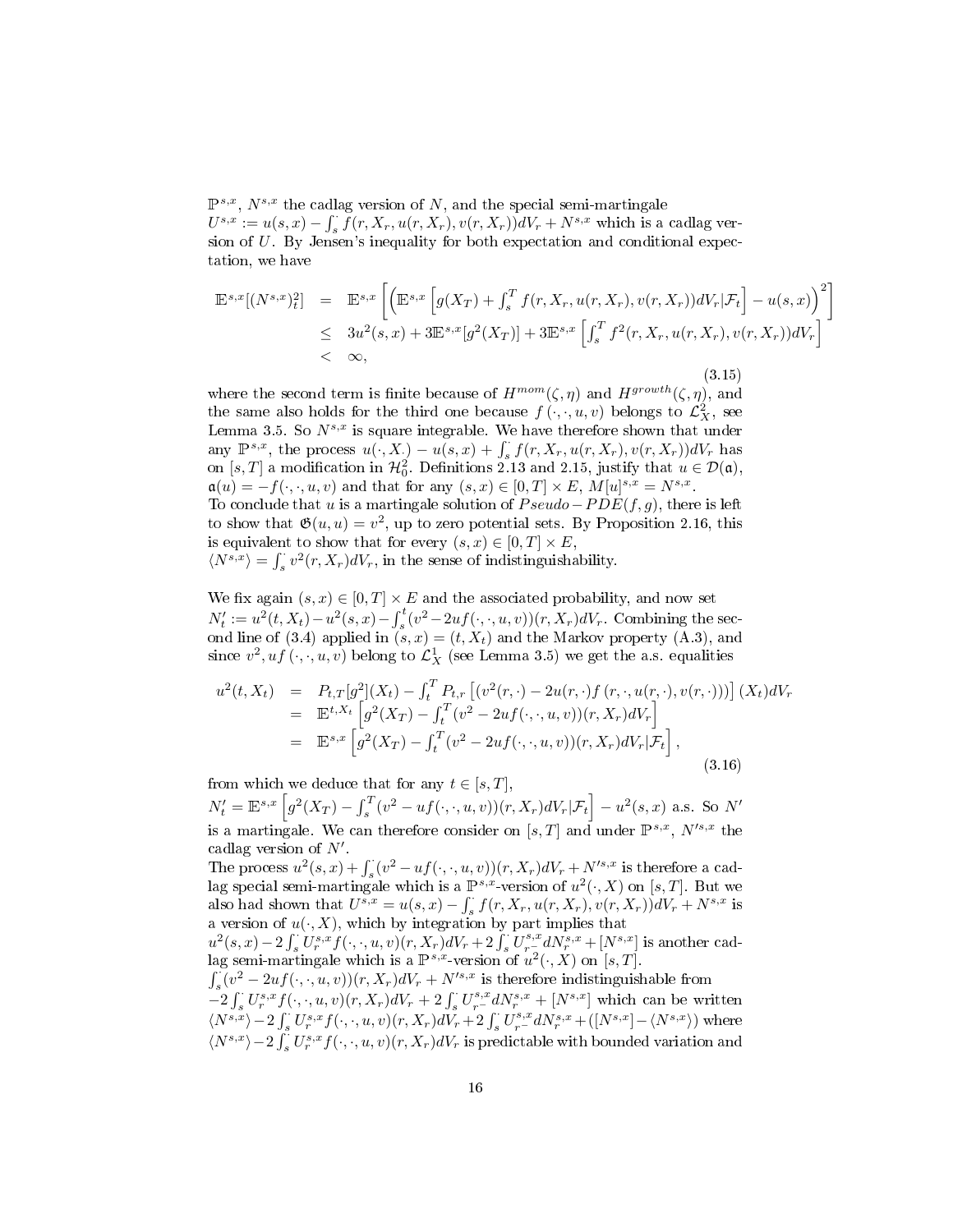$2\int_s^{\cdot} U^{s,x}_{r-} dN^{s,x}_{r} + ([N^{s,x}] - \langle N^{s,x} \rangle)$  is a local martingale. By uniqueness of the decomposition of a special semi-martingale, we have

 $\int_{s} (v^2 - 2uf(\cdot, \cdot, u, v))(r, X_r)dV_r = \langle N^{s,x} \rangle - 2\int_{s} U^{s,x}_r f(\cdot, \cdot, u, v)(r, X_r)dV_r$ , and by Lemma 2.19,  $\int_s^s (v^2-2uf(\cdot,\cdot,u,v))(r,X_r)dV_r = \langle N^{s,x}\rangle - 2\int_s^s uf(\cdot,\cdot,u,v)(r,X_r)dV_r$ , which finally yields  $\langle N^{s,x} \rangle = \int_s^{\cdot} v^2(r,X_r)dV_r$  as desired.

We recall that  $(\mathbb{P}^{s,x})_{(s,x)\in[0,T]\times E}$  is a Markov class associated to a transition function measurable in time (see Definitions A.6 and A.4) which fulfills Hypothesis 2.4, i.e. it is a solution of a well-posed Martingale Problem associated with the triplet  $(\mathcal{D}(a), a, V)$ . Moreover we suppose Hypothesis  $H^{mom}(\zeta, \eta)$  for some positive  $\zeta$ ,  $\eta$ , see Hypothesis 2.23.

**Theorem 3.9.** Let  $(f, g)$  be a couple verifying  $H^{lip}(\zeta, \eta)$ , see Hypothesis 2.24. Then  $Pseudo - PDE(f, q)$  has a unique decoupled mild solution.

 $\Box$ 

Proof. This derives from Theorem 2.26 and Propositions 3.7, 3.8.

Corollary 3.10. Assume that  $(f, g)$  verifies  $H^{lip}(\zeta, \eta)$ , see Hypothesis 2.24. A classical solution u of  $Pseudo - PDE(f, g)$  such that  $\Gamma(u, u) \in \mathcal{L}^1_X$ , is also a decoupled mild solution.

Conversely, if u is a decoupled mild solution of  $Pseudo - PDE(f, g)$  belonging to  $\mathcal{D}(a)$ , then u is a classical solution of Pseudo – PDE(f, q) up to a zeropotential set, meaning that the first equality of  $(2.4)$  holds up to a set of zero potential.

Proof. The statement holds by Proposition 3.8 and Proposition 2.27.  $\Box$ 

#### 3.3 Representation of the solution via FBSDEs with no driving martingale

In the companion paper [7], the following family of FBSDEs with no driving martingale indexed by  $(s, x) \in [0, T] \times E$  was introduced.

**Definition 3.11.** Let  $(s, x) \in [0, T] \times E$  and the associated stochastic basis  $(\Omega, \mathcal{F}^{s,x}, (\mathcal{F}^{s,x}_t)_{t\in[0,T]}, \mathbb{P}^{s,x})$  be fixed. A couple

 $(Y^{s,x},M^{s,x})\in\mathcal{L}^2(d\dot{V}\otimes d\dot{\mathbb{P}}^{s,x})\times\mathcal{H}^2_0$  will be said to solve  $FBSDE^{s,x}(f,g)$  if it verifies on  $[0, T]$ , in the sense of indistinguishability

$$
Y^{s,x} = g(X_T) + \int_{.}^{T} f\left(r, X_r, Y_r^{s,x}, \sqrt{\frac{d\langle M^{s,x} \rangle}{dV}}(r)\right) dV_r - (M_T^{s,x} - M^{s,x}). \tag{3.17}
$$

If (3.17) is only satisfied on a smaller interval  $[t_0, T]$ , with  $0 < t_0 < T$ , we say that  $(Y^{s,x}, M^{s,x})$  solves  $FBSDE^{s,x}(f,g)$  on  $[t_0, T]$ .

The following result follows from Theorem 3.22 in [7].

**Theorem 3.12.** Assume that  $(f, g)$  verifies  $H^{lip}(\zeta, \eta)$ , see Hypothesis 2.24. Then for any  $(s, x) \in [0, T] \times E$ , FBSDE<sup>s,x</sup>(f, g) has a unique solution.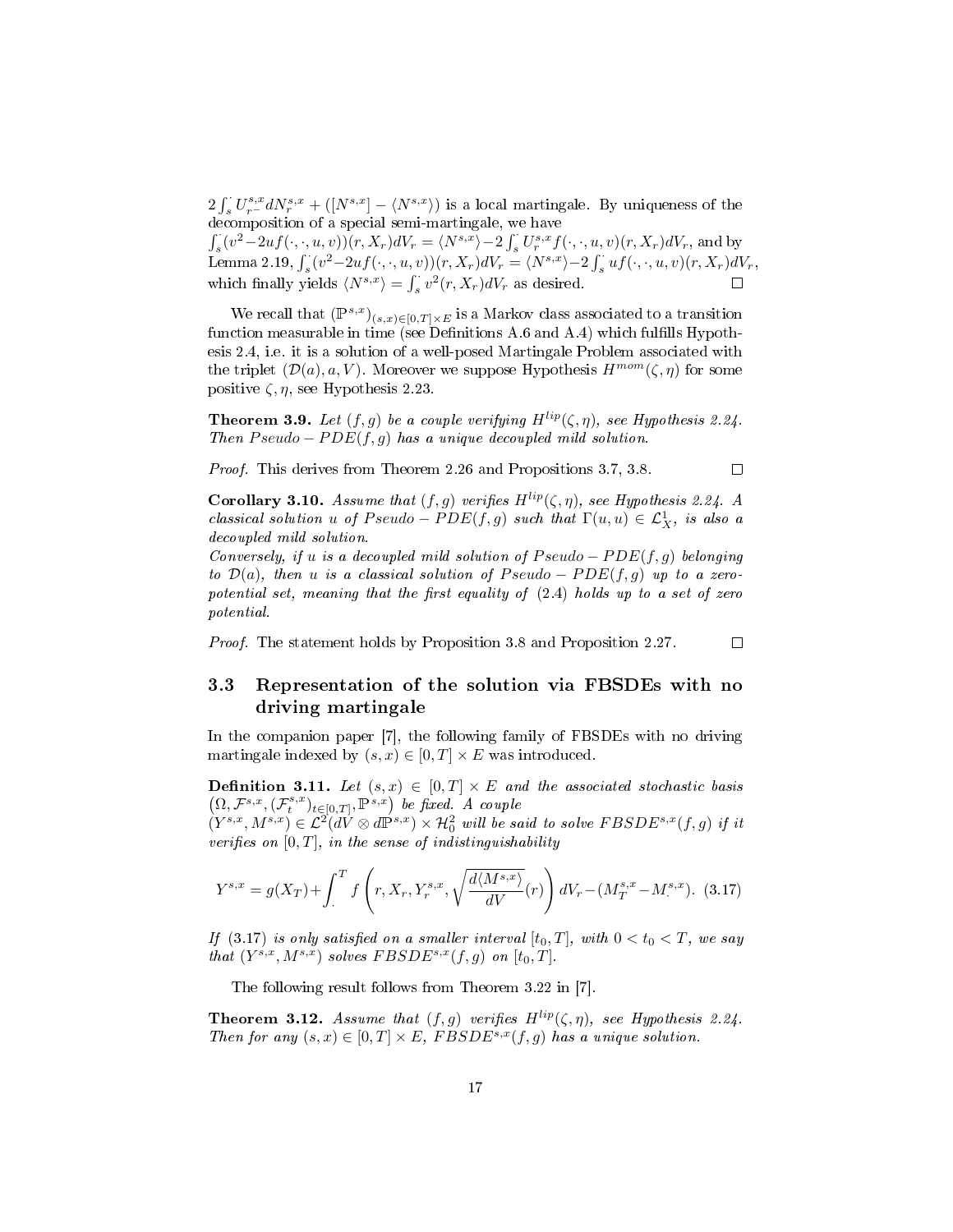In the following theorem, we summarize the links between the  $FBSDE^{s,x}(f, g)$ and the notion of martingale solution of  $Pseudo-PDE(f, g)$ . These are shown in Theorem 5.14, Remark 5.15, Theorem 5.20 and Theorem 5.21 of [7].

**Theorem 3.13.** Assume that  $(f, g)$  verifies  $H^{lip}(\zeta, \eta)$  (see Hypothesis 2.24) and let  $(Y^{s,x}, M^{s,x})$  denote the (unique) solution of  $FBSDE^{s,x}(f,g)$  for fixed  $(s, x)$ . Let u be the unique martingale solution of  $Pseudo - PDE(f, q)$ . For every  $(s, x) \in [0, T] \times E$ , on the interval  $[s, T]$ ,

- $Y^{s,x}$  and  $u(\cdot, X)$  are  $\mathbb{P}^{s,x}$ -modifications, and equal  $dV \otimes d\mathbb{P}^{s,x}$  a.e.;
- $M^{s,x}$  and  $M[u]^{s,x}$  are  $\mathbb{P}^{s,x}$ -indistinguishable.

Moreover u belongs to  $\mathcal{L}_X^2$  and for any  $(s,x) \in [0,T] \times E$ , we have  $\frac{d\langle M^{s,x} \rangle}{dV} =$  $\mathfrak{G}(u, u)(\cdot, X)$  dV  $\otimes$  dP<sup>s,x</sup> a.e.

**Remark 3.14.** The martingale solution u of Pseudo – PDE exists and is unique by Theorem 2.26.

We can therefore represent the unique decoupled mild solution of  $Pseudo PDE(f, g)$  via the stochastic equations  $FBSDE^{s,x}(f, g)$  as follows.

**Theorem 3.15.** Assume that  $(f, g)$  verifies  $H^{lip}(\zeta, \eta)$  (see Hypothesis 2.24) and let  $(Y^{s,x}, M^{s,x})$  denote the (unique) solution of  $FBSDE^{s,x}(f,g)$  for fixed  $(s, x)$ .

Then for any  $(s, x) \in [0, T] \times E$ , the random variable  $Y_s^{s,x}$  is  $\mathbb{P}^{s,x}$  a.s. equal to a constant (which we still denote  $Y_s^{s,x}$ ), and the function

$$
u: (s, x) \longmapsto Y_s^{s, x} \tag{3.18}
$$

is the unique decoupled mild solution of  $Pseudo - PDE(f, g)$ .

*Proof.* By Theorem 3.13, there exists a Borel function  $u$  such that for every  $(s, x) \in [0, T] \times E$ ,  $Y_s^{s,x} = u(s, X_s) = u(s, x) \mathbb{P}^{s,x}$  a.s. and u is the unique martingale solution of  $Pseudo - PDE(f, q)$ . By Proposition 3.7, it is also its unique decoupled mild solution.  $\Box$ 

**Remark 3.16.** The function v such that  $(u, v)$  is the unique solution of the identification problem  $IP(f, g)$  also has a stochastic representation since it verifies for every  $(s, x) \in [0, T] \times E$ , on the interval  $[s, T]$ ,

 $\frac{d\langle M^{s,x}\rangle}{dV}=v^2(\cdot,X_+)$   $dV\otimes d\mathbb{P}^{s,x}$  a.e. where  $M^{s,x}$  is the martingale part of the  $solution$  of  $FBSDE^{s,x}$ .

Conversely, under the weaker condition  $H^{growth}(\zeta, \eta)$  if one knows the solution of  $IP(f, q)$ , one can (for every  $(s, x)$ ) produce a version of a solution of  $FBSDE^{s,x}(f,g)$  as follows. This is only possible with the notion of decoupled mild solution: even in the case of Brownian BSDEs the knowledge of the viscosity solution of the related PDE would (in general) not be sufficient to reconstruct the family of solutions of the BSDEs.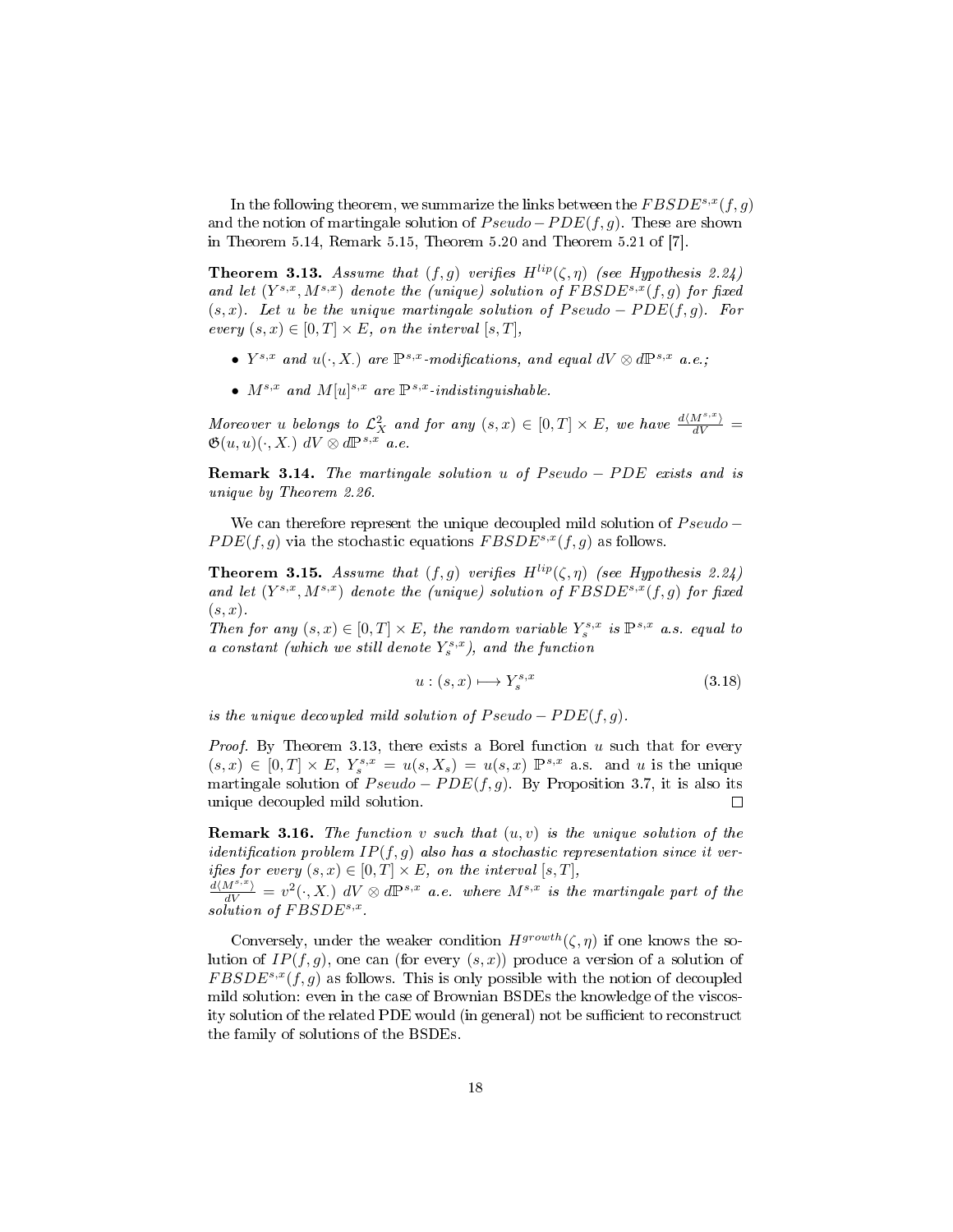**Proposition 3.17.** Assume that  $(f, g)$  verifies  $H^{growth}(\zeta, \eta)$ , see Hypothesis 3.1. Suppose the existence of a solution  $(u, v)$  to  $IP(f, g)$ , and let  $(s, x) \in$  $[0, T] \times E$  be fixed. Then

$$
\left(u(\cdot, X), \quad u(\cdot, X) - u(s, x) + \int_s^{\cdot} f(\cdot, \cdot, u, v)(r, X_r) dV_r\right) \tag{3.19}
$$

admits on  $[s, T]$  a  $\mathbb{P}^{s,x}$ -version  $(Y^{s,x}, M^{s,x})$  which solves  $FBSDE^{s,x}$  on  $[s, T]$ .

*Proof.* By Proposition 3.8, u is a martingale solution of  $Pseudo-PDE(f, g)$  and  $v^2 = \mathfrak{G}(u, u)$ . We now fix  $(s, x) \in [0, T] \times E$ . Combining Definitions 2.15, 2.17 and 2.22, we know that  $u(T, \cdot) = g$  and that on [s, T],  $u(\cdot, X)$  has a  $\mathbb{P}^{s,x}$ -version  $U^{s,x}$  with decomposition  $U^{s,x} = u(s,x) - \int_s^1 f(\cdot,\cdot,u,v)(r,X_r)dV_r + M[u]^{s,x}$ , where  $M[u]^{s,x}$  is an element of  $\mathcal{H}_0^2$  of angular bracket  $\int_s^{\cdot} v^2(r,X_r)dV_r$  and is a version of  $u(\cdot, X) - u(s, x) + \int_s^s f(\cdot, \cdot, u, v)(r, X_r) dV_r$ . By Lemma 2.19, taking into account  $u(T, \cdot) = g$ , the couple  $(U^{s,x}, M[u]^{s,x})$  verifies on [s, T], in the sense of indistinguishability

$$
U^{s,x} = g(X_T) + \int_{.}^{T} f\left(r, X_r, U_r^{s,x}, \sqrt{\frac{d\langle M[u]^{s,x}}{dV}}(r)\right) dV_r - (M[u]_T^{s,x} - M[u]_{.}^{s,x})
$$
\n(3.20)

with  $M[u]^{s,x} \in \mathcal{H}_0^2$  verifying  $M[u]^{s,x} = 0$  (see Definition 2.15) and  $U_s^{s,x}$  is deterministic so in particular is a square integrable r.v. Following a slight adaptation of the proof of Lemma 3.25 in [7] (see Remark 3.18 below), this implies that  $U^{s,x} \in \mathcal{L}^2(dV \otimes d\mathbb{P}^{s,x})$  and therefore that that  $(U^{s,x}, M[u]^{s,x})$  is a solution of  $FBSDE^{s,x}(f,g)$  on [s, T].  $\Box$ 

Remark 3.18. Indeed Lemma 3.25 in [7], taking into account Notation 5.5 ibidem, can be applied rigorously only under  $H^{lip}(\zeta, \eta)$  for  $(f, g)$ . However, the same proof easily allows an extension to our framework  $H^{growth}(\zeta, \eta)$ .

# 4 Examples of applications

We now develop some examples. Some of the applications that we are interested in involve operators which only act on the space variable, and we will extend them to time-dependent functions. The reader may consult Appendix B, concerning details about such extensions. In all the items below there will be a canonical Markov class with transition function measurable in time which is solution of a well-posed Martingale Problem associated to some triplet  $(\mathcal{D}(a), a, V)$ as introduced in Definition 2.3. Therefore all the results of this paper will apply to all the examples below, namely Theorem 2.26, Propositions 2.27, 3.7 and 3.8, Theorem 3.9, Corollaries 3.10 and 3.10, Theorems 3.12, 3.13 and 3.15 and Proposition 3.17. In particular, Theorem 3.9 states in all the cases, under suitable Lipschitz type conditions for the driver  $f$ , that the corresponding Pseudo-PDE admits a unique decoupled mild solution. In all the examples  $T \in \mathbb{R}_+^*$  will be fixed.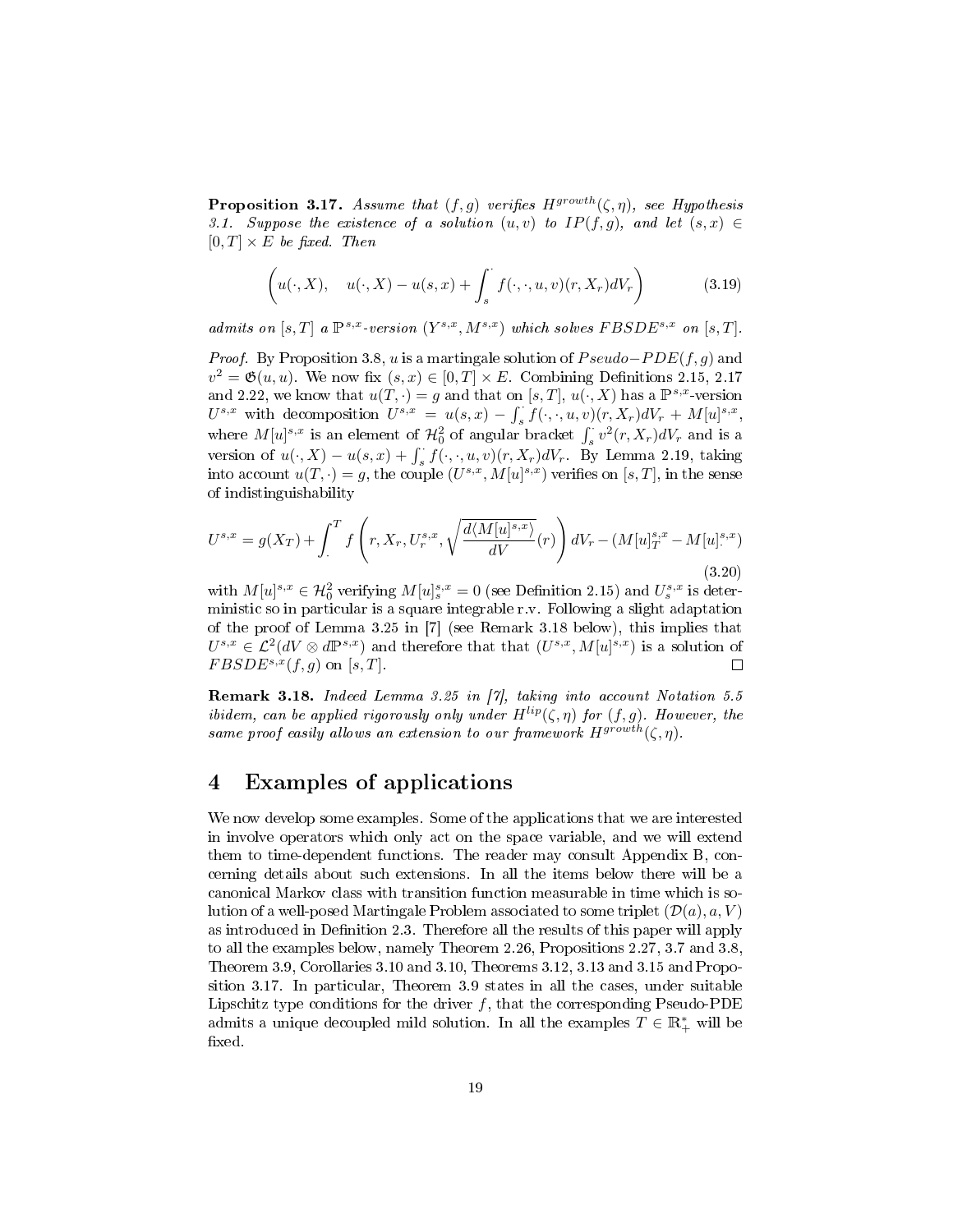#### 4.1 Markovian jump diffusions

In this subsection, the state space will be  $E := \mathbb{R}^d$  for some  $d \in \mathbb{N}^*$ . We are given  $\mu \in \mathcal{B}([0,T] \times \mathbb{R}^d, \mathbb{R}^d)$ ,  $\alpha \in \mathcal{B}([0,T] \times \mathbb{R}^d, S^*_+(\mathbb{R}^d))$  (where  $S^*_+(\mathbb{R}^d)$  is the space of symmetric strictly positive definite matrices of size  $d$ ) and  $K$  a Lévy kernel: this means that for every  $(t, x) \in [0, T] \times \mathbb{R}^d$ ,  $K(t, x, \cdot)$  is a  $\sigma$ finite measure on  $\mathbb{R}^d\backslash\{0\},\, \sup_{t,x}$  $\int \frac{\|y\|^2}{1+\|y\|^2} K(t, x, dy) < \infty$  and for every Borel set

 $A \in \mathcal{B}(\mathbb{R}^d \setminus \{0\}),\ (t,x) \longmapsto \int_A$  $\frac{\|y\|^2}{1+\|y\|^2}K(t, x, dy)$  is Borel. We will consider the operator  $a$  defined by

$$
\partial_t \phi + \frac{1}{2} Tr(\alpha \nabla^2 \phi) + (\mu, \nabla \phi) + \int \left( \phi(\cdot, \cdot + y) - \phi(\cdot, y) - \frac{(y, \nabla \phi)}{1 + ||y||^2} \right) K(\cdot, \cdot, dy),
$$
\n(4.1)

on the domain  $\mathcal{D}(a)$  which is here the linear algebra  $\mathcal{C}_b^{1,2}([0,T] \times \mathbb{R}^d, \mathbb{R})$  of real continuous bounded functions on  $[0, T] \times \mathbb{R}^d$  which are continuously differentiable in the first variable with bounded derivative, and twice continuously differentiable in the second variable with bounded derivatives.

Concerning martingale problems associated to parabolic PDE operators, one may consult [42]. Since we want to include integral operators, we will adopt the formalism of D.W. Stroock in [41]. Its Theorem 4.3 and the penultimate sentence of its proof states the following.

**Theorem 4.1.** Suppose that  $\mu$  is bounded, that  $\alpha$  is bounded continuous and that for any  $A \in \mathcal{B}(\mathbb{R}^d \setminus \{0\}), (t, x) \longmapsto \int_A \frac{y}{1 + ||y||^2} K(t, x, dy)$  is bounded continuous. Then, for every  $(s, x)$ , there exists a unique probability  $\mathbb{P}^{s,x}$  on the canonical space (see Definition A.1) such that  $\phi(\cdot, X) - \int_{S} a(\phi)(r, X_r) dr$  is a local marspace (see Definition 1.1) such that  $\varphi(\cdot, X, Y) = \int_s^s u(\varphi)(t, X, \varphi)dt$  is a total matrix  $\text{triangular}$  or any  $\varphi \in \mathcal{D}(a)$  and  $\mathbb{P}^{s,x}(X_s = x) = 1$ . Moreover  $(\mathbb{P}^{s,x})_{(s,x) \in [0,T] \times \mathbb{R}^d}$ defines a Markov class and its transition function is measurable in time.

The Martingale Problem associated to  $(\mathcal{D}(a), a, V_t \equiv t)$  in the sense of Definition 2.3 is therefore well-posed and solved by  $(\mathbb{P}^{s,x})_{(s,x)\in[0,T]\times\mathbb{R}^d}$ .

In this context,  $\mathcal{D}(a)$  is an algebra and for  $\phi$ ,  $\psi$  in  $\mathcal{D}(a)$ , the carré du champs operator is given by

$$
\Gamma(\phi,\psi) = \sum_{i,j\leq d} \alpha_{i,j} \partial_{x_i} \phi \partial_{x_j} \psi + \int_{\mathbb{R}^d \setminus \{0\}} (\phi(\cdot,\cdot+y) - \phi)(\psi(\cdot,\cdot+y) - \psi) K(\cdot,\cdot,dy).
$$

In order to obtain a general result without having to make considerations on the integrability of X, we consider a couple  $(f, g)$  satisfying  $H_b^{lip}$  meaning that g and  $f(\cdot, \cdot, 0, 0)$  are bounded.

**Proposition 4.2.** Under the assumptions of Theorem 4.1, and if  $(f, g)$  verify H lip b (see Hypothesis 2.24), P seudo−P DE(f, g) admits a unique decoupled mild solution in the sense of Definition  $3.4$ .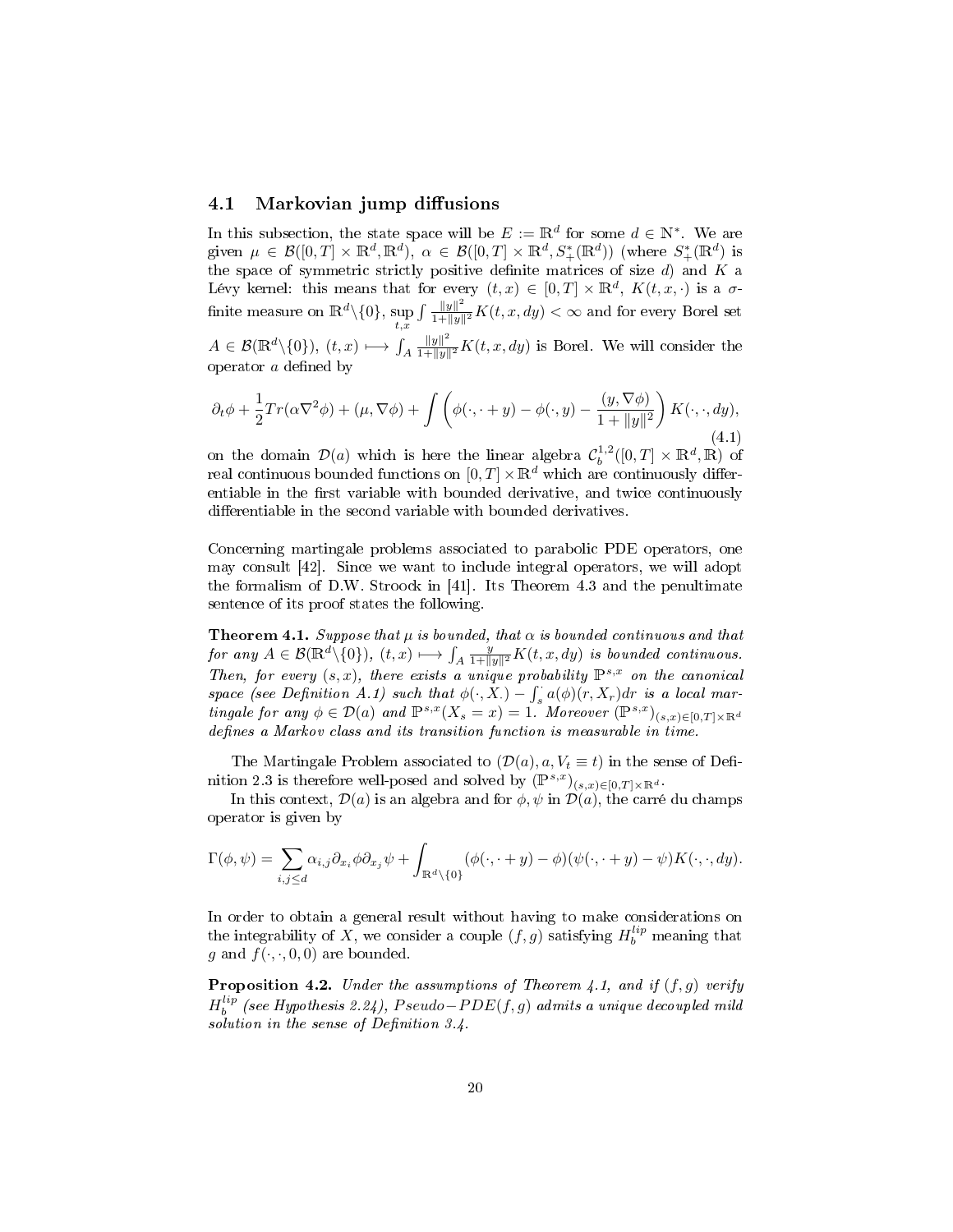*Proof.*  $\mathcal{D}(a)$  is an algebra. Moreover  $(\mathbb{P}^{s,x})_{(s,x)\in[0,T]\times\mathbb{R}^d}$  is a Markov class which is measurable in time, and it solves the well-posed Martingale Problem associated to  $(\mathcal{D}(a), a, V_t \equiv t)$ . Therefore our Theorem 3.9 applies.  $\Box$ 

#### 4.2 Pseudo-Differential operators and Fractional Laplacian

This section concerns pseudo-differential operators with negative definite symbol, see [26] for an extensive description. A typical example of such operators will be the fractional Laplacian  $\Delta^{\frac{\alpha}{2}}$  with  $\alpha \in ]0,2[$ , see Chapter 3 in [13] for a detailed study of this operator. We will mainly use the notations and vocabulary of N. Jacob in [25], [26] and [27], some results being attributed to W. Hoh [22]. We fix  $d \in \mathbb{N}^*$ .  $\mathcal{C}_c^{\infty}(\mathbb{R}^d)$  will denote the space of real functions defined on  $\mathbb{R}^d$ which are infinitely continuously differentiable with compact support and  $\mathcal{S}(\mathbb{R}^d)$ the Schwartz space of fast decreasing real smooth functions also defined on  $\mathbb{R}^d$ .  $\mathcal{F} u$  will denote the Fourier transform of a function  $u$  whenever it is well-defined. For  $u \in L^1(\mathbb{R}^d)$  we use the convention  $\mathcal{F}u(\xi) = \frac{1}{(2\pi)^{\frac{d}{2}}} \int_{\mathbb{R}^d} e^{-i(x,\xi)} u(x) dx$ .

**Definition 4.3.** A function  $\psi \in \mathcal{C}(\mathbb{R}^d, \mathbb{R})$  will be said negative definite if for any  $k \in \mathbb{N}$ ,  $\xi_1, \dots, \xi_k \in \mathbb{R}^d$ , the matrix  $(\psi(\xi^j) + \psi(\xi^l) - \psi(\xi^j - \xi^l))_{j,l=1,\dots,k}$  is symmetric positive definite.

A function  $q \in \mathcal{C}(\mathbb{R}^d \times \mathbb{R}^d, \mathbb{R})$  will be called a **continuous negative defi**nite symbol if for any  $x \in \mathbb{R}^d$ ,  $q(x, \cdot)$  is continuous negative definite In this case we introduce the pseudo-differential operator  $q(\cdot, D)$  defined by

$$
q(\cdot,D)(u)(x) = \frac{1}{(2\pi)^{\frac{d}{2}}} \int_{\mathbb{R}^d} e^{i(x,\xi)} q(x,\xi) \mathcal{F}u(\xi) d\xi.
$$
 (4.2)

**Remark 4.4.** By Theorem 4.5.7 in [25],  $q(\cdot, D)$  maps the space  $C_c^{\infty}(\mathbb{R}^d)$  of smooth functions with compact support into itself. In particular  $q(\cdot, D)$  will be defined on  $\mathcal{C}_c^{\infty}(\mathbb{R}^d)$ . However, the proof of this Theorem 4.5.7 only uses the fact that if  $\phi \in C_c^{\infty}(\mathbb{R}^d)$  then  $\mathcal{F}\phi \in \mathcal{S}(\mathbb{R}^d)$  and this still holds for every  $\phi \in \mathcal{S}(\mathbb{R}^d)$ . Therefore  $q(\cdot, D)$  is well-defined on  $\mathcal{S}(\mathbb{R}^d)$  and maps it into  $\mathcal{C}(\mathbb{R}^d, \mathbb{R})$ .

A typical example of such pseudo-differential operators is the fractional Laplacian defined for some fixed  $\alpha \in ]0,2[$  on  $\mathcal{S}(\mathbb{R}^d)$  by

$$
(-\Delta)^{\frac{\alpha}{2}}(u)(x) = \frac{1}{(2\pi)^{\frac{d}{2}}} \int_{\mathbb{R}^d} e^{i(x,\xi)} \|\xi\|^\alpha \mathcal{F} u(\xi) d\xi.
$$
 (4.3)

Its symbol has no dependence in  $x$  and is the continuous negative definite function  $\xi \mapsto ||\xi||^{\alpha}$ . Combining Theorem 4.5.12 and 4.6.6 in [27], one can state the following.

**Theorem 4.5.** Let  $\psi$  be a continuous negative definite function satisfying for some  $r_0, c_0 > 0$ :  $\psi(\xi) \geq c_0 \|\xi\|^{r_0}$  if  $\|\xi\| \geq 1$ . Let M be the smallest integer strictly superior to  $\left(\frac{d}{r_0}\vee 2\right)+d$ . Let q be a continuous negative symbol verifying, for some  $c,c^\prime > 0$  and  $\gamma: \mathbb{R}^d \to \mathbb{R}^*_+$ , the following items.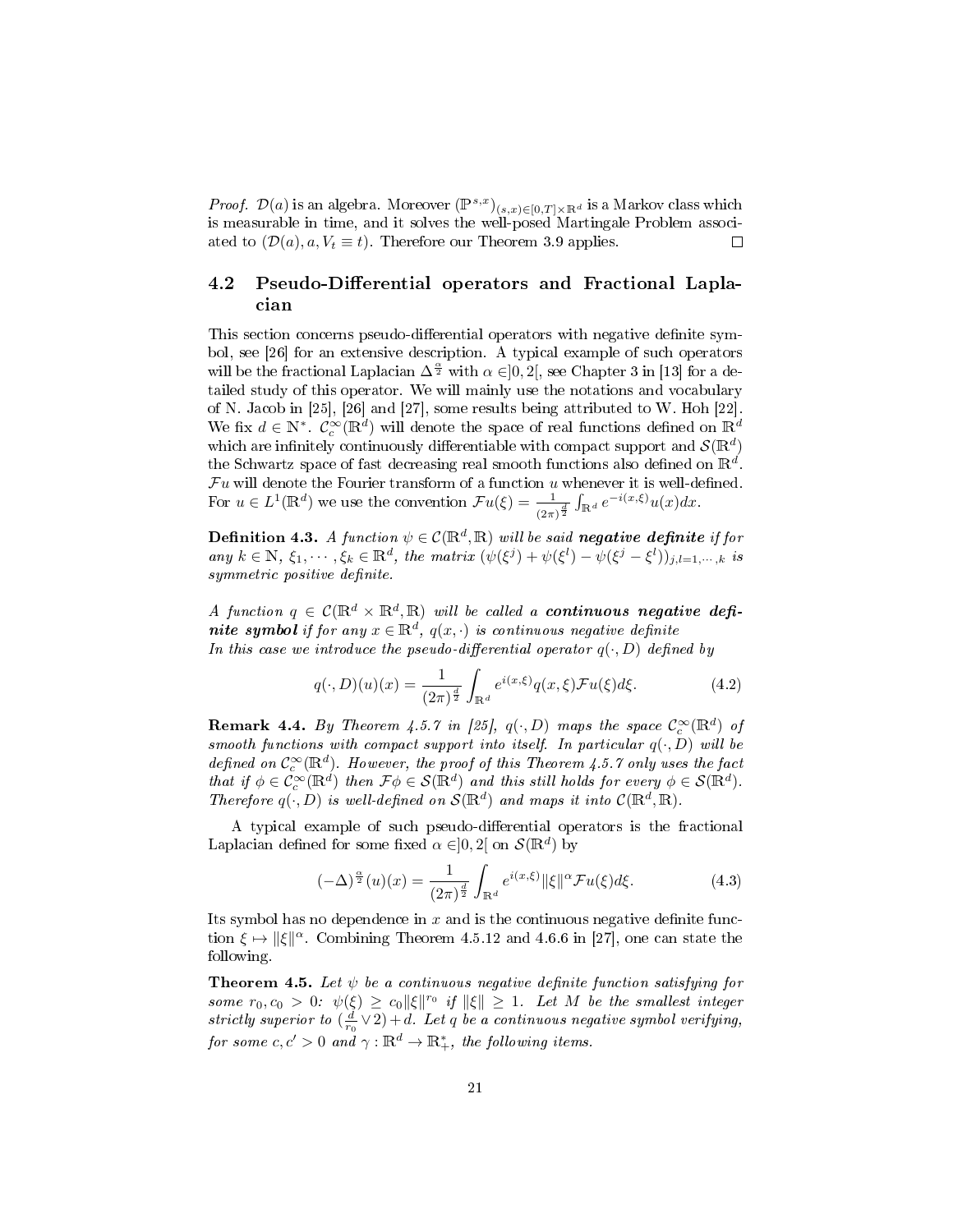- $\bullet$   $q(\cdot, 0) = 0$  and sup  $\sup_{x \in \mathbb{R}^d} |q(x,\xi)| \longrightarrow_{\xi \to 0} 0;$
- q is  $C^{2M+1-d}$  in the first variable and for any  $\beta \in \mathbb{N}^d$  with  $\|\beta\| \leq 2M +$  $1-d, \|\partial_x^{\beta}q\| \le c(1+\psi);$
- $q(x,\xi) \geq \gamma(x)(1+\psi(x))$  if  $x \in \mathbb{R}^d$ ,  $\|\xi\| \geq 1$ ;
- $q(x,\xi) \leq c'(1+\|\xi\|^2)$  for every  $(x,\xi)$ .

Then the homogeneous Martingale Problem associated to  $(-q(\cdot,D), S(\mathbb{R}^d))$  is well-posed (see Definition B.3) and its solution  $(\mathbb{P}^{x})_{x\in\mathbb{R}^{d}}$  defines a homogeneous Markov class, see Notation B.1.

We will now introduce the time-inhomogeneous domain which will be used to extend  $\mathcal{D}(-q(\cdot,D)) = \mathcal{S}(\mathbb{R}^d)$ .

**Definition 4.6.** Let  $\tau$  be a Hausdorff topological linear space. We will denote by  $\mathcal{C}^1([0,T],\tau)$  the set of functions  $\phi \in \mathcal{C}([0,T],\tau)$  such that there exists a function  $\partial_t \phi \in \mathcal{C}([0,T], \tau)$  verifying the following. For every  $t_0 \in [0,T]$  we have  $\frac{1}{(t-t_0)}(\phi(t)-\phi(t_0))\xrightarrow[t\to t_0]{\tau} \partial_t \phi(t_0).$ 

We recall that a topological algebra is a topological space equipped with a structure of linear algebra such that addition, multiplication and multiplication by a scalar are continuous.

**Lemma 4.7.** Let A be a (Hausdorff) topological algebra, then  $C^1([0,T], \mathcal{A})$  is a linear algebra, and for any  $\phi, \psi \in C^1([0,T], \mathcal{A})$ , we have  $\partial_t(\phi \psi) = \psi \partial_t \phi + \phi \partial_t \psi$ .

*Proof.* The proof is very close to the one of R.

 $\Box$ 

**Remark 4.8.** Classical examples of topological algebras are  $C_c^{\infty}(\mathbb{R}^d)$ ,  $\mathcal{S}(\mathbb{R}^d)$ ,  $\mathcal{C}^{\infty}(\mathbb{R}^{d}), \; \mathcal{C}^{m}(\mathbb{R}^{d})$  for some  $m \in \mathbb{N}$  (equipped with their usual topologies), or  $W^{k,p}(\mathbb{R}^d) \bigcap W^{k,\infty}(\mathbb{R}^d)$  for any  $k \in \mathbb{N}^*, p \geq 1$ , where  $W^{k,p}(\mathbb{R}^d)$  denotes the usual Sobolev space of parameters  $k, p$ . Those are all Fréchet algebras except for  $\mathcal{C}^\infty_c(\mathbb{R}^d)$  which is only locally convex one.

Notation 4.9. We set  $\mathcal{D}(\partial_t - q(\cdot, D)) := \mathcal{C}^1([0, T], \mathcal{S}(\mathbb{R}^d)).$ 

Elements in  $\mathcal{C}([0,T], \mathcal{S}(\mathbb{R}^d))$  will also be seen as functions of two variables, and since convergence in  $\mathcal{S}(\mathbb{R}^d)$  implies pointwise convergence, the usual notion of partial derivative coincides with the notation  $\partial_t$  introduced in Definition 4.6. Any  $\phi \in \mathcal{D}(\partial_t - q(\cdot, D))$  clearly verifies

- $\forall t \in [0, T], \, \phi(t, \cdot) \in \mathcal{S}(\mathbb{R}^d)$  and  $\forall x \in \mathbb{R}^d, \, \phi(\cdot, x) \in \mathcal{C}^1([0, T], \mathbb{R});$
- $\forall t \in [0, T], \, \partial_t \phi(t, \cdot) \in \mathcal{S}(\mathbb{R}^d).$

Our goal now is to show that  $\mathcal{D}(\partial_t-q(\cdot,D))$  also verifies the other items needed to be included in  $\mathcal{D}^{max}(\partial_t-q(\cdot,D))$  (see Notation B.5) and therefore that Corollary B.8 applies with this domain.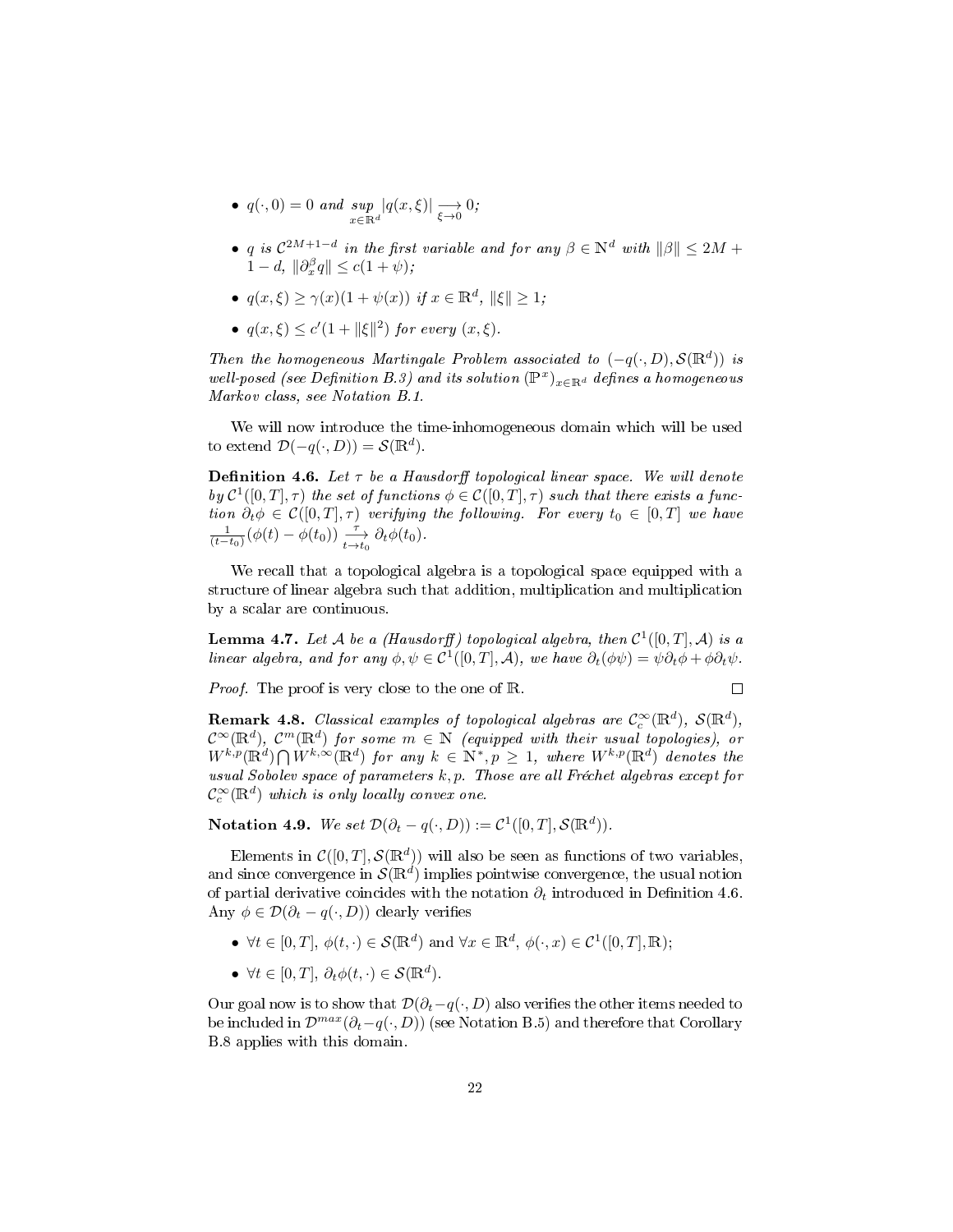**Notation 4.10.** Let  $\alpha, \beta \in \mathbb{N}^d$  be multi-indices, we introduce the semi-norm

$$
\| \cdot \|_{\alpha,\beta} : \begin{array}{ccc} \mathcal{S}(\mathbb{R}^d) & \longrightarrow & \mathbb{R} \\ \phi & \longmapsto & \sup_{x \in \mathbb{R}^d} |x^\alpha \partial_x^\beta \phi(x)|. \end{array} \tag{4.4}
$$

 $\mathcal{S}(\mathbb{R}^d)$  is a Fréchet space whose topology is determined by the family of seminorms  $\|\cdot\|_{\alpha,\beta}$ . In particular those seminorms are continuous.

In what follows,  $\mathcal{F}_x$  will denote the Fourier transform taken in the space variable.

**Proposition 4.11.** Let  $\phi \in C([0,T], \mathcal{S}(\mathbb{R}^d))$ . Then  $\mathcal{F}_x \phi \in C([0,T], \mathcal{S}(\mathbb{R}^d))$ . Moreover if  $\phi \in C^1([0,T], \mathcal{S}(\mathbb{R}^d))$ , then  $\mathcal{F}_x \phi \in C^1([0,T], \mathcal{S}(\mathbb{R}^d))$  and  $\partial_t \mathcal{F}_x \phi = \mathcal{F}_x \partial_t \phi.$ 

*Proof.*  $\mathcal{F}_x$  :  $\mathcal{S}(\mathbb{R}^d) \longrightarrow \mathcal{S}(\mathbb{R}^d)$  is continuous, so  $\phi \in \mathcal{C}([0,T],\mathcal{S}(\mathbb{R}^d))$  implies  $\mathcal{F}_x\phi\in\mathcal{C}([0,T],\mathcal{S}(\mathbb{R}^d))$ . If  $\phi\in\mathcal{C}^1([0,T],\mathcal{S}(\mathbb{R}^d))$  then  $\partial_t\phi\in\mathcal{C}([0,T],\mathcal{S}(\mathbb{R}^d))$  so  $\mathcal{F}_x \partial_t \phi \in \mathcal{C}([0,T],\mathcal{S}(\mathbb{R}^d)$ . Then for any  $t_0 \in [0,T]$ , the convergence

 $\frac{1}{t-t_0}(\phi(t,\cdot)-\phi(t_0,\cdot))\overset{\mathcal{S}(\mathbb{R}^d)}{\longleftrightarrow}\partial_t\phi(t_0,\cdot)$  is preserved by the continuous mapping  $\mathcal{F}_x$ meaning that (by linearity)

 $\frac{1}{t-t_0}(\mathcal{F}_x\phi(t,\cdot)-\mathcal{F}_x\phi(t_0,\cdot))\xrightarrow[t\to t_0]{\mathcal{S}(\mathbb{R}^d)} \mathcal{F}_x\partial_t\phi(t_0,\cdot)$ . Since  $\mathcal{F}_x\partial_t\phi\in\mathcal{C}([0,T],\mathcal{S}(\mathbb{R}^d)),$ we have shown that  $\mathcal{F}_x \phi \in \mathcal{C}^1([0,T], \mathcal{S}(\mathbb{R}^d))$  and  $\partial_t \mathcal{F}_x \phi = \mathcal{F}_x \partial_t \phi$ .

**Proposition 4.12.** If  $\phi \in \mathcal{C}([0,T],\mathcal{S}(\mathbb{R}^d))$ , then for any  $\alpha, \beta \in \mathbb{N}^d$ ,  $(t, x) \longmapsto x^{\alpha} \partial_x^{\beta} \phi(t, x)$  is bounded.

*Proof.* Let  $\alpha, \beta$  be fixed. Since the maps  $\|\cdot\|_{\alpha,\beta} : \mathcal{S}(\mathbb{R}^d) \to \mathbb{R}$  are continuous, for every  $\phi \in \mathcal{C}([0,T],\mathcal{S}(\mathbb{R}^d))$ , the application  $t \mapsto ||\phi(t, \cdot)||_{\alpha,\beta}$  is continuous on the compact interval  $[0, T]$  and therefore bounded, which yields the result.

 $\Box$ 

 $\Box$ 

**Proposition 4.13.** If  $\phi \in C([0,T], \mathcal{S}(\mathbb{R}^d))$  and  $\alpha, \beta \in \mathbb{N}^d$ , then there exist non-negative functions  $\psi_{\alpha,\beta} \in L^1(\mathbb{R}^d)$  such that for every  $(t,x) \in [0,T] \times \mathbb{R}^d$ ,  $|x^{\alpha} \partial_x^{\beta} \phi(t,x)| \leq \psi_{\alpha,\beta}(x)$ .

Proof. We decompose

$$
|x^{\alpha}\partial_x^{\beta}\phi(t,x)| = |x^{\alpha}\partial_x^{\beta}\phi(t,x)|1_{[-1,1]^d}(x) + |x^{\alpha+(2,\cdots,2)}\partial_x^{\beta}\phi(t,x)|\frac{1}{\prod\limits_{i\leq d}x_i^2}1_{\mathbb{R}^d\setminus[-1,1]^d}(x)
$$
  
\n
$$
\leq C(1_{[-1,1]^d}(x) + \frac{1}{\prod\limits_{i\leq d}x_i^2}1_{\mathbb{R}^d\setminus[-1,1]^d}(x)),
$$
\n(4.5)

where  $C$  is some constant which exists thanks to Proposition 4.12.

**Proposition 4.14.** Let  $q$  be a continuous negative definite symbol verifying the assumptions of Theorem 4.5 and let  $\phi \in C^1([0,T], \mathcal{S}(\mathbb{R}^d))$ . Then for any  $x \in \mathbb{R}^d$ ,  $t \mapsto q(\cdot, D)\phi(t, x) \in C^1([0, T], \mathbb{R})$  and  $\partial_t q(\cdot, D)\phi = q(\cdot, D)\partial_t \phi$ .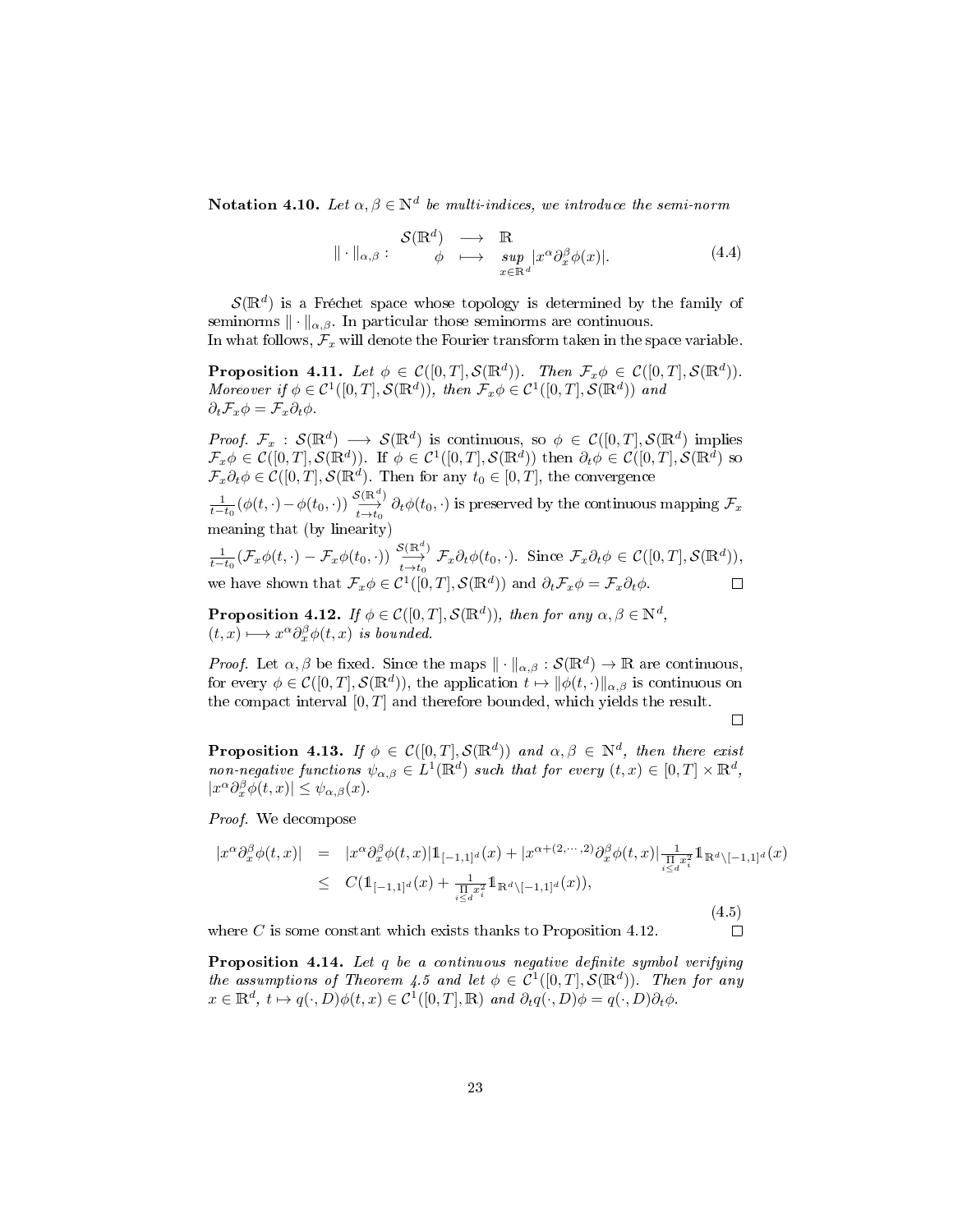*Proof.* We fix  $\phi \in C^1([0,T], \mathcal{S}(\mathbb{R}^d))$ , and  $x \in \mathbb{R}^d$ . We wish to show that for any  $\xi \in \mathbb{R}^d$ ,  $t \longmapsto \frac{1}{(2\pi)^{\frac{d}{2}}} \int_{\mathbb{R}^d} e^{i(x,\xi)} q(x,\xi) \mathcal{F}_x \phi(t,\xi) d\xi$  is  $\mathcal{C}^1$  with derivative

$$
t\longmapsto \tfrac{1}{(2\pi)^{\frac{d}{2}}}\int_{\mathbb{R}^d} e^{i(x,\xi)}q(x,\xi)\mathcal{F}_x\partial_t\phi(t,\xi)d\xi.
$$

Since  $\phi \in \mathcal{C}^1([0,T],\mathcal{S}(\mathbb{R}^d))$ , then  $\partial_t \phi \in \mathcal{C}([0,T],\mathcal{S}(\mathbb{R}^d))$  and by Proposition 4.11,  $\mathcal{F}_x \partial_t \phi \in \mathcal{C}([0,T], \mathcal{S}(\mathbb{R}^d))$ . Moreover since q verifies the assumptions of Theorem 4.5, then  $|q(x,\xi)|$  is bounded by  $c'(1+\|\xi\|^2)$  for some constant c'. Therefore by Proposition 4.13, there exists a non-negative  $\psi \in L^1(\mathbb{R}^d)$  such that for every t,  $\xi$ ,  $|q(x,\xi)\mathcal{F}_x\partial_t\phi(t,\xi)| \leq \psi(\xi)$ . Since by Proposition 4.11,  $\mathcal{F}_x\partial_t\phi = \partial_t\mathcal{F}_x\phi$ , this implies that for any  $(t,\xi)$ ,  $|\partial_t e^{i(x,\xi)} q(x,\xi) \mathcal{F}_x \phi(t,\xi)| \leq \psi(\xi)$ . So by the theorem about the differentiation of integrals depending on a parameter, for any  $\xi \in \mathbb{R}^d$ ,  $t \mapsto \frac{1}{(2\pi)^{\frac{d}{2}}} \int_{\mathbb{R}^d} e^{i(x,\xi)} q(x,\xi) \mathcal{F}_x \phi(t,\xi) d\xi$  is of class  $\mathcal{C}^1$  with derivative  $t\longmapsto \frac{1}{(2\pi)^{\frac{d}{2}}}\int_{\mathbb{R}^d} e^{i(x,\xi)}q(x,\xi)\mathcal{F}_x\partial_t\phi(t,\xi)d\xi.$  $\Box$ 

**Proposition 4.15.** Let  $q$  be a continuous negative definite symbol verifying the assumptions of Theorem 4.5 and let  $\phi \in C^1([0,T], \mathcal{S}(\mathbb{R}^d))$ . Then  $\phi$ ,  $\partial_t \phi$ ,  $q(\cdot, D)\phi$  and  $q(\cdot, D)\partial_t\phi$  are bounded.

*Proof.* Proposition 4.12 implies that any element of  $C([0,T], \mathcal{S}(\mathbb{R}^d))$  is bounded, so we immediately deduce that  $\phi$  and  $\partial_t \phi$  are bounded.

Since q verifies the assumptions of Theorem 4.5, for any fixed  $(t, x) \in [0, T] \times \mathbb{R}^d$ , we have

$$
|q(\cdot,D)\phi(t,x)| = \left|\frac{1}{(2\pi)^{\frac{d}{2}}} \int_{\mathbb{R}^d} e^{i(x,\xi)} q(x,\xi) \mathcal{F}_x \phi(t,\xi) d\xi\right|
$$
  
 
$$
\leq C \int_{\mathbb{R}^d} (1 + ||\xi||^2) |\mathcal{F}_x \phi(t,\xi)| d\xi,
$$
 (4.6)

for some constant C. Since  $\phi \in \mathcal{C}([0,T],\mathcal{S}(\mathbb{R}^d))$  then, by Proposition 4.11,  $\mathcal{F}_x\phi$ also belongs to  $\mathcal{C}([0,T], \mathcal{S}(\mathbb{R}^d))$ , and by Proposition 4.12, there exists a positive  $\psi \in L^1(\mathbb{R}^d)$  such that for any  $(t,\xi)$ ,  $(1 + ||\xi||^2)|\mathcal{F}_x\phi(t,\xi)| \leq \psi(\xi)$ , so for any  $(t, x), |q(\cdot, D)\phi(t, x)| \leq ||\psi||_1.$ 

Similar arguments hold replacing  $\phi$  with  $\partial_t\phi$  since it also belongs to  $\mathcal{C}([0,T],\mathcal{S}(\mathbb{R}^d)).$  $\Box$ 

**Remark 4.16.**  $C^1([0,T], \mathcal{S}(\mathbb{R}^d))$  seems to be a domain which is particularly appropriate for time-dependent Fourier analysis and it fits well for our framework. On the other hand it is not so fundamental to require such regularity for classical solutions for Pseudo-PDEs, so that we could consider a larger domain. For example the Fréchet algebra  $\mathcal{S}(\mathbb{R}^d)$  could be replaced with the Banach algebra  $W^{d+3,1}(\mathbb{R}^d) \bigcap W^{d+3,\infty}(\mathbb{R}^d)$  in all the previous proofs.

Even bigger domains are certainly possible, we will however not insist on such  $refinements.$ 

Corollary 4.17. Let  $q$  be a continuous negative definite symbol verifying the hypotheses of Theorem 4.5. Then  $\mathcal{D}(\partial_t - q(\cdot, D))$  is a linear algebra included in  $\mathcal{D}^{max}(\partial_t - q(\cdot, D))$  as defined in Notation B.5.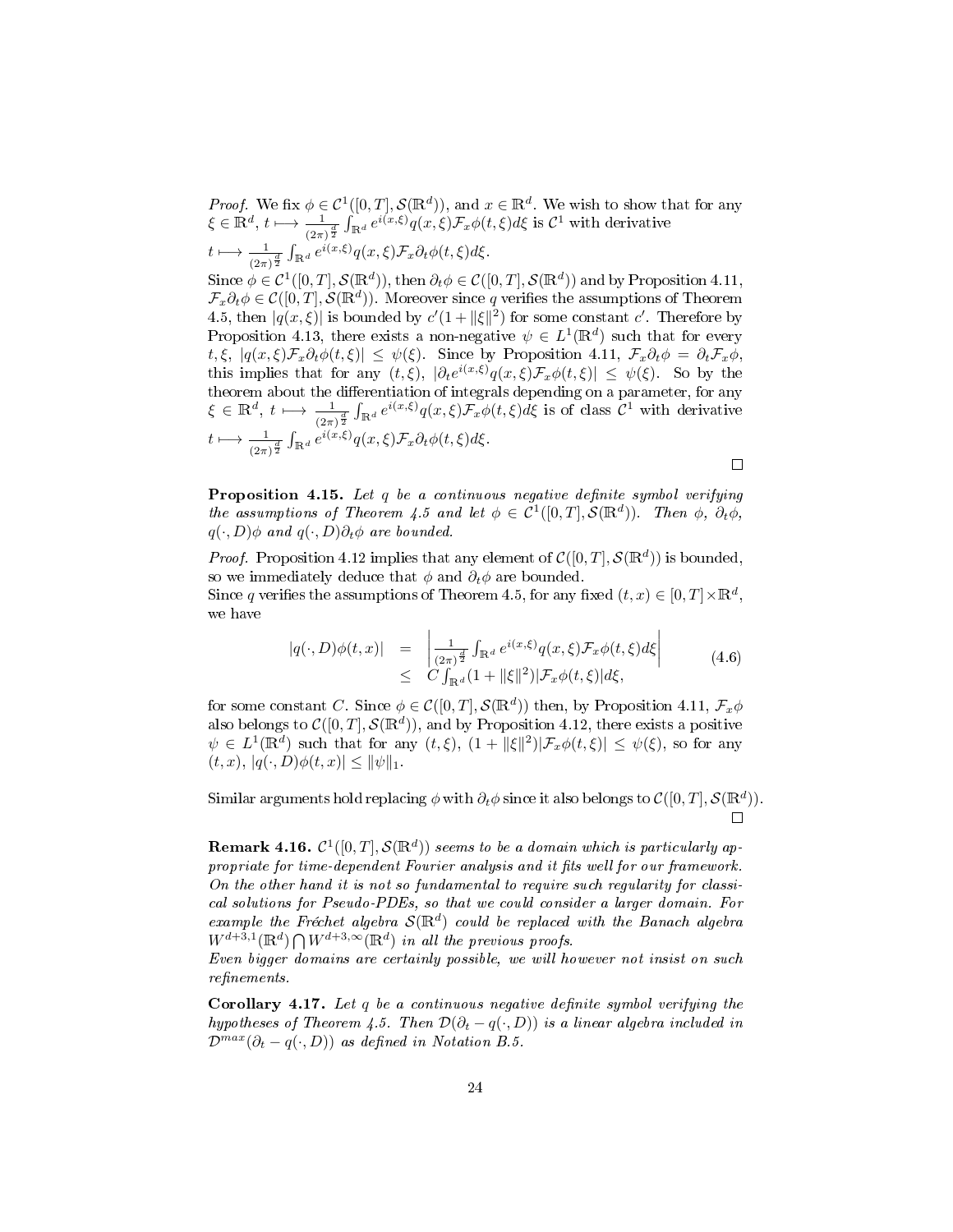*Proof.* We recall that, according to Notation 4.9  $\mathcal{D}(\partial_t - q(\cdot, D)) = \mathcal{C}^1([0, T], \mathcal{S}(\mathbb{R}^d)).$ The proof follows from Lemma 4.7, Propositions 4.14 and 4.15, and the comments under Notation 4.9.  $\Box$ 

Corollary 4.18. Let  $q$  be a continuous negative definite symbol verifying the hypotheses of Theorem 4.5, let  $(\mathbb{P}^x)_{x \in \mathbb{R}^d}$  be the corresponding homogeneous Markov class exhibited in Theorem 4.5, let  $(\mathbb{P}^{s,x})_{(s,x)\in[0,T]\times\mathbb{R}^d}$  be the corresponding Markov class (see Notation B.1), let  $(\mathcal{D}(\partial_t - q(\cdot, D)), \partial_t - q(\cdot, D))$  be as in Notation 4.9. Then

- $(\mathbb{P}^{s,x})_{(s,x)\in[0,T]\times\mathbb{R}^d}$  solves the well-posed Martingale Problem associated to  $(\mathcal{D}(\partial_t - q(\cdot, D)), \partial_t - q(\cdot, D), V_t \equiv t);$
- its transition function is measurable in time.

*Proof.* The first statement directly comes from Theorem 4.5 and Corollaries 4.17 B.8, and the second from Proposition B.2.  $\Box$ 

**Remark 4.19.** The symbol of the fractional Laplacian  $q:(x,\xi) \mapsto ||\xi||^{\alpha}$  trivially verifies the assumptions of Theorem 4.5. Indeed, it has no dependence in  $x$ , so it is enough to set  $\psi: \xi \mapsto ||\xi||^{\alpha}$ ,  $c_0 = c = c' = 1$ ,  $r_0 = \alpha$  and  $\gamma = \frac{1}{2}$ .

The Pseudo-PDE that we focus on is the following.

$$
\begin{cases} \partial_t u - q(\cdot, D)u = f(\cdot, \cdot, u, \sqrt{\Gamma(u, u)}) \text{ on } [0, T] \times \mathbb{R}^d \\ u(T, \cdot) = g, \end{cases}
$$
 (4.7)

where q is a continuous negative definite symbol verifying the assumptions of Theorem 4.5 and  $\Gamma$  is the associated carré du champs operator, see Definition 2.6.

**Remark 4.20.** By Proposition 3.3 in [13], for any  $\alpha \in ]0,2[$ , there exists a constant  $c_{\alpha}$  such that for any  $\phi \in \mathcal{S}(\mathbb{R}^d)$ ,

$$
(-\Delta)^{\frac{\alpha}{2}}\phi = c_{\alpha}PV \int_{\mathbb{R}^d} \frac{(\phi(\cdot+y) - \phi)}{\|y\|^{d+\alpha}} dy,
$$
\n(4.8)

where PV is a notation for principal value, see  $(3.1)$  in [13]. Therefore in the particular case of the fractional Laplace operator, the carré du champs operator  $\Gamma^{\alpha}$  associated to  $(-\Delta)^{\frac{\alpha}{2}}$  is given by

$$
\begin{array}{rcl}\n\Gamma^{\alpha}(\phi,\phi) & = & c_{\alpha}PV \int_{\mathbb{R}^d} \frac{(\phi^2(\cdot,\cdot+y) - \phi^2)}{\|y\|^{d+\alpha}} dy - 2\phi c_{\alpha}PV \int_{\mathbb{R}^d} \frac{(\phi(\cdot,\cdot+y) - \phi)}{\|y\|^{d+\alpha}} dy \\
& = & c_{\alpha}PV \int_{\mathbb{R}^d} \frac{(\phi(\cdot,\cdot+y) - \phi)^2}{\|y\|^{d+\alpha}} dy.\n\end{array} \tag{4.9}
$$

Proposition 4.21. Let q be a continuous negative symbol verifying the assumptions of Theorem 4.5, let  $(\mathbb{P}^{s,x})_{(s,x)\in[0,T]\times\mathbb{R}^d}$  be the Markov class which by Corollary 4.18 solves the well-posed Martingale Problem associated to  $(\mathcal{D}(\partial_t - q(\cdot, D)), \partial_t - q(\cdot, D), V_t \equiv t).$ 

For any  $(f, g)$  verifying  $H_b^{lip}$  (see Hypothesis 2.24), Pseudo–PDE $(f, g)$  admits a unique decoupled mild solution in the sense of Definition  $3.4$ .

Proof. The assertion comes from Corollary 4.18 and Theorem 3.9.

 $\Box$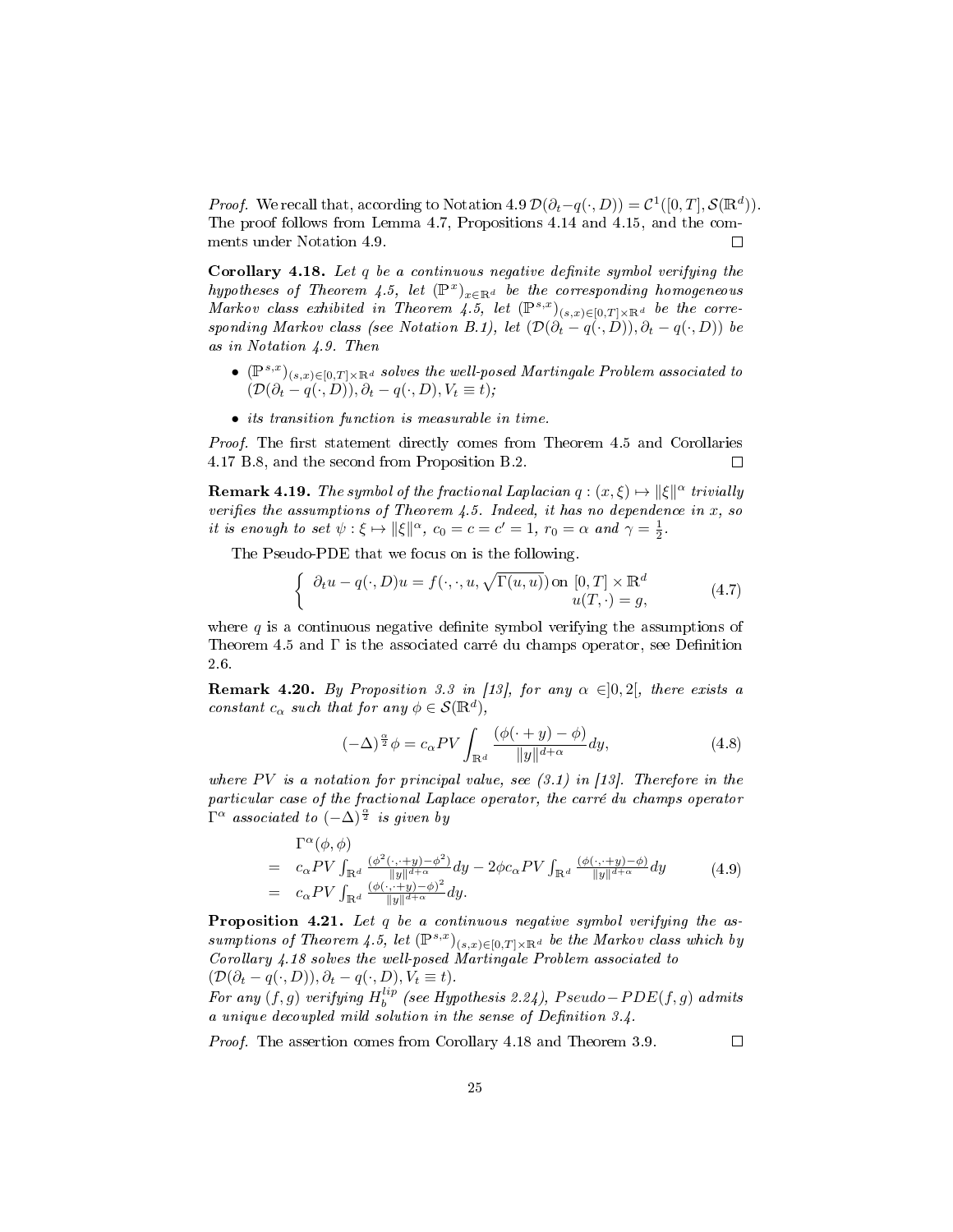#### 4.3 Parabolic semi-linear PDEs with distributional drift

In this section we will use the formalism and results obtained in [18] and [19], see also [39], [10] for more recent developments. In particular the latter paper treats interesting applications to polymers. Those papers introduced a suitable framework of Martingale Problem related to a PDE operator containing a distributional drift  $b'$  which is the derivative of a continuous function. [17] established a first work in the  $n$ -dimensional setting.

Let  $b, \sigma \in C^0(\mathbb{R})$  such that  $\sigma > 0$ . By mollifier, we intend a function  $\Phi \in \mathcal{S}(\mathbb{R})$  with  $\int \Phi(x)dx = 1$ . We denote  $\Phi_n(x) = n\Phi(nx)$ ,  $\sigma_n^2 = \sigma^2 * \Phi_n$ ,  $b_n = b * \Phi_n$ .

We then define  $L_n g = \frac{\sigma_n^2}{2} g'' + b'_n g'$ .  $f \in C^1(\mathbb{R})$  is said to be a solution to  $Lf = \dot{l}$  where  $\dot{l} \in C^0$ , if for any mollifier  $\Phi$ , there are sequences  $(f_n)$  in  $C^2$ ,  $(i_n)$  in  $\mathcal{C}^0$  such that  $L_n f_n = (i_n)$ ,  $f_n \xrightarrow{\mathcal{C}^1} f$ ,  $i_n \xrightarrow{\mathcal{C}^0} i$ . We will assume that  $\Sigma(x) = \lim_{n \to \infty} 2 \int_0^x$  $\frac{b'_n}{\sigma_n^2}(y)dy$  exists in  $\mathcal{C}^0$  independently from the mollifier.

By Proposition 2.3 in [18] there exists a solution  $h \in C^1$  to  $Lh = 0$ ,  $h(0) =$ 0,  $h'(0) = 1$ . Moreover it verifies  $h' = e^{-\Sigma}$ . Moreover by Remark 2.4 in [18], for any  $\hat{l} \in \mathcal{C}^0$ ,  $x_0, x_1 \in \mathbb{R}$ , there exists a unique solution of

$$
Lf(x) = \dot{t}, \ f \in \mathcal{C}^1, \ f(0) = x_0, \ f'(0) = x_1. \tag{4.10}
$$

 $\mathcal{D}_L$  is defined as the set of  $f \in \mathcal{C}^1$  such that there exists some  $\dot{l} \in \mathcal{C}^0$  with  $Lf = \dot{l}$ . And by Lemma 2.9 in [18] it is equal to the set of  $f \in C^1$  such that  $\frac{f'}{h'} \in C^1$ . So it is clearly an algebra.

h is strictly increasing, I will denote its image. Let  $L^0$  be the classical differential operator defined by  $L^0 \phi = \frac{\sigma_0^2}{2} \phi''$ , where

$$
\sigma_0(y) = \begin{cases}\n(\sigma h')(h^{-1}(y)) & \colon y \in I \\
0 & \colon y \in I^c.\n\end{cases}
$$
\n(4.11)

Let v be the unique solution to  $Lv = 1$ ,  $v(0) = v'(0) = 0$ , we will assume that

$$
v(-\infty) = v(+\infty) = +\infty, \tag{4.12}
$$

which represents a non-explosion condition. In this case, Proposition 3.13 in [18] states that the Martingale Problem associated to  $(\mathcal{D}_L, L, V_t \equiv t)$  is wellposed. Its solution will be denoted  $(\mathbb{P}^{s,x})_{(s,x)\in[0,T]\times\mathbb{R}^d}$ . By Proposition 2.13,  $\mathcal{D}_{L^0} = C^2(I)$  and by Proposition 3.2 in [18], the Martingale Problem associated to  $(\mathcal{D}_{L^0}, L^0, V_t \equiv t)$  is also well-posed, we will call  $(\mathbb{Q}^{s,x})_{(s,x)\in[0,T]\times\mathbb{R}^d}$ its solution. Moreover under any  $\mathbb{P}^{s,x}$  the canonical process is a Dirichlet process, and  $h^{-1}(X)$  is a semi-martingale that we call Y solving the SDE  $Y_t =$  $h(x) + \int_s^t \sigma_0(Y_s) dW_s$  in law, where the law of Y is  $\mathbb{Q}^{s,x}$ .  $X_t$  is a  $\mathbb{P}^{s,x}$ -Dirichlet process whose martingale component is  $\int_s^{\cdot} \sigma(X_r) dW_r$ .  $(\mathbb{P}^{s,x})_{(s,x)\in[0,T]\times\mathbb{R}^d}$  and  $(\mathbb{Q}^{s,x})_{(s,x)\in[0,T]\times\mathbb{R}^d}$  both define Markov classes.

We introduce now the domain that we will indeed use.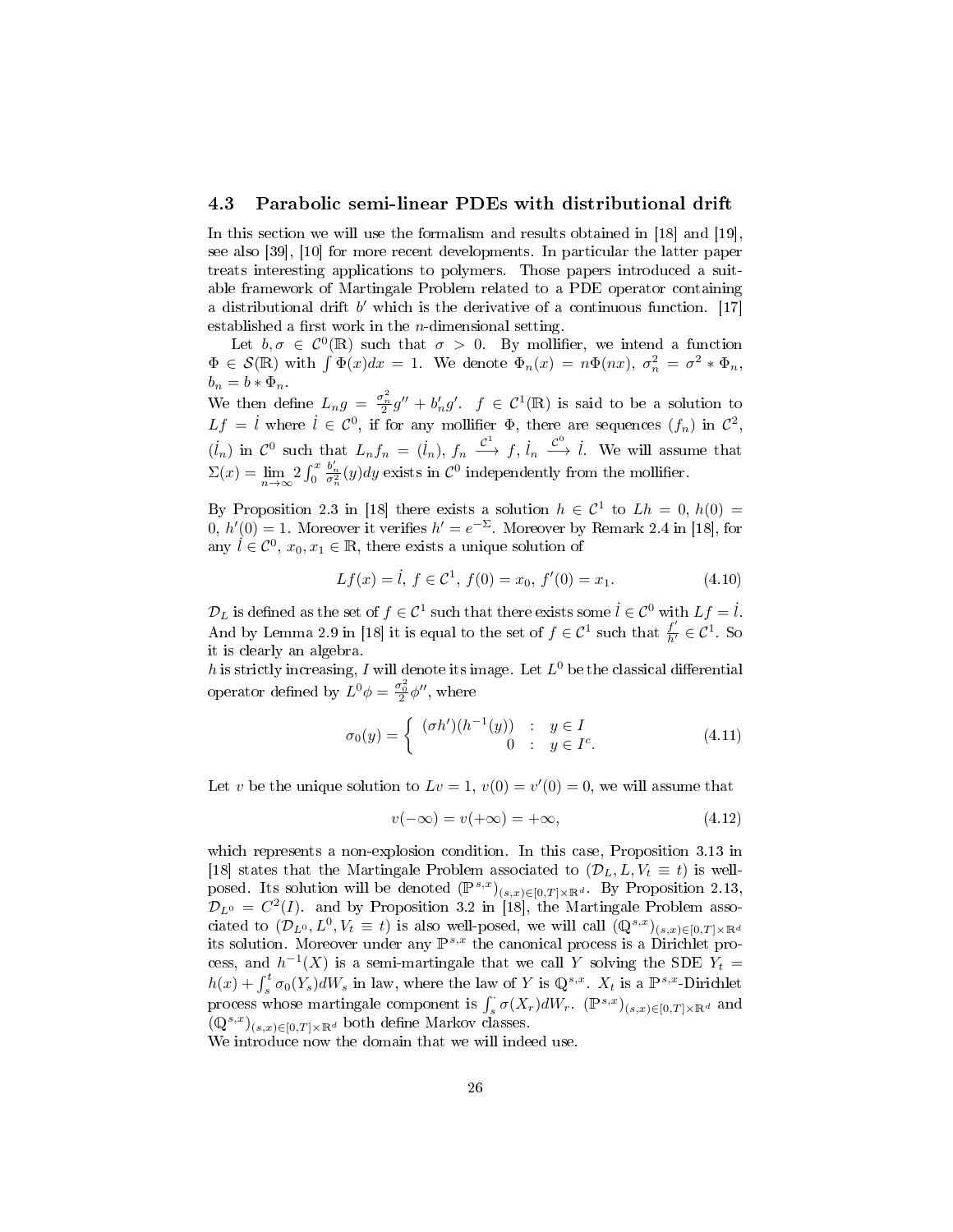Definition 4.22. We set

$$
\mathcal{D}(a) = \left\{ \phi \in \mathcal{C}^{1,1}([0,T] \times \mathbb{R}) : \frac{\partial_x \phi}{h'} \in \mathcal{C}^{1,1}([0,T] \times \mathbb{R}) \right\},\tag{4.13}
$$

which clearly is a linear algebra.

On  $\mathcal{D}(a)$ , we set  $L\phi := \frac{\sigma^2 h'}{2}$  $\frac{2h'}{2}\partial_x(\frac{\partial_x\phi}{h'})$  and  $a(\phi):=\partial_t\phi+L\phi$ .

**Proposition 4.23.** Let  $\Gamma$  denote the carré du champ operator associated to a, let  $\phi, \psi$  be in  $\mathcal{D}(a)$ , then  $\Gamma(\phi, \psi) = \sigma^2 \partial_x \phi \partial_x \psi$ .

*Proof.* We fix  $\phi, \psi$  in  $\mathcal{D}(a)$ . We write

$$
\Gamma(\phi, \psi) = (\partial_t + L)(\phi\psi) - \phi(\partial_t + L)(\psi) - \psi(\partial_t + L)(\phi)
$$
\n
$$
= \frac{\sigma^2 h'}{2} \left( \partial_x \left( \frac{\partial_x \phi \psi}{h'} \right) - \phi \partial_x \left( \frac{\partial_x \psi}{h'} \right) - \psi \partial_x \left( \frac{\partial_x \phi}{h'} \right) \right)
$$
\n
$$
= \sigma^2 \partial_x \phi \partial_x \psi.
$$
\n(4.14)

 $\Box$ 

Emphasizing that  $b'$  is a distribution, the equation that we will study in this section is therefore given by

$$
\begin{cases} \partial_t u + \frac{1}{2}\sigma^2 \partial_x^2 u + b' \partial_x u + f(\cdot, \cdot, u, \sigma | \partial_x u|) = 0 & \text{on } [0, T] \times \mathbb{R} \\ u(T, \cdot) = g. \end{cases} \tag{4.15}
$$

**Proposition 4.24.**  $(\mathbb{P}^{s,x})_{(s,x)\in[0,T]\times\mathbb{R}^d}$  solves the Martingale Problem associated to  $(a, \mathcal{D}(a), V_t \equiv t)$ .

Proof.  $(t, y) \mapsto \phi(t, h^{-1}(y))$  is of class  $\mathcal{C}^{1,2}$ ; moreover  $\partial_x (\phi(r, \cdot) \circ h^{-1}) = \frac{\partial_x \phi}{h'} \circ$  $h^{-1}$  and  $\partial_x^2 \left( \phi(r, \cdot) \circ h^{-1} \right) = \frac{2L\phi}{\sigma^2 h'^2} \circ h^{-1} = \frac{2L\phi}{\sigma_0^2}$  $\frac{dL\phi}{\sigma_0^2} \circ h^{-1}$ . By Itô formula we have

$$
\begin{array}{rcl}\n\phi(t, X_t) & = & \phi(t, h^{-1}(Y_t)) \\
& = & \phi(s, x) + \int_s^t \left(\partial_t \phi(r, h^{-1}(Y_r)) + \frac{1}{2}\sigma_0^2(Y_r)\partial_x^2\left(\phi(r, \cdot) \circ h^{-1}\right)(Y_r)\right) dr \\
& + \int_s^t \sigma_0(r, h^{-1}(Y_r))\partial_x\left(\phi(r, \cdot) \circ h^{-1}\right)(Y_r)dW_r \\
& = & \phi(s, x) + \int_s^t \left(\partial_t \phi(r, h^{-1}(Y_r)) + L\phi(r, h^{-1}(Y_r))\right) dr \\
& + \int_s^t \sigma_0(r, h^{-1}(Y_r))\frac{\partial_x \phi(r, h^{-1}(Y_r))}{h'(Y_r)}dW_r \\
& = & \phi(s, x) + \int_s^t \left(\partial_t \phi(r, X_r) + l(r, X_r)\right)dr + \int_s^t \sigma(r, X_r)\partial_x \phi(r, X_r)dW_r.\n\end{array} \tag{4.16}
$$
\nTherefore,  $\phi(t, X) = \phi(c, x)$ ,  $f^t \phi(s)(x, X_r)dx = f^t \phi(x, X_r) \partial_x \phi(r, X_r)dW_r.$ 

\n(4.16)

Therefore  $\phi(t, X_t) - \phi(s, x) - \int_s^t a(\phi)(r, X_r) dr = \int_s^t \sigma(r, X_r) \partial_x \phi(r, X_r) dW_r$ is a local martingale.  $\Box$ 

In order to consider the  $FBSDE^{s,x}(f,g)$  for functions  $(f,g)$  having polynomial growth in  $x$  we will show the following result. We formulate here the supplementary assumption, called (TA) in [18]. This means the existence of strictly positive constants  $c_1, C_1$  such that

$$
c_1 \le \frac{e^{\Sigma}}{\sigma} \le C_1. \tag{4.17}
$$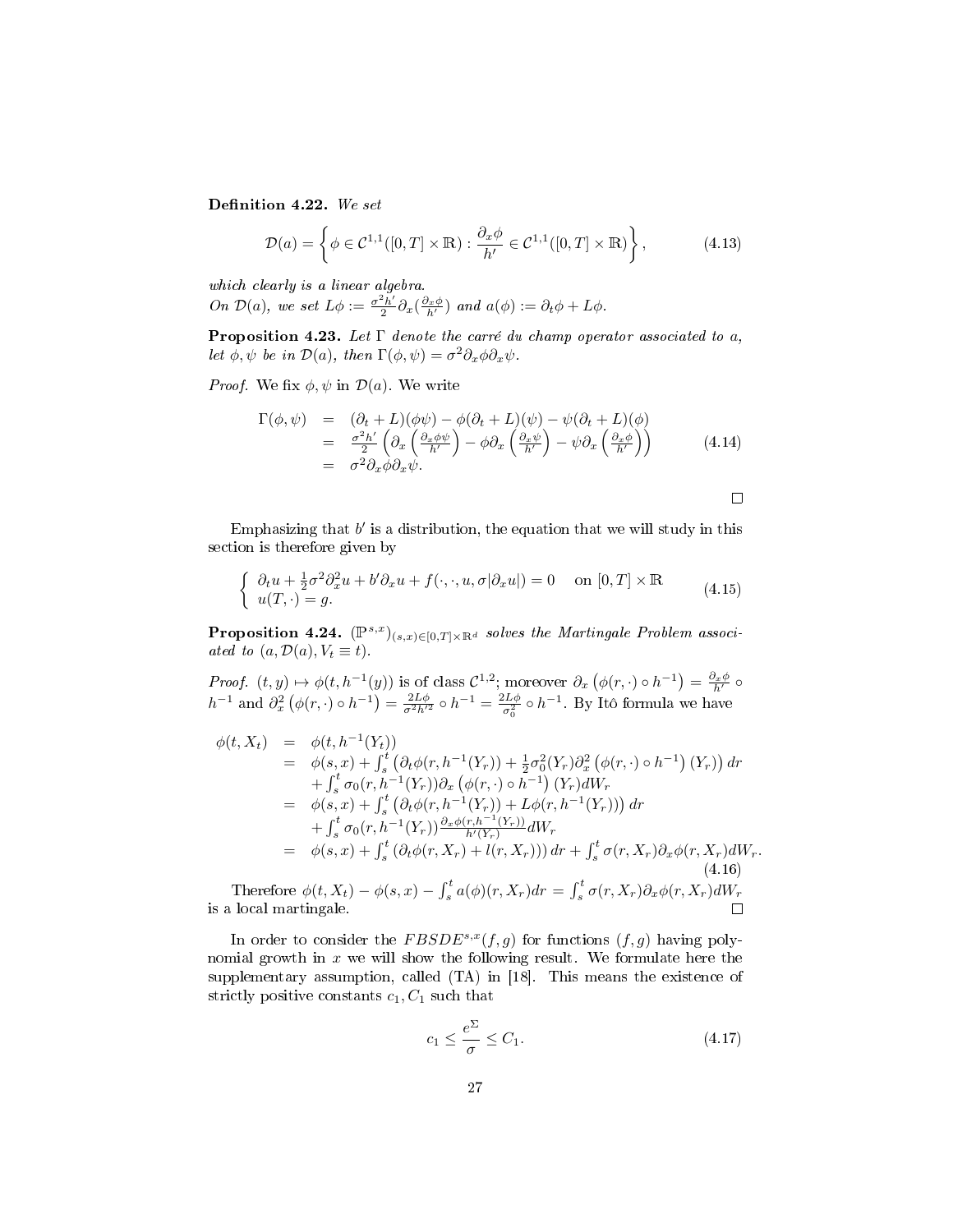**Proposition 4.25.** We suppose that (TA) is fulfilled and  $\sigma$  has linear growth. Then, for any  $p > 0$  and  $(s, x) \in [0, T] \times \mathbb{R}$ ,  $\mathbb{E}^{s,x}[|X_T|^p] < \infty$  and  $\mathbb{E}^{s,x}[ \int_s^T |X_r|^p dr ] <$  $\infty$ . In other words, the Markov class  $(\mathbb{P}^{s,x})_{(s,x)\in[0,T]\times\mathbb{R}^d}$  verifies  $H^{mom}(\zeta,\eta)$ (see Hypothesis 2.23), for  $\zeta: x \longmapsto |x|^p$  and  $\eta: x \longmapsto |x|^q$ , for every  $p, q > 0$ .

Proof. We start by proving the proposition in the divergence form case, meaning that  $b = \frac{\sigma^2}{2}$  $rac{1}{2}$ .

Let  $(s, x)$  and  $t \in [s, T]$  be fixed. Thanks to the Aronson estimates, see e.g. [2] and also Section 5. of [18], there is a constant  $M > 0$  such that

$$
\mathbb{E}^{s,x}[|X_t|^p] = \int_{\mathbb{R}} |y|^p p_{t-s}(x, y) dy
$$
  
\n
$$
\leq \frac{M}{\sqrt{t-s}} \int_{\mathbb{R}} |y|^p e^{-\frac{|x-y|^2}{M(t-s)}} dz
$$
  
\n
$$
= M^{\frac{3}{2}} \int_{\mathbb{R}} |x+z \sqrt{M(t-s)}|^{p} e^{-z^2} dz
$$
  
\n
$$
\leq \sum_{k=0}^p M^{\frac{3+k}{2}} {p \choose k} |x|^k |t-s|^{\frac{p-k}{2}} \int_{\mathbb{R}} |z|^{p-k} e^{-z^2} dz,
$$
\n(4.18)

which (for fixed  $(s, x)$ ) is bounded in  $t \in [s, T]$  and therefore Lebesgue integrable in t on [s, T]. This in particular shows that  $\mathbb{E}^{s,x}[|X_T|^p]$  and  $\mathbb{E}^{s,x}[\int_s^T |X_r|^p dr] (=$  $\int_s^T \mathbb{E}^{s,x}[|X_r|^p]dr$  are finite.

Now we will consider the case in which  $X$  only verifies (4.17) and we will add the hypothesis that  $\sigma$  has linear growth.

Then there exists a process  $Z$  (see Lemma 5.6 in [18]) solving an SDE with distributional drift of divergence form generator, and a function  $k$  of class  $\mathcal{C}^1$  such that  $X = k^{-1}(Z)$ . The (4.17) condition implies that there exist two constants such that  $0 < c \leq k' \sigma \leq C$  implying that for any  $x, (k^{-1})'(x) = \frac{1}{k' \circ k^{-1}(x)} \leq$  $\frac{\sigma \circ k^{-1}(x)}{c} \leq C_2(1+|k^{-1}(x)|)$ , for a positive constant  $C_2$ . So by Gronwall Lemma there exists  $C_3 > 0$  such that  $k^{-1}(x) \leq C_3 e^{C_2|x|}$ ,  $\forall x \in \mathbb{R}$ .

Now thank to the Aronson estimates on the transition function  $p^Z$  of Z, for every  $p > 0$ , we have

$$
\mathbb{E}^{s,x}[|X|_t^p] \leq C_3 \int e^{C_2 p|z|} p_{t-s}^Z(k(x), z) dz \n\leq \int e^{C_2 p|z|} \frac{M}{\sqrt{t}} e^{-\frac{|k(x)-z|^2}{Mt}} dz \n\leq M^{\frac{3}{2}} \int e^{C_2 p(\sqrt{Mt}|y|+k(x))} e^{-y^2} dy \n\leq Ae^{Bk(x)},
$$
\n(4.19)

where A, B are two constants depending on p and M. This implies that  $\mathbb{E}^{s,x}[|X_T|^p] < \infty$  $\infty$  and  $\mathbb{E}^{s,x}[\int_s^T |X_r|^p dr] < \infty$ .  $\Box$ 

We can now state the main result of this section.

**Proposition 4.26.** Assume that the non-explosion condition  $(4.12)$  is verified and the validity of the two following items.

• the (TA) condition (4.17) is fulfilled,  $\sigma$  has linear growth and  $(f, g)$  verifies  $H^{lip}(\zeta,\eta)$  (see Hypothesis 2.24) with  $\zeta: x \mapsto |x|^p, \eta: x \mapsto |x|^q$  for some  $p, q \in \mathbb{R}_+$ ;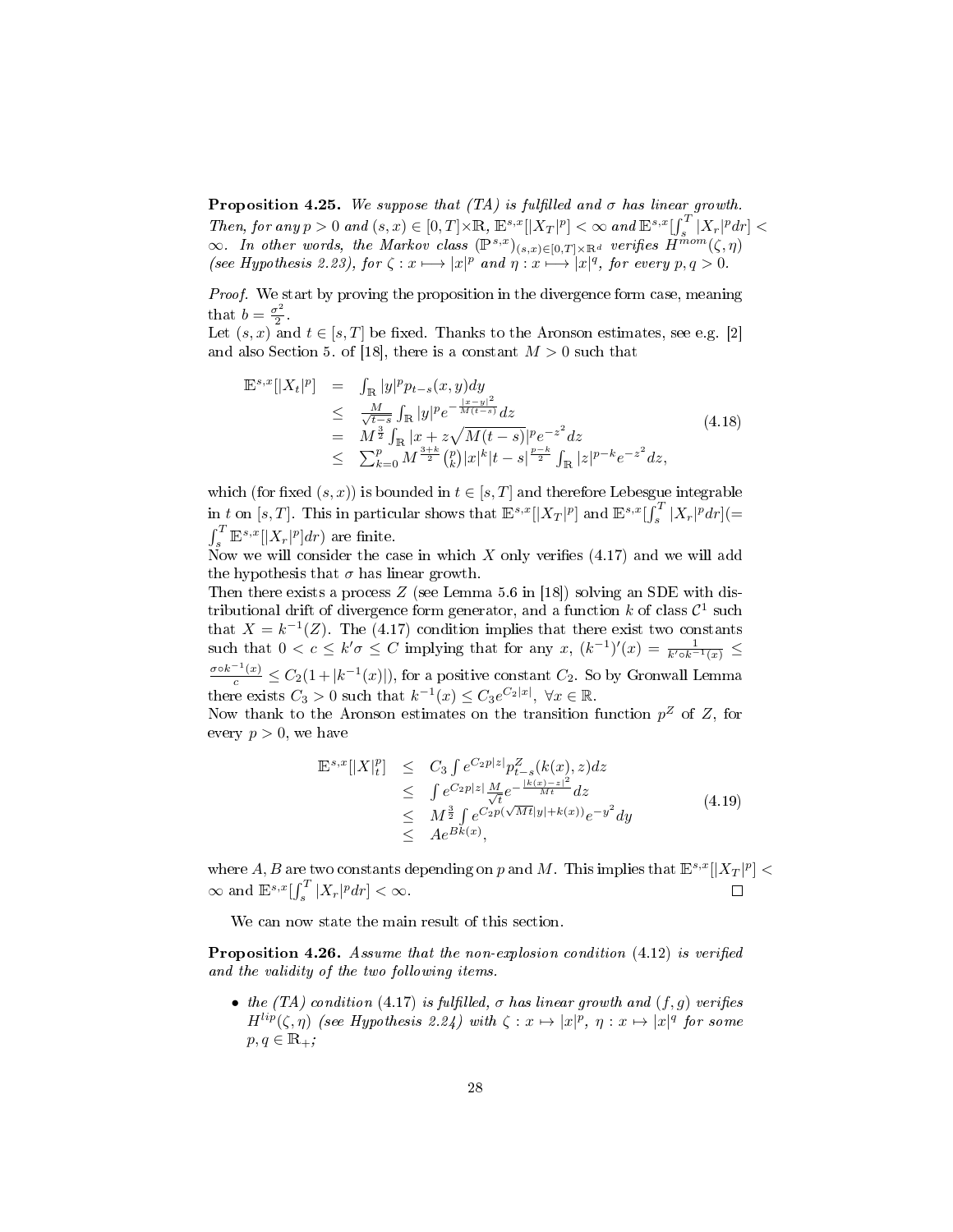•  $(f, g)$  verifies  $H_b^{lip}$ , see Hypothesis 2.24.

Then  $(4.15)$  has a unique decoupled mild solution u in the sense of Definition 3.4.

Proof. The assertion comes from Theorem 3.9 which applies thanks to Propositions 4.24, 4.25 and B.2.  $\Box$ 

- Remark 4.27. 1. A first analysis linking PDEs (in fact second order elliptic differential equations) with distributional drift and  $BSDEs$  was performed by  $[40]$ . In those BSDEs the final horizon was a stopping time.
	- 2. In [24], the authors have considered a class of BSDEs involving particular distributions.

#### 4.4 Diffusion equations on differential manifolds

In this section, we will provide an example of application in a non Euclidean space. We consider a compact connected smooth differential manifold  $M$  of dimension n. We denote by  $\mathcal{C}^{\infty}(M)$  the linear algebra of smooth functions from  $M$  to  $\mathbb R,$  and  $(U_i, \phi_i)_{i\in I}$  its atlas. The reader may consult  $[30]$  for an extensive introduction to the study of differential manifolds, and [23] concerning diffusions on differential manifolds.

#### Lemma 4.28. M is Polish.

*Proof.* By Theorem 1.4.1 in [30] M may be equipped with a Riemannian metric, that we denote by  $g$  and its topology may be metricized by the associated distance which we denote by d. As any compact metric space,  $(M, d)$  is separable and complete so that M is a Polish space.  $\Box$ 

We denote by  $(\Omega, \mathcal{F}, (X_t)_{t\in[0,T]}(\mathcal{F})_{t\in[0,T]})$  the canonical space associated to  $M$  and  $T$ , see Definition A.1.

**Definition 4.29.** An operator  $L : \mathcal{C}^{\infty}(M) \longrightarrow \mathcal{C}^{\infty}(M)$  will be called a **smooth** second order elliptic non degenerate differential operator on  $M$  if for any chart  $\phi: U \longrightarrow \mathbb{R}^n$  there exist smooth  $\mu: \phi(U) \longrightarrow \mathbb{R}^n$  and  $\alpha: \phi(U) \longrightarrow$  $S^*_{+}(\mathbb{R}^n)$  such that on  $\phi(U)$  for any  $f \in C^{\infty}(M)$  we have

$$
Lf(\phi^{-1}(x)) = \frac{1}{2} \sum_{i,j=1}^{n} \alpha^{i,j}(x) \partial_{x_i x_j} (f \circ \phi^{-1})(x) + \sum_{i=1}^{n} \mu^{i}(x) \partial_{x_i} (f \circ \phi^{-1})(x).
$$
 (4.20)

 $\alpha$  and  $\mu$  depend on the chart  $\phi$  but this dependence will be sometimes omitted and we will say that for some given local coordinates,

$$
Lf = \frac{1}{2} \sum_{i,j=1}^{n} \alpha^{i,j} \partial_{x_i x_j} f + \sum_{i=1}^{n} \mu^i \partial_{x_i} f.
$$

The following definition comes from [23], see Definition 1.3.1.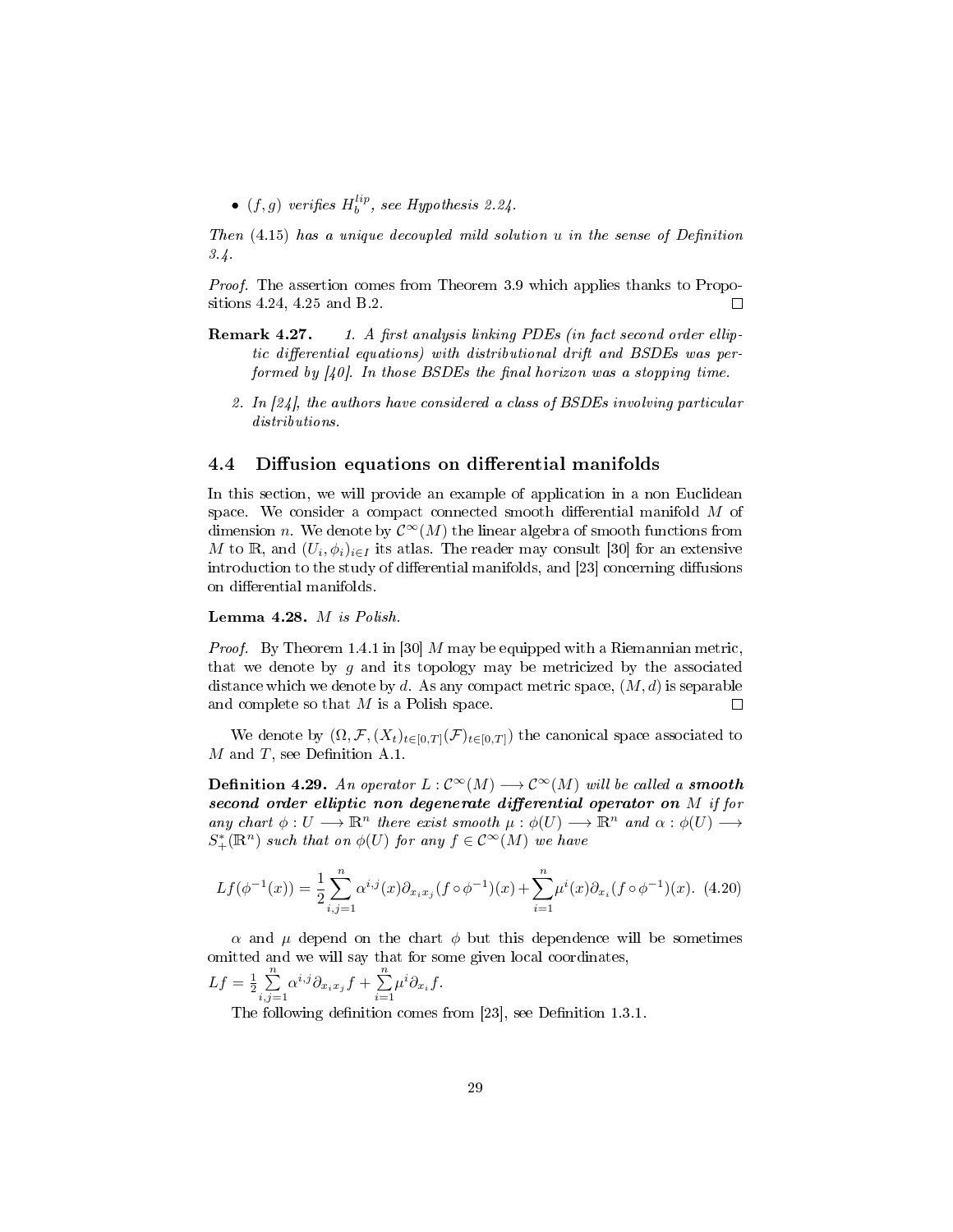**Definition 4.30.** Let  $L$  denote a smooth second order elliptic non degenerate differential operator on M. Let  $x \in M$ . A probability measure  $\mathbb{P}^x$  on  $(\Omega, \mathcal{F})$ will be called an  $L$ -diffusion starting in x if

- $\mathbb{P}^x(X_0 = x) = 1;$
- for every  $f \in \mathcal{C}^{\infty}(M)$ ,  $f(X) \int_0^{\cdot} Lf(X_r)dr$  is a  $(\mathbb{P}^x, (\mathcal{F})_{t \in [0,T]})$ ) local martingale.

Remark 4.31. No explosion can occur for continuous stochastic processes with values in a compact space, so there is no need to consider paths in the compact*ification of* M as in Definition 1.1.4 in [23].

Theorems 1.3.4 and 1.3.5 in [23] state that for any  $x \in M$ , there exists a unique L-diffusion starting in x. Theorem 1.3.7 in [23] implies that those probability measures  $(\mathbb{P}^x)_{x \in M}$  define a homogeneous Markov class.

For a given operator L, the carré du champs operator  $\Gamma$  is given (in local coordinates) by  $\Gamma(\phi, \psi) = \sum_{i,j=1}^n$  $\alpha^{i,j}\partial_{x_i}\phi\partial_{x_j}\phi$ , see equation (1.3.3) in [23]. We wish to emphasize here that the carré du champs operator has recently become a powerful tool in the study of geometrical properties of Riemannian manifolds. The reader may refer e.g. to [3].

**Definition 4.32.**  $(\mathbb{P}^x)_{x \in M}$  will be called the L-diffusion. If M is equipped with a specific Riemannian metric g and L is chosen to be equal to  $\frac{1}{2}\Delta_g$  where  $\Delta_g$  the Laplace-Beltrami operator associated to g, then  $(\mathbb{P}^x)_{x \in M}$  will be called the **Brownian motion associated to**  $g$ , see [23] Chapter 3 for details.

We now fix some smooth second order elliptic non degenerate differential operator L and the L-diffusion  $(\mathbb{P}^x)_{x \in M}$ . We introduce the associated Markov class  $(\mathbb{P}^{s,x})_{(s,x)\in[0,T]\times M}$  as described in Notation B.1, which by Proposition B.2 is measurable in time.

Notation 4.33. We define  $\mathcal{D}(\partial_t + L)$  the set of functions  $u : [0, T] \times M \longrightarrow \mathbb{R}$ such that, for any chart  $\phi: U \longrightarrow \mathbb{R}^n$ , the mapping

$$
\begin{array}{rcl}\n[0,T] \times \phi(U) & \longrightarrow & \mathbb{R} \\
(t,x) & \longmapsto & u(t,\phi^{-1}(x))\n\end{array} \tag{4.21}
$$

belongs to  $\mathcal{C}^{\infty}([0,T] \times \phi(U), \mathbb{R})$ , the set of infinitely continuously differentiable functions in the usual Euclidean setup.

Lemma 4.34.  $\mathcal{D}(\partial_t + L)$  is a linear algebra included in  $\mathcal{D}^{max}(\partial_t + L)$  as defined in Notation B.5.

*Proof.* For some fixed chart  $\phi: U \longrightarrow \mathbb{R}^n$ ,  $\mathcal{C}^{\infty}([0,T] \times \phi(U), \mathbb{R})$  is an algebra, so it is immediate that  $\mathcal{D}(\partial_t + L)$  is an algebra. Moreover, if  $u \in \mathcal{D}(\partial_t + L)$ , it is clear that

•  $\forall x \in M, u(\cdot, x) \in \mathcal{C}^1([0,T], \mathbb{R})$  and  $\forall t \in [0,T], u(t, \cdot) \in \mathcal{C}^{\infty}(M);$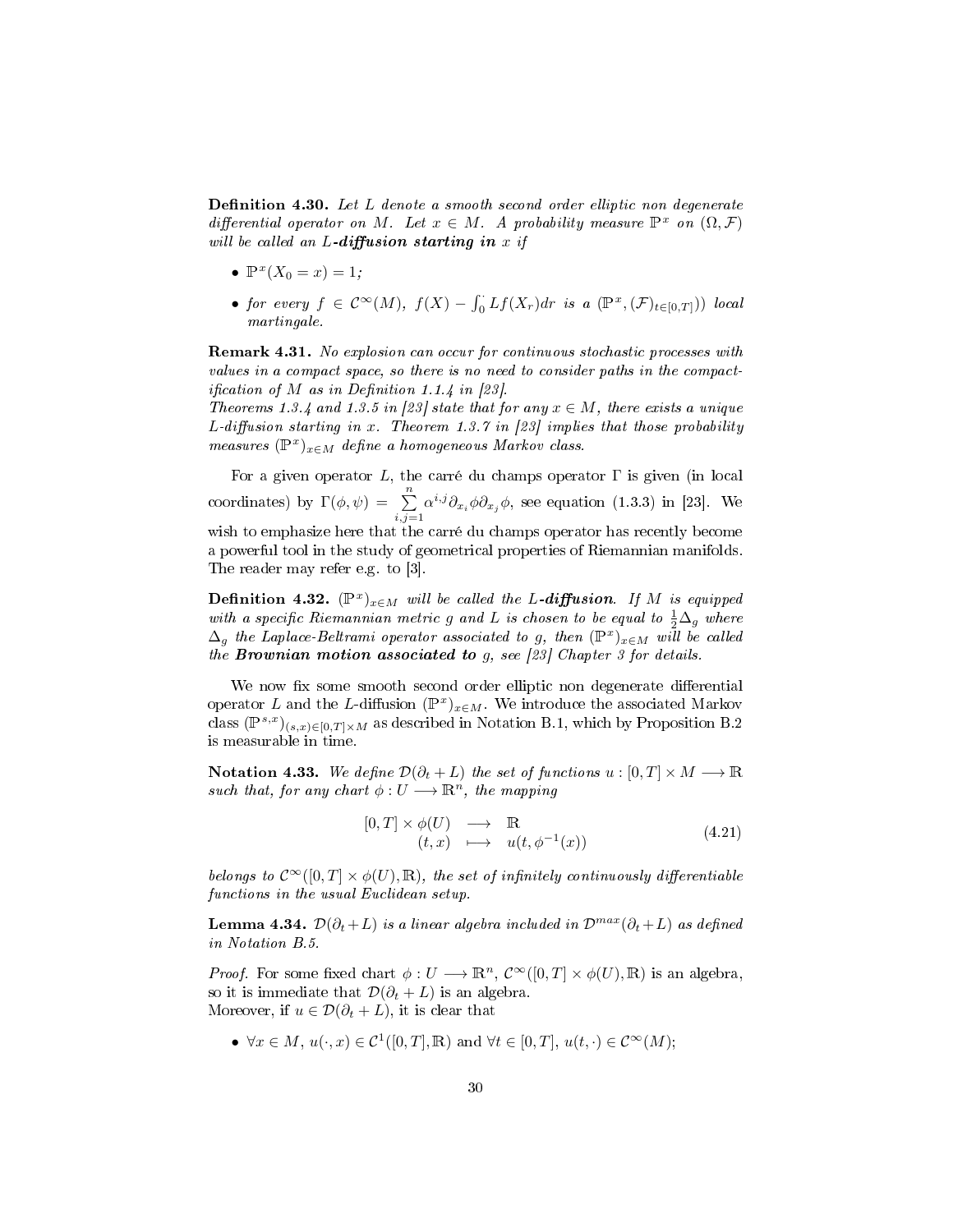•  $\forall t \in [0, T], \partial_t u(t, \cdot) \in C^{\infty}(M)$  and  $\forall x \in M, \, Lu(\cdot, x) \in C^1([0, T], \mathbb{R}).$ 

Given a chart  $\phi: U \longrightarrow \mathbb{R}^n$ , by the Schwarz Theorem allowing the commutation of partial derivatives (in the classical Euclidean setup), we have for  $x \in \phi(U)$ 

$$
\partial_t \circ L(u)(t, \phi^{-1}(x)) = \frac{1}{2} \sum_{\substack{i,j=1 \ i,j=1}}^n \alpha^{i,j}(x) \partial_t \partial_{x_i x_j}(u(\cdot, \phi^{-1}(\cdot))(t, x) + \sum_{\substack{i=1 \ i \neq j}}^n \mu^i(x) \partial_t \partial_{x_i}(u(\cdot, \phi^{-1}(\cdot))(t, x))
$$
  
\n
$$
= \frac{1}{2} \sum_{\substack{i,j=1 \ i,j=1}}^n \alpha^{i,j}(x) \partial_{x_i x_j} \partial_t(u(\cdot, \phi^{-1}(\cdot))(t, x) + \sum_{i=1}^n \mu^i(x) \partial_{x_i} \partial_t(u(\cdot, \phi^{-1}(\cdot))(t, x))
$$
  
\n
$$
= L \circ \partial_t(u)(t, \phi^{-1}(x)). \tag{4.22}
$$

So  $\partial_t \circ Lu = L \circ \partial_t u$ . Finally  $\partial_t u$ , Lu and  $\partial_t \circ Lu$  are continuous (since they are continuous on all the sets  $[0, T] \times U$  where U is the domain of a chart) and are therefore bounded as continuous functions on the compact set  $[0, T] \times M$ . This concludes the proof.  $\Box$ 

Corollary 4.35.  $(\mathbb{P}^{s,x})_{(s,x)\in[0,T]\times M}$  solves the well-posed Martingale Problem associated to  $(\partial_t + L, \mathcal{D}(\partial_t + L), V_t \equiv t)$  in the sense of Definition 2.3.

Proof. The corollary derives from Lemma 4.34 and Corollary B.8.  $\Box$ 

We fix a couple  $(f, g)$  verifying  $H_b^{lip}$  (see Hypothesis 2.24) and consider the PDE

$$
\begin{cases} \partial_t u + Lu + f(\cdot, \cdot, u, \sqrt{\Gamma(u, u)}) = 0 & \text{on } [0, T] \times M \\ u(T, \cdot) = g. \end{cases}
$$
 (4.23)

Since Theorem 3.9 applies, we have the following result.

Proposition 4.36. Equation (4.23) admits a unique decoupled mild solution u in the sense of Definition  $3.4$ .

**Remark 4.37.** Since  $M$  is compact, we emphasize that if  $g$  is continuous and  $f$  is continuous in  $t, x$  Lipschitz in  $y, z$  then  $(f, g)$  verifies  $H_b^{lip}$ .

# Appendices

#### A Markov classes

In this Appendix we recall some basic definitions and results concerning Markov processes. For a complete study of homogeneous Markov processes, one may consult [12], concerning non-homogeneous Markov classes, our reference was chapter VI of  $[14]$ . The first definition refers to the canonical space that one can find in  $[28]$ , see paragraph 12.63.

Notation A.1. In the whole section  $E$  will be a fixed Polish space (a separable completely metrizable topological space). E will be called the state space.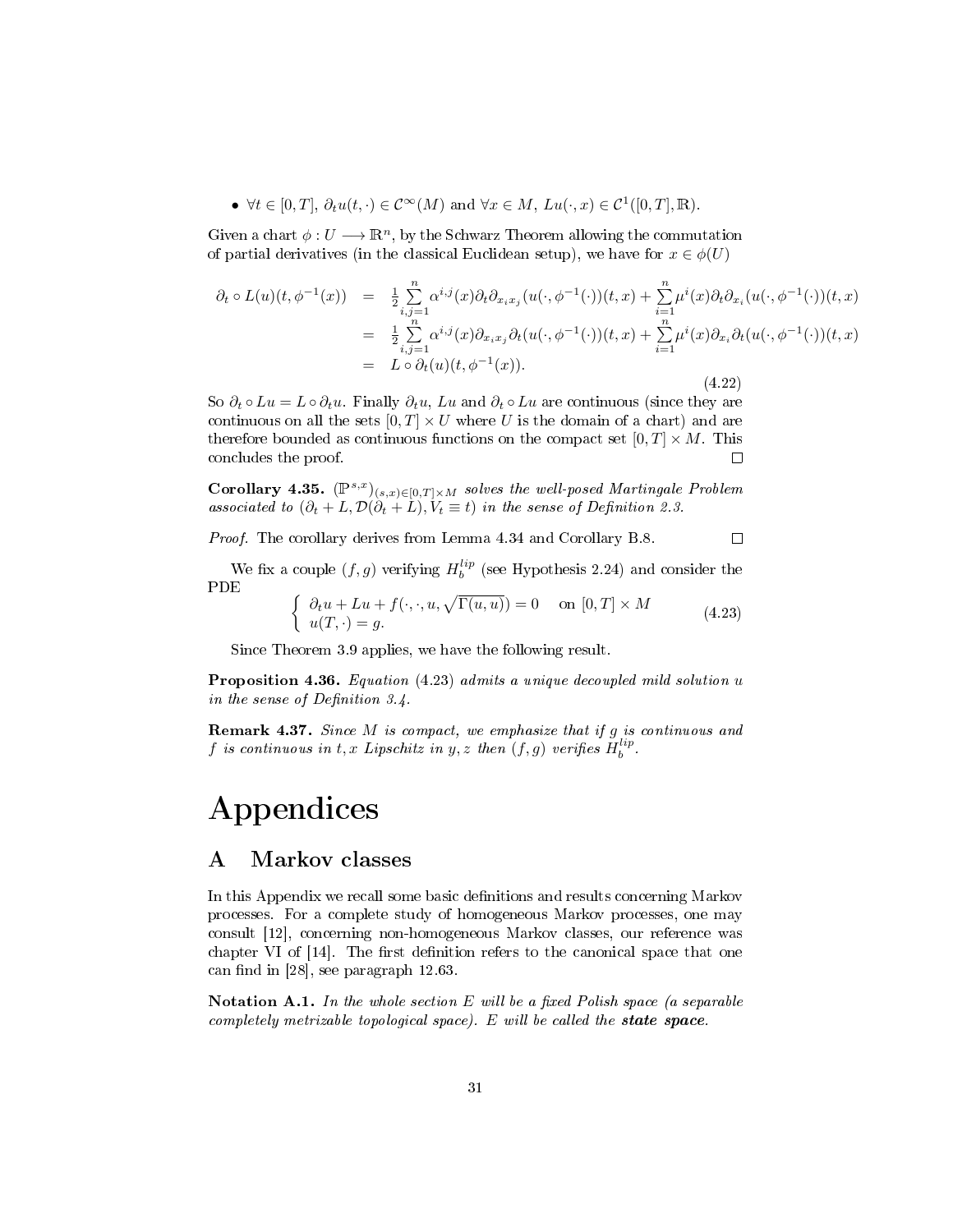We consider  $T \in \mathbb{R}_+^*$ . We denote  $\Omega := \mathbb{D}([0,T], E)$  the space of functions from  $[0, T]$  to E right-continuous with left limits and continuous at time T, e.g. cadlag. For any  $t \in [0, T]$  we denote the coordinate mapping  $X_t : \omega \mapsto \omega(t)$ , and we introduce on  $\Omega$  the  $\sigma$ -field  $\mathcal{F} := \sigma(X_r|r \in [0,T])$ .

On the measurable space  $(\Omega, \mathcal{F})$ , we introduce the measurable **canonical pro**cess

$$
X: \begin{array}{ccc} (t,\omega)&\longmapsto&\omega(t)\\ ([0,T]\times \Omega,\mathcal{B}([0,T])\otimes \mathcal{F})&\longrightarrow&(E,\mathcal{B}(E)),\end{array}
$$

and the right-continuous filtration  $(\mathcal{F}_t)_{t \in [0,T]}$  where  $\mathcal{F}_t := \bigcap_{s \in [t,T]} \sigma(X_r | r \leq s)$  if

 $t < T$ , and  $\mathcal{F}_T := \sigma(X_r | r \in [0, T]) = \mathcal{F}$ .  $(\Omega, \mathcal{F}, (X_t)_{t\in[0,T]}, (\mathcal{F}_t)_{t\in[0,T]})$  will be called the **canonical space** (associated to  $\dot{T}$  and  $E$ ).

For any  $t \in [0,T]$  we denote  $\mathcal{F}_{t,T} := \sigma(X_r | r \geq t)$ , and for any  $0 \leq t \leq u < T$ we will denote  $\mathcal{F}_{t,u} := \bigcap_{n \geq 0} \sigma(X_r | r \in [t, u + \frac{1}{n}]).$ 

Since E is Polish, we recall that  $D([0, T], E)$  can be equipped with a Skorokhod distance which makes it a Polish metric space (see Theorem 5.6 in chapter 3 of [16], and for which the Borel  $\sigma$ -field is F, see Proposition 7.1 in Chapter 3 of [16]. This in particular implies that  $\mathcal F$  is separable, as the Borel  $\sigma$ -field of a separable metric space.

Remark A.2. Previous definitions and all the notions of this Appendix, extend to a time interval equal to  $\mathbb{R}_+$  or replacing the Skorokhod space with the Wiener space of continuous functions from  $[0, T]$  (or  $\mathbb{R}_+$ ) to E.

Definition A.3. The function

$$
p: \begin{array}{rcl} (s, x, t, A) & \longmapsto & p(s, x, t, A) \\ (0, T] \times E \times [0, T] \times \mathcal{B}(E) & \longrightarrow & [0, 1], \end{array}
$$

will be called **transition function** if, for any s, t in  $[0, T]$ ,  $x_0 \in E$ ,  $A \in \mathcal{B}(E)$ , it verifies

- 1.  $x \mapsto p(s, x, t, A)$  is Borel,
- 2.  $B \mapsto p(s, x_0, t, B)$  is a probability measure on  $(E, \mathcal{B}(E)),$
- 3. if  $t \leq s$  then  $p(s, x_0, t, A) = \mathbb{1}_A(x_0)$ ,
- 4. if  $s < t$ , for any  $u > t$ ,  $\int_E p(s, x_0, t, dy)p(t, y, u, A) = p(s, x_0, u, A)$ .

The latter statement is the well-known Chapman-Kolmogorov equation.

**Definition A.4.** A transition function  $p$  for which the first item is reinforced supposing that  $(s, x) \rightarrow p(s, x, t, A)$  is Borel for any t, A, will be said measurable in time.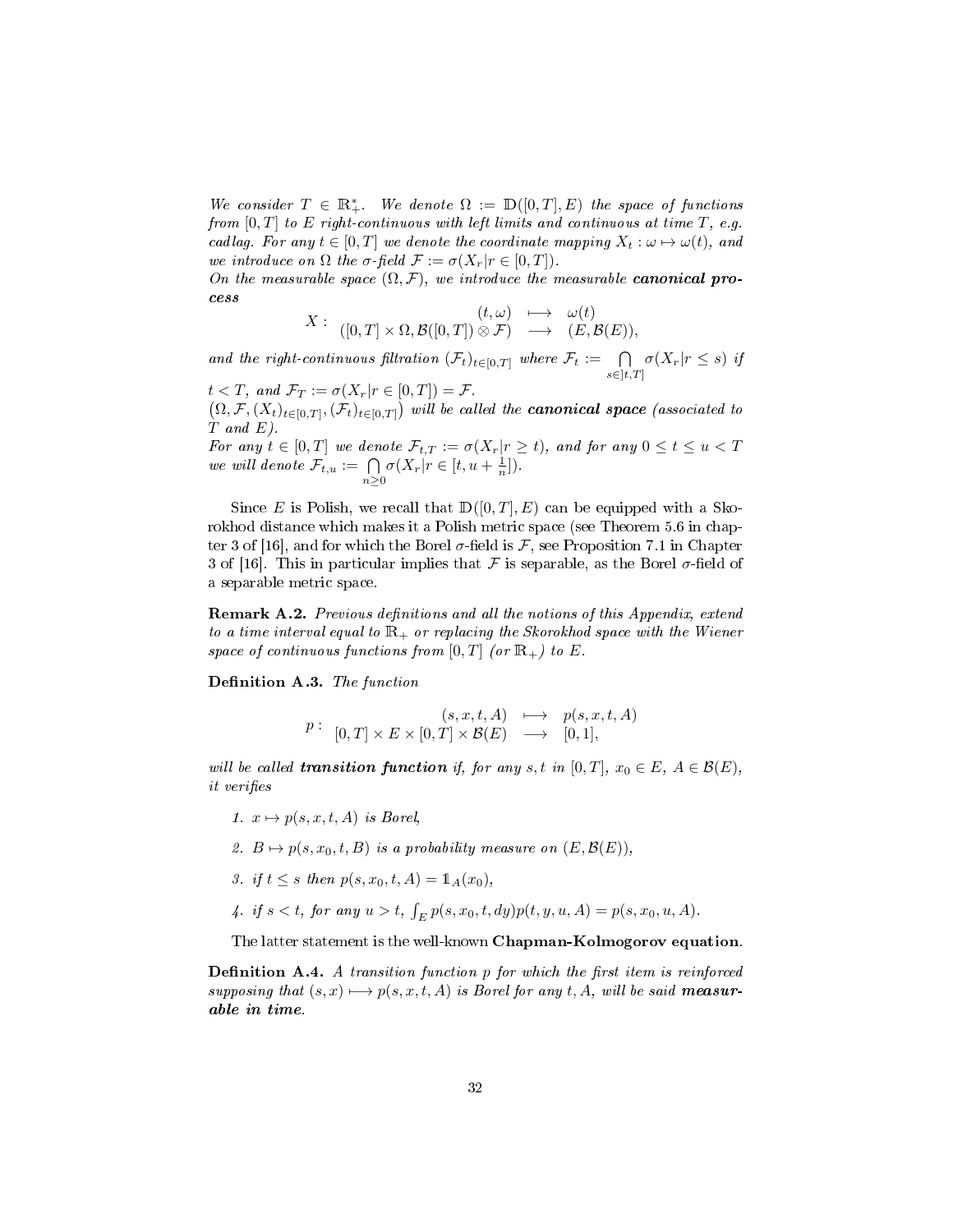Remark A.5. Let p be a transition function which is measurable in time. By approximation by step functions, one can easily show that, for any Borel function  $\phi$  from E to  $\overline{\mathbb{R}}$  then  $(s, x) \mapsto \int \phi(y)p(s, x, t, dy)$  is Borel, provided  $\phi$  is quasi integrable for every  $(s, x)$ .

Definition A.6. A canonical Markov class associated to a transition function p is a set of probability measures  $(\mathbb{P}^{s,x})_{(s,x)\in[0,T]\times E}$  defined on the measurable space  $(\Omega, \mathcal{F})$  and verifying for any  $t \in [0, T]$  and  $A \in \mathcal{B}(E)$ 

$$
\mathbb{P}^{s,x}(X_t \in A) = p(s, x, t, A),\tag{A.1}
$$

and for any  $s \le t \le u$ 

$$
\mathbb{P}^{s,x}(X_u \in A | \mathcal{F}_t) = p(t, X_t, u, A) \quad \mathbb{P}^{s,x} \quad a.s.
$$
\n(A.2)

**Remark A.7.** Formula 1.7 in Chapter 6 of [14] states that for any  $F \in \mathcal{F}_{t,T}$ yields

$$
\mathbb{P}^{s,x}(F|\mathcal{F}_t) = \mathbb{P}^{t,X_t}(F) = \mathbb{P}^{s,x}(F|X_t) \quad \mathbb{P}^{s,x} \, a.s. \tag{A.3}
$$

Property (A.3) will be called **Markov property**.

For the rest of this section, we are given a canonical Markov class  $(\mathbb{P}^{s,x})_{(s,x)\in[0,T]\times E}$ with transition function  $p$ .

We will complete the  $\sigma$ -fields  $\mathcal{F}_t$  of the canonical filtration by  $\mathbb{P}^{s,x}$  as follows.

**Definition A.8.** For any  $(s, x) \in [0, T] \times E$  we will consider the  $(s, x)$ -completion  $(\Omega, \mathcal{F}^{s,x},(\mathcal{F}^{s,x}_t)_{t\in[0,T]}, \mathbb{P}^{s,x})$  of the stochastic basis  $(\Omega, \mathcal{F},(\mathcal{F}_t)_{t\in[0,T]}, \mathbb{P}^{s,x})$  by defining  $\mathcal{F}^{s,x}$  as the  $\mathbb{P}^{s,x}$ -completion of F, by extending  $\mathbb{P}^{s,x}$  to  $\mathcal{F}^{s,x}$  and finally by defining  $\mathcal{F}^{s,x}_t$  as the  $\mathbb{P}^{s,x}$ -closure of  $\mathcal{F}_t$  (meaning  $\mathcal{F}_t$  augmented with the  $\mathbb{P}^{s,x}$ -negligible sets) for every  $t \in [0,T]$ .

We remark that, for any  $(s, x) \in [0, T] \times E$ ,  $(\Omega, \mathcal{F}^{s,x}, (\mathcal{F}^{s,x}_t)_{t \in [0,T]}, \mathbb{P}^{s,x})$ is a stochastic basis fullling the usual conditions, see (1.4) in chapter I of [29]). We recall that considering a conditional expectation with respect to a  $\sigma$ -field augmented with the negligible sets or not, does not change the result. In particular we have the following.

**Proposition A.9.** Let  $(\mathbb{P}^{s,x})_{(s,x)\in[0,T]\times E}$  be a canonical Markov class. Let  $(s, x) \in [0, T] \times E$  be fixed, Z be a random variable and  $t \in [s, T]$ , then  $\mathbb{E}^{s,x}[Z|\mathcal{F}_t] = \mathbb{E}^{s,x}[Z|\mathcal{F}^{s,x}_t] \mathbb{P}^{s,x}$  a.s.

**Proposition A.10.** Let Z be a random variable. If the function  $(s, x) \mapsto$  $E^{s,x}[Z]$  is well-defined (with possible values in  $[-\infty,\infty]$ ), then at fixed  $s \in [0,T]$ ,  $x \mapsto E^{s,x}[Z]$  is Borel. If moreover the transition function p is measurable in time then,  $(s, x) \longmapsto \mathbb{E}^{s,x}[Z]$  is Borel.

In particular if  $F \in \mathcal{F}$  be fixed, then at fixed  $s \in [0, T]$ ,  $x \longmapsto \mathbb{P}^{s,x}(F)$  is Borel. If the transition function p is measurable in time then,  $(s, x) \rightarrow P^{s,x}(F)$  is Borel.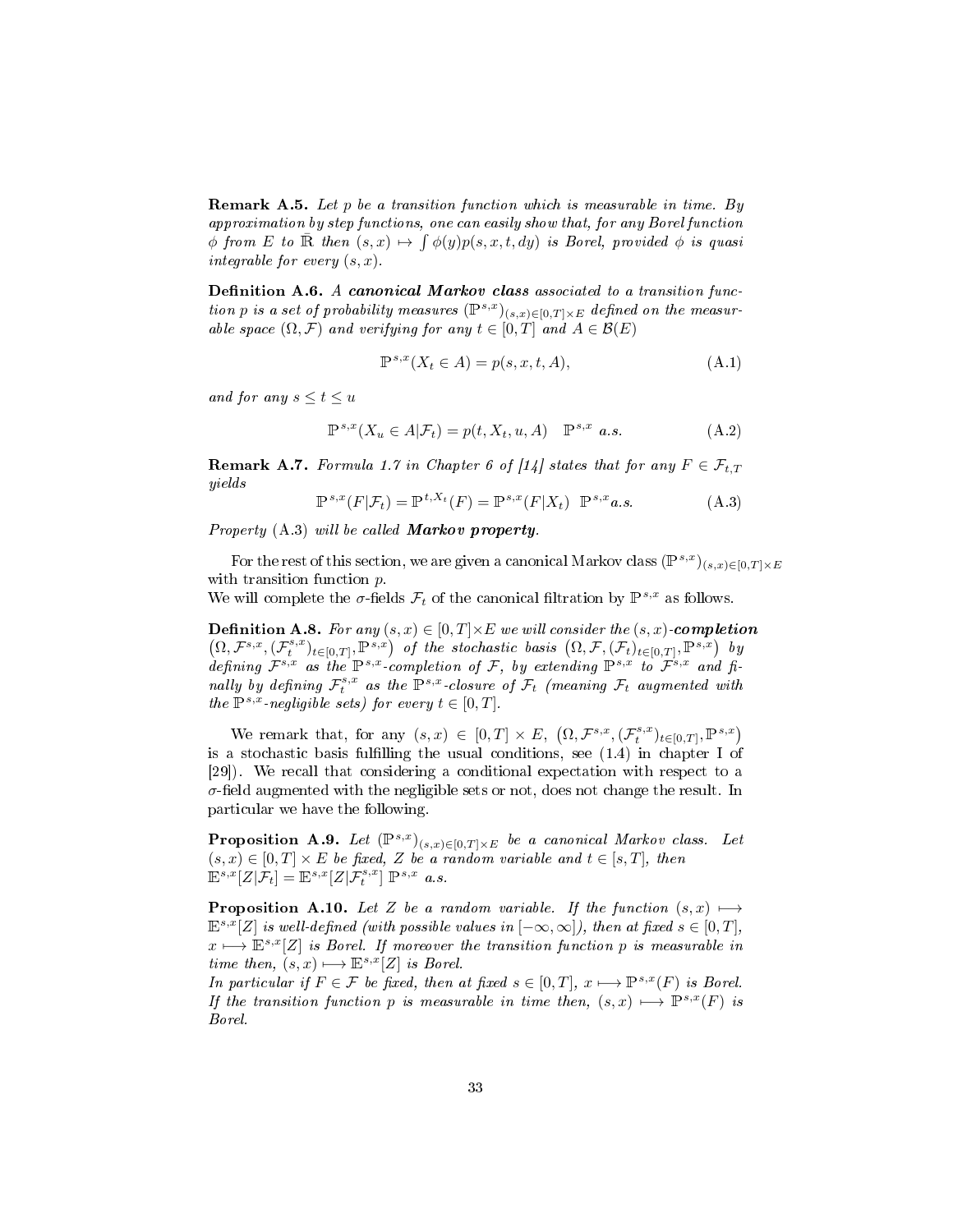Proof. We will only deal with the case of a measurable in time transition function since the other case is proven in a very similar way.

We consider first the case  $Z = 1_F$  where  $F \in \mathcal{F}$ . We start by assuming that F is of the form  $\bigcap$  $\bigcap_{i\leq n} \{X_{t_i} \in A_i\}$ , where  $n \in \mathbb{N}^*$ ,  $0 = t_0 \leq t_1 < \cdots < t_n \leq T$  and  $A_1, \dots, A_n$  are Borel sets of E, and we denote by  $\Pi$  the set of such events. In this proof we will make use of monotone class arguments, see for instance Section 4.3 in [1] for the definitions of  $\pi$ -systems and  $\lambda$ -systems and for the presently used version of the monotone class theorem, also called the Dynkin's lemma.

We remark that  $\Pi$  is a  $\pi$ -system (see Definition 4.9 in [1]) generating  $\mathcal{F}$ . For such events we can explicitly compute  $\mathbb{P}^{s,x}(F)$ . We compute this when  $(s, x)$ belongs to  $[t_{i^*-1}-1, t_{i^*}[\times E \text{ for some } 0 < i^* \leq n$ . On  $[t_n, T] \times E$ , a similar computation can be performed. We will show below that those restricted functions are Borel, the general result will follow by concatenation. We have

$$
\begin{split}\n&= \prod_{i=1}^{i^{*}-1} \Pi_{A_{i}}(x) \mathbb{E}^{s,x} \left[ \prod_{j=i^{*}}^{n} \mathbb{1}_{A_{i}}(X_{t_{i}}) \right] \\
&= \prod_{i=1}^{i^{*}-1} \mathbb{1}_{A_{i}}(x) \mathbb{E}^{s,x} \left[ \prod_{j=i^{*}}^{n-1} \mathbb{1}_{A_{i}}(X_{t_{i}}) \mathbb{E}^{s,x} [\mathbb{1}_{A_{n}}(X_{t_{n}})|\mathcal{F}_{t_{n-1}}] \right] \\
&= \prod_{i=1}^{i^{*}-1} \Pi_{A_{i}}(x) \mathbb{E}^{s,x} \left[ \prod_{j=i^{*}}^{n-1} \mathbb{1}_{A_{i}}(X_{t_{i}}) p(t_{n-1}, X_{t_{n-1}}, t_{n}, A_{n}) \right] \\
&= \cdots \\
&= \prod_{i=1}^{i^{*}-1} \mathbb{1}_{A_{i}}(x) \int \left( \prod_{j=i^{*}+1}^{n} \mathbb{1}_{A_{j}}(x_{j}) p(t_{j-1}, x_{j-1}, t_{j}, dx_{j}) \right) \mathbb{1}_{A_{i^{*}}}(x_{i^{*}}) p(s, x, t_{i^{*}}, dx_{i^{*}}),\n\end{split}
$$

which indeed is Borel in  $(s, x)$  thank to Definition A.4 and Remark A.5. We can extend this result to any event  $F$  by the monotone class theorem. Indeed, let  $\Lambda$  be the set of elements F of F such that  $(s, x) \mapsto \mathbb{P}^{s,x}(F)$  is Borel. For any two events  $F^1$ ,  $F^2$ , in  $\Lambda$  with  $F^1 \subset F^2$ , since for any  $(s, x)$ ,  $\mathbb{P}^{s,x}(F^2 \backslash F^1) = \mathbb{P}^{s,x}(F^2) - \mathbb{P}^{s,x}(F^1), (s,x) \mapsto \mathbb{P}^{s,x}(F^2 \backslash F^1)$  is still Borel. For

any increasing sequence  $(F^n)_{n\geq 0}$  of elements of  $\Lambda$ ,  $\mathbb{P}^{s,x}(\bigcup_{n\in\mathbb{N}} F^n) = \lim_{n\to\infty} \mathbb{P}^{s,x}(F^n)$ so  $(s, x) \mapsto \mathbb{P}^{s,x}$  (  $\bigcup F^n$ ) is still Borel, therefore  $\Lambda$  is a  $\lambda$ -sy  $n \bar{\in} \mathbb{N}$  $F<sup>n</sup>$ ) is still Borel, therefore  $\Lambda$  is a  $\lambda$ -system containing the

π-system Π which generates F. So by the monotone class theorem,  $Λ = F$ , which shows the case  $Z = 1<sub>F</sub>$ .

We go on with the proof when Z is a general r.v. If  $Z \geq 0$ , there exists an increasing sequence  $(Z_n)_{n>0}$  of simple functions on  $\Omega$  converging pointwise to  $Z$ , and thank to the first statement of the Proposition, for each of these functions,  $(s, x) \mapsto \mathbb{E}^{s,x}[Z_n]$  is Borel. Therefore since by monotonic convergence,  $\mathbb{E}^{s,x}[Z_n] \longrightarrow_{n \to \infty} \mathbb{E}^{s,x}[Z]$ , then  $(s, x) \mapsto \mathbb{E}^{s,x}[Z]$  is Borel as the pointwise limit of Borel functions. For a general  $Z$  one just has to consider its decomposition  $Z = Z^+ - Z^-$  where  $Z^+$  and  $Z^-$  are positive.  $\Box$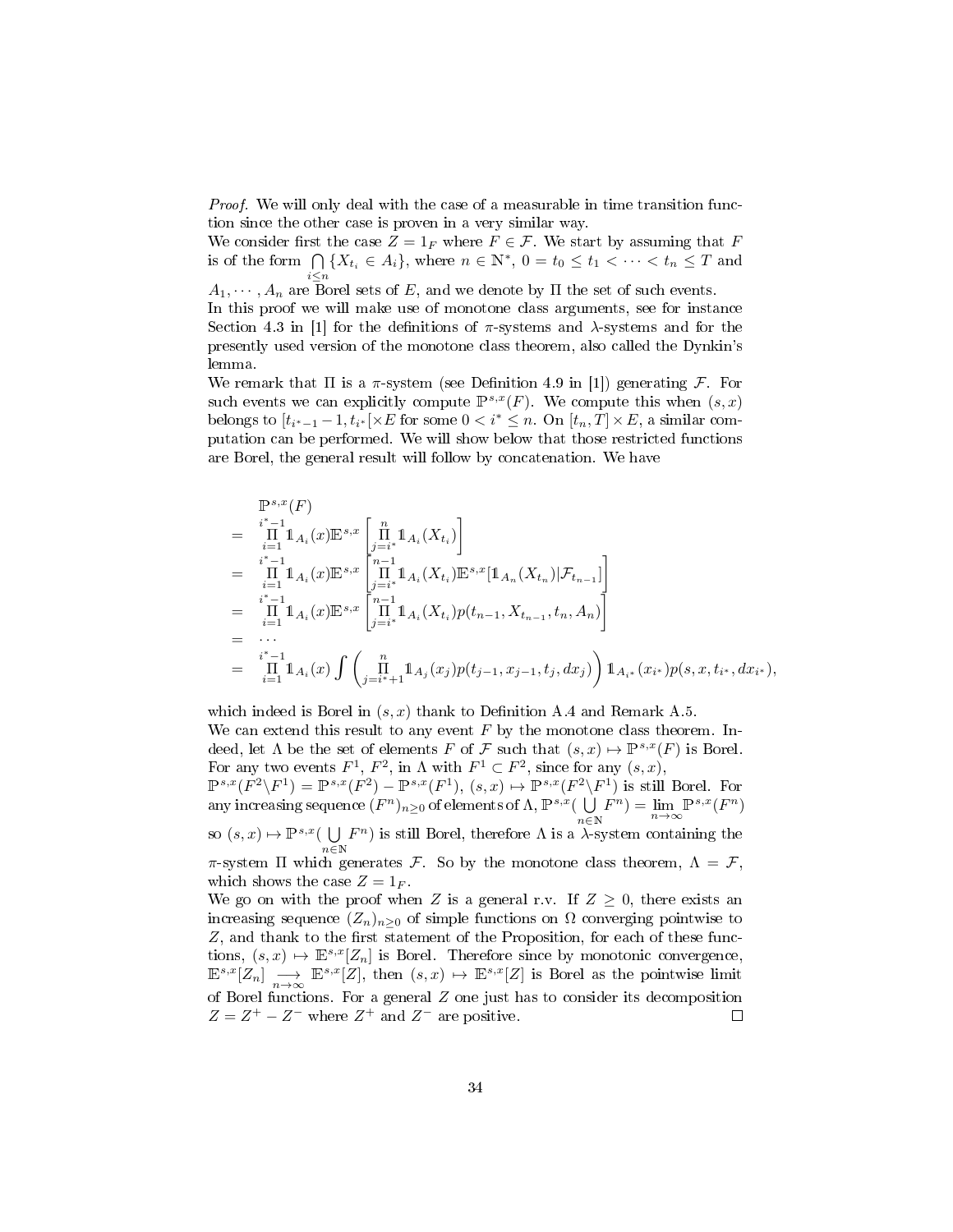Lemma A.11. Assume that the transition function of the canonical Markov class is measurable in time.

Let V be a continuous non-decreasing function on  $[0, T]$  and  $f \in \mathcal{B}([0, T] \times E, \mathbb{R})$ be such that for every  $(s, x) \in [0, T] \times E$ ,  $\mathbb{E}^{s,x} \left[ \int_s^T |f(r, X_r)| dV_r \right] < \infty$ . Then  $(s, x) \longmapsto \mathbb{E}^{s,x}[\int_s^T f(r, X_r)dV_r]$  is Borel.

*Proof.* We will start by showing that on  $([0, T] \times E) \times [0, T]$ , the function  $k^n : (s, x, t) \mapsto \mathbb{E}^{s,x} \left[ \int_t^T ((-n) \vee f(r, X_r) \wedge n) dV_r \right]$  is Borel, where  $n \in \mathbb{N}$ . Let  $t \in [0, T]$  be fixed. Then by Proposition A.10,

 $(s, x) \mapsto \mathbb{E}^{s, x} \left[ \int_t^T ((-n) \vee f(r, X_r) \wedge n) dV_r \right]$  is Borel. Let  $(s, x) \in [0, T] \times E$ be fixed and  $t_m \longrightarrow \atop m \to \infty$  t be a converging sequence in [0, T]. Since V is continuous,  $\int_{t_m}^{T} ((-n) \vee f(r, X_r) \wedge n) dV_r \longrightarrow \int_{t_m \to \infty}^{T} ((-n) \vee f(r, X_r) \wedge n) dV_r$  a.s. Since this sequence is uniformly bounded, by dominated convergence theorem, the same convergence holds under the expectation. This implies that  $t \mapsto \mathbb{E}^{s,x}[\int_t^T ((-n) \vee f(r,X_r) \wedge n) dV_r]$  is continuous. By Lemma 4.51 in [1],  $k^n$ is therefore jointly Borel.

By composing with  $(s, x, t) \mapsto (s, x, s)$ , we also have that for any  $n \geq 0$ ,  $\tilde{k}^n$  :  $(s, x) \longmapsto \mathbb{E}^{s, x} \left[ \int_s^T ((-n) \vee f(r, X_r) \wedge n) dV_r \right]$  is Borel. Then by letting n tend to infinity,  $(-n) \vee f(r, X_r) \wedge n$  tends  $dV \otimes d\mathbb{P}^{s,x}$  a.e. to  $f(r, X_r)$ and since we assumed  $\mathbb{E}^{s,x}[\int_s^T |f(r,X_r)|dV_r] < \infty$ , by dominated convergence,  $\mathbb{E}^{s,x}[\int_s^T ((-n) \vee f(r,X_r) \wedge n) dV_r]$  tends to  $\mathbb{E}^{s,x}[\int_s^T f(r,X_r) dV_r]$ .

 $(s, x) \longmapsto \mathbb{E}^{s, x} \left[ \int_s^T f(r, X_r) dV_r \right]$  is therefore Borel as the pointwise limit of the  $\tilde{k}^n$  which are Borel.  $\Box$ 

**Proposition A.12.** Let  $f \in \mathcal{B}([0,T] \times E, \mathbb{R})$  be such that for any  $(s, x, t)$ ,  $\mathbb{E}^{s,x}[|f(t,X_t)|]<\infty$  then at fixed  $s\in[0,T], (x,t)\longmapsto \mathbb{E}^{s,x}[f(t,X_t)]$  is Borel. If moreover the transition function p is measurable in time, then  $(s, x, t) \longmapsto \mathbb{E}^{s,x}[f(t, X_t)]$  is Borel.

*Proof.* We will only show the case in which  $p$  is measurable in time since the other case is proven very similarly.

We start by showing the statement for  $f \in C_b([0,T] \times E, \mathbb{R})$ . X is cadlag so  $t \longmapsto f(t, X_t)$  also is. So for any fixed  $(s, x) \in [0, T] \times E$  if we take a converging sequence  $t_n \longrightarrow t^+(\text{resp. } t^-)$ , an easy application of the Lebesgue dominated convergence theorem shows that  $t \mapsto \mathbb{E}^{s,x}[f(t, X_t)]$  is cadlag. On the other hand, by Proposition A.10, for a fixed t,  $(s, x) \rightarrow E^{s,x}[f(t, X_t)]$  is Borel. Therefore by Theorem 15 Chapter IV of [11],  $(s, x, t) \mapsto \mathbb{E}^{s,x}[f(t, X_t)]$ is jointly Borel.

In order to extend the result to any  $f \in \mathcal{B}_b([0,T] \times E,\mathbb{R})$ , we consider the subset  $\mathcal I$  of functions  $f \in \mathcal B_b([0,T] \times E, \mathbb R)$  such that  $(s, x, t) \longmapsto \mathbb E^{s,x}[f(t, X_t)]$  is Borel. Then  $\mathcal I$  is a linear space stable by uniform convergence and by monotone convergence and containing  $C_b([0, T] \times E, \mathbb{R})$  which is stable by multiplication and generates the Borel  $\sigma$ -field  $\mathcal{B}([0,T]) \otimes \mathcal{B}(E)$ . So by Theorem 21 in Chapter I of [11],  $\mathcal{I} = \mathcal{B}_b([0,T] \times E, \mathbb{R})$ . This theorem is sometimes called the functional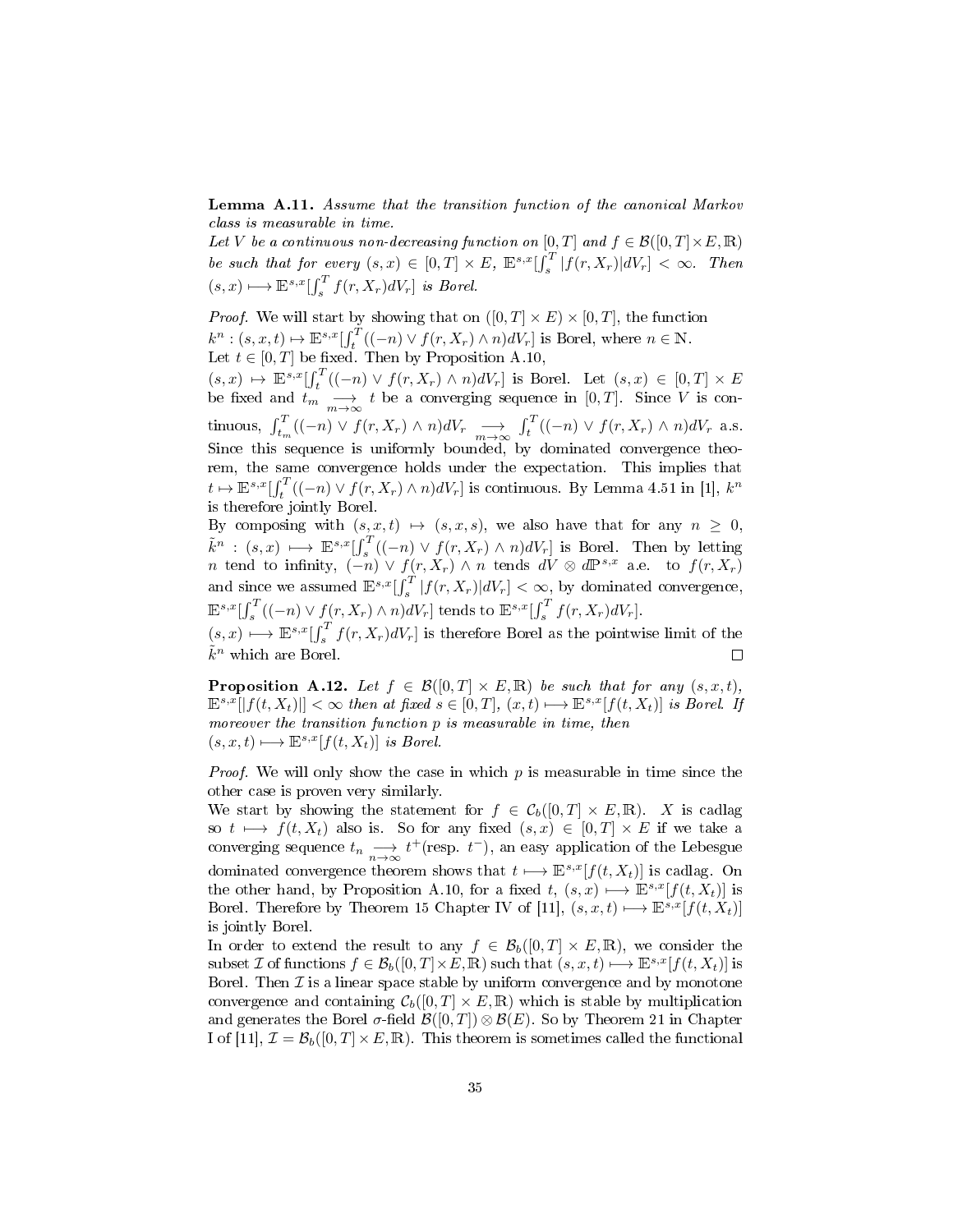monotone class theorem.

Now for any positive Borel function f, we can set  $f_n = f \wedge n$  which is bounded Borel. Since by monotonic convergence,  $\mathbb{E}^{s,x}[f_n(t, X_t)]$  tends to  $\mathbb{E}^{s,x}[f(t, X_t)],$ then  $(s, x, t) \mapsto \mathbb{E}^{s,x}[f(t, X_t)]$  is Borel as the pointwise limit of Borel functions. Finally for a general f it is enough to decompose it into  $f = f^+ - f^-$  where  $f^+, f^-$  are positive functions.  $\Box$ 

# B Technicalities concerning homogeneous Markov classes and martingale problems

We start by introducing homogeneous Markov classes. In this section, we are given a Polish space E and some  $T \in \mathbb{R}^*$ .

Notation B.1. A mapping  $\tilde{p}: E \times [0,T] \times \mathcal{B}(E)$  will be called a homogeneous **transition function** if  $p : (s, x, t, A) \rightarrow \tilde{p}(x, t - s, A)1_{s \leq t} + 1_A(x)1_{s \geq t}$  is a  $transition\ function\ in\ the\ sense\ of\ Definition\ A.3. This\ in\ particular\ implies$  $\tilde{p} = p(0, \cdot, \cdot, \cdot).$ 

A set of probability measures  $(\mathbb{P}^x)_{x \in E}$  on the canonical space associated to T and  $E$  (see Notation A.1) will be called a **homogeneous Markov class** associated to a homogeneous transition function  $\tilde{p}$  if

$$
\begin{cases} \forall t \in [0, T] & \forall A \in \mathcal{B}(E) \\ \forall 0 \le t \le u \le T \end{cases}, \mathbb{P}^x(X_t \in A) = \tilde{p}(x, t, A) \\ \forall 0 \le t \le u \le T \end{cases} \tag{B.1}
$$

Given a homogeneous Markov class  $(\mathbb{P}^x)_{x \in E}$  associated to a homogeneous transition function  $\tilde{p}$ , one can always consider the Markov class  $(\mathbb{P}^{s,x})_{(s,x)\in[0,T]\times E}$ associated to the transition function  $p : (s, x, t, A) \longmapsto \tilde{p}(x, t - s, A)1_{s \leq t}$  $\mathbb{1}_A(x)\mathbb{1}_{s\geq t}$ . In particular, for any  $x\in E$ , we have  $\mathbb{P}^{0,x}=\mathbb{P}^x$ .

We show that a homogeneous transition function necessarily produces a measurable in time non homogeneous transition function.

**Proposition B.2.** Let  $\tilde{p}$  be a homogeneous transition function and let p be the associated non homogeneous transition function as described in Notation B.1. Then  $p$  is measurable in time in the sense of Definition A.4.

*Proof.* Given that  $p:(s, x, t, A) \longmapsto \tilde{p}(x, t-s, A)\mathbb{1}_{s, it is actually$ enough to show that  $\tilde{p}(\cdot, \cdot, A)$  is Borel for any  $A \in \mathcal{B}(E)$ . We can also write  $\tilde{p} = p(0, \cdot, \cdot, \cdot)$ , so p is measurable in time if  $p(0, \cdot, \cdot, A)$  is Borel for any  $A \in \mathcal{B}(E)$ , and this holds thanks to Proposition A.12 applied to  $f := \mathbb{1}_A$ .  $\Box$ 

We then introduce below the notion of homogeneous martingale problems.

**Definition B.3.** Given A an operator mapping a linear algebra  $\mathcal{D}(A) \subset \mathcal{B}_b(E,\mathbb{R})$ into  $\mathcal{B}_b(E,\mathbb{R})$ , we say that a set of probability measures  $(\mathbb{P}^x)_{x\in E}$  on the measurable space  $(\Omega, \mathcal{F})$  (see Notation A.1) solves the **homogeneous Martingale Problem** associated to  $(\mathcal{D}(A), A)$  if for any  $x \in E$ ,  $\mathbb{P}^x$  satisfies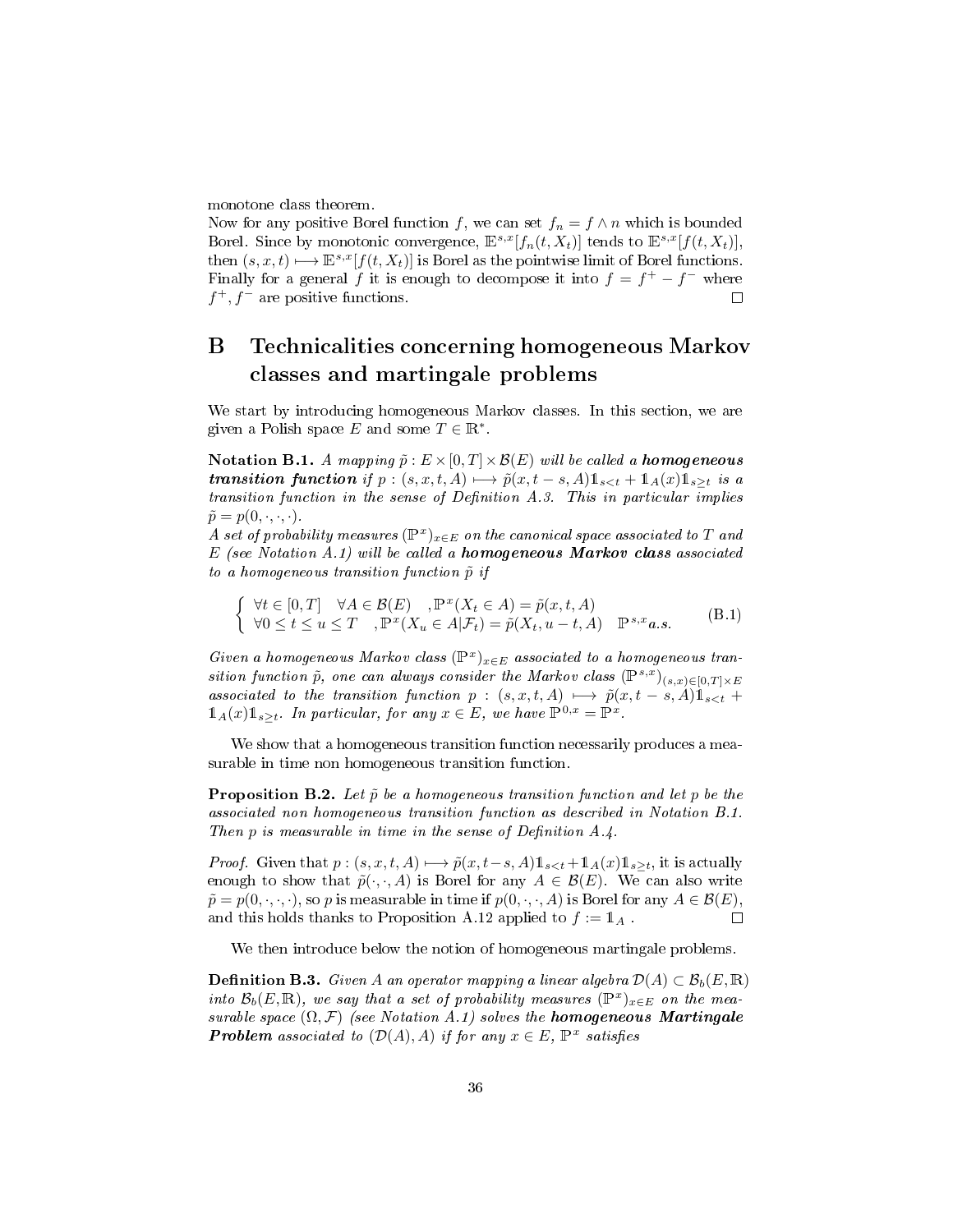- for every  $\phi \in \mathcal{D}(A)$ ,  $\phi(X) \int_0^{\cdot} A \phi(X_r) dr$  is a  $(\mathbb{P}^x, (\mathcal{F}_t)_{t \in [0,T]})$ -local martingale;
- $\mathbb{P}^x(X_0 = x) = 1.$

We say that this homogeneous Martingale Problem is well-posed if for any  $x \in E$ ,  $\mathbb{P}^x$  is the only probability measure on  $(\Omega, \mathcal{F})$  verifying those two items.

**Remark B.4.** If  $(\mathbb{P}^x)_{x \in E}$  is a homogeneous Markov class solving the homogeneous Martingale Problem associated to some  $(\mathcal{D}(A), A)$ , then the corresponding  $(\mathbb{P}^{s,x})_{(s,x)\in[0,T]\times E}$  (see Notation B.1) solves the Martingale Problem associated to  $(\mathcal{D}(A), \overline{A}, V_t \equiv t)$  in the sense of Definition 2.3. Moreover if the homogeneous Martingale Problem is well-posed, so is the latter one.

So a homogeneous Markov process solving a homogeneous martingale problem falls into our setup. We will now see how we can pass from an operator A which only acts on time-independent functions to an evolution operator  $\partial_t + A$ , and see how our Markov class still solves the corresponding martingale problem.

Notation B.5. Let  $E$  be a Polish space and let  $A$  be an operator mapping a linear algebra  $\mathcal{D}(A) \subset \mathcal{B}_b(E, \mathbb{R})$  into  $\mathcal{B}_b(E, \mathbb{R})$ .

If  $\phi \in \mathcal{B}([0,T] \times E, \mathbb{R})$  is such that for every  $t \in [0,T]$ ,  $\phi(t, \cdot) \in \mathcal{D}(A)$ , then  $A\phi$ will denote the mapping  $(t, x) \longmapsto A(\phi(t, \cdot))(x)$ .

We now introduce the time-inhomogeneous domain associated to A which we denote  $\mathcal{D}^{max}(\partial_t + A)$  and which consists in functions  $\phi \in \mathcal{B}_b([0,T] \times E, \mathbb{R})$ verifying the following conditions:

- $\forall x \in E, \, \phi(\cdot, x) \in \mathcal{C}^1([0,T], \mathbb{R})$  and  $\forall t \in [0,T], \, \phi(t, \cdot) \in \mathcal{D}(A);$
- $\forall t \in [0, T], \ \partial_t \phi(t, \cdot) \in \mathcal{D}(A) \text{ and } \forall x \in E, A \phi(\cdot, x) \in \mathcal{C}^1([0, T], \mathbb{R}),$
- $\partial_t \circ A \phi = A \circ \partial_t \phi;$
- $\partial_t \phi$ ,  $A\phi$  and  $\partial_t \circ A\phi$  belong to  $\mathcal{B}_b([0,T] \times E, \mathbb{R})$ .

On  $\mathcal{D}^{max}(\partial_t + A)$  we will consider the operator  $\partial_t + A$ .

**Remark B.6.** With these notations, it is clear that  $\mathcal{D}^{max}(\partial_t + A)$  is a sublinear space of  $\mathcal{B}_b([0,T] \times E, \mathbb{R})$ . It is in general not a linear algebra, but always contains  $\mathcal{D}(A)$ , and even  $\mathcal{C}^1([0,T],\mathbb{R})\otimes \mathcal{D}(A)$ , the linear algebra of functions which can be written  $\Sigma$  $\sum_{k\leq N} \lambda_k \psi_k \phi_k$  where  $N \in \mathbb{N}$ , and for any  $k, \lambda_k \in \mathbb{R}$ ,  $\psi_k \in$  $\mathcal{C}^1([0,T],\mathbb{R}),\ \phi_k\in\mathcal{D}(A)$ . We also notice that  $\partial_t+A$  maps  $\mathcal{D}^{max}(\partial_t+A)$  into  $\mathcal{B}_b([0,T] \times E,\mathbb{R}).$ 

Lemma B.7. Let us consider the same notations and under the same assumptions as in Notation B.5. Let  $(\mathbb{P}^{s,x})_{(s,x)\in[0,T]\times E}$  be a Markov class solving the well-posed Martingale Problem associated to  $(A, \mathcal{D}(A), V_t \equiv t)$  in the sense of Definition 2.3. Then it also solves the well-posed martingale problem associated to  $(\partial_t + A, \mathcal{A}, V_t \equiv t)$  for any linear algebra A included in  $\mathcal{D}^{max}(\partial_t + A)$ .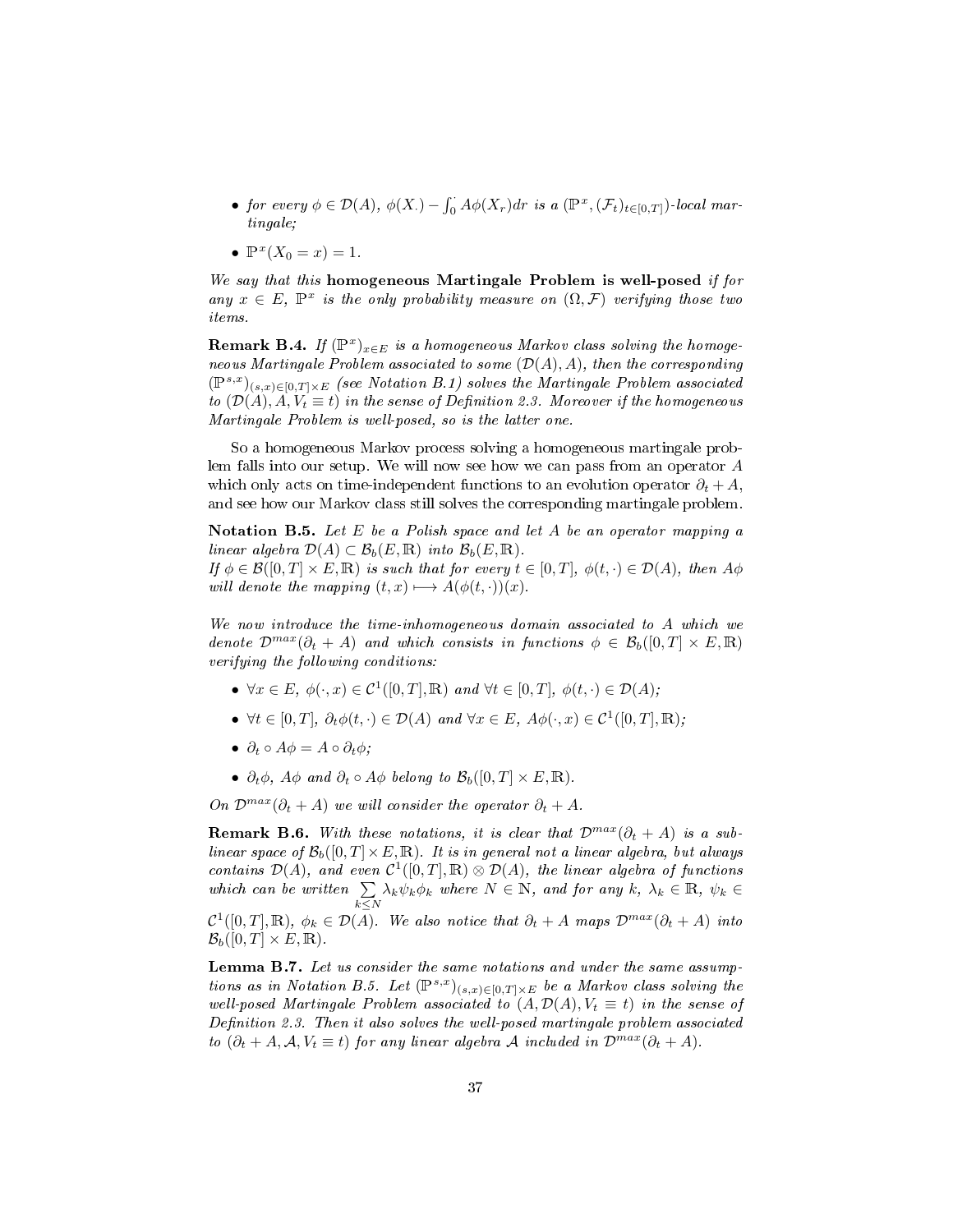*Proof.* We start by noticing that since  $\mathcal{D}(A) \subset \mathcal{B}_b(E, \mathbb{R})$  and is mapped into  $\mathcal{B}_b(E,\mathbb{R})$ , then for any  $(s,x)\in[0,T]\times E$  and  $\phi\in\mathcal{D}(A)$ ,  $M^{s,x}[\phi]$  is bounded and is therefore a martingale.

We fix  $(s, x) \in [0, T] \times E$ ,  $\phi \in \mathcal{D}^{max}(\partial_t + A)$  and  $s \leq t \leq u \leq T$  and we will show that

$$
\mathbb{E}^{s,x}\left[\phi(u,X_u) - \phi(t,X_t) - \int_t^u (\partial_t + A)\phi(r,X_r)dr\bigg|\mathcal{F}_t\right] = 0,
$$
\n(B.2)

which implies that  $\phi(\cdot, X_\cdot) - \int_s^{\cdot} (\partial_t + A) \phi(r, X_r) dr$ ,  $t \in [s, T]$  is a  $\mathbb{P}^{s,x}$ -martingale. We have

$$
\begin{array}{rcl}\n\mathbb{E}^{s,x}[\phi(u,X_u)-\phi(t,X_t)|\mathcal{F}_t] \\
= & \mathbb{E}^{s,x}[(\phi(u,X_t)-\phi(t,X_t))+(\phi(u,X_u)-\phi(u,X_t))|\mathcal{F}_t] \\
= & \mathbb{E}^{s,x}\left[\int_t^u \partial_t \phi(r,X_t)dr + \left(\int_t^u A\phi(u,X_r)dr + (M^{s,x}[\phi(u,\cdot)]_u - M^{s,x}[\phi(u,\cdot)]_t)\right)|\mathcal{F}_t\right] \\
= & \mathbb{E}^{s,x}\left[\int_t^u \partial_t \phi(r,X_t)dr + \int_t^u A\phi(u,X_r)dr|\mathcal{F}_t\right] \\
= & I_0 - I_1 + I_2,\n\end{array}
$$

where  $I_0 = \mathbb{E}^{s,x} \left[ \int_t^u \partial_t \phi(r,X_r) dr + \int_t^u A \phi(r,X_r) dr | \mathcal{F}_t \right]$ ;  $I_1 = \mathbb{E}^{s,x} \left[ \int_t^u (\partial_t \phi(r,X_r) - \partial_t \phi(r,X_t)) dr | \mathcal{F}_t \right]$  $I_2 = \mathbb{E}^{s,x} \left[ \int_t^u (A \phi(u, X_r) - A \phi(r, X_r)) dr | \mathcal{F}_t \right]$ . (B.2) will be established if one proves that  $I_1 = I_2$ . We do this below. At fixed r and  $\omega$ ,  $v \mapsto A\phi(v, X_r(\omega))$  is  $\mathcal{C}^1$ , therefore  $A\phi(u, X_r(\omega)) - A\phi(r, X_r(\omega)) =$  $\int_r^u \partial_t A \phi(v, X_r(\omega)) dv$  and  $I_2 = \mathbb{E}^{s,x} \left[ \int_t^u \int_r^u \partial_t A \phi(v, X_r) dv dr \right] \mathcal{F}_t \right]$ . Then  $I_1 =$  $\mathbb{E}^{s,x}\left[\int_t^u\int_t^r A\partial_t\phi(r,X_v)dvdr|\mathcal{F}_t\right]+\mathbb{E}^{s,x}\left[\int_t^u(M^{s,x}[\partial_t\phi(r,\cdot)]_r-M^{s,x}[\partial_t\phi(r,\cdot)]_t)dr|\mathcal{F}_t\right].$ Since  $\partial_t \phi$  and  $A\partial_t \phi$  are bounded,  $M^{s,x}[\partial_t \phi(r,\cdot)]_r(\omega)$  is uniformly bounded in  $(r, \omega)$ , so by Fubini's theorem for conditional expectations we have

$$
\begin{array}{rcl}\n\mathbb{E}^{s,x}[\int_t^u (M^{s,x}[\partial_t \phi(r,\cdot)]_r - M^{s,x}[\partial_t \phi(r,\cdot)]_t) dr | \mathcal{F}_t] \\
= & \int_t^u \mathbb{E}^{s,x} [M^{s,x}[\partial_t \phi(r,\cdot)]_r - M^{s,x}[\partial_t \phi(r,\cdot)]_t | \mathcal{F}_t] dr \\
= & 0.\n\end{array} \tag{B.3}
$$

Finally since  $\partial_t A \phi = A \partial_t \phi$  and again by Fubini's theorem for conditional expectations, we have  $\mathbb{E}^{s,x} \left[ \int_t^u \int_r^u \partial_t A \phi(v,X_r) dv dr | \mathcal{F}_t \right] = \mathbb{E}^{s,x} \left[ \int_t^u \int_t^r A \partial_t \phi(r,X_v) dv dr | \mathcal{F}_t \right]$ so  $I_1 = I_2$  which concludes the proof.

In conclusion we can state the following.

Corollary B.8. Given a homogeneous Markov class  $(\mathbb{P}^x)_{x \in E}$  solving a wellposed homogeneous Martingale Problem associated to some  $(\mathcal{D}(A), A)$ , there exists a Markov class  $(\mathbb{P}^{s,x})_{(s,x)\in[0,T]\times E}$  which transition function is measurable in time and such that for any algebra A included in  $\mathcal{D}^{max}(\partial_t+A)$ ,  $(\mathbb{P}^{s,x})_{(s,x)\in[0,T]\times E}$ solves the well-posed Martingale Problem associated to  $(\partial_t + A, \mathcal{A}, V_t \equiv t)$  in the sense of Definition 2.3.

### References

[1] C. D. Aliprantis and K. C. Border. *Infinite-dimensional analysis*. Springer-Verlag, Berlin, second edition, 1999. A hitchhiker's guide.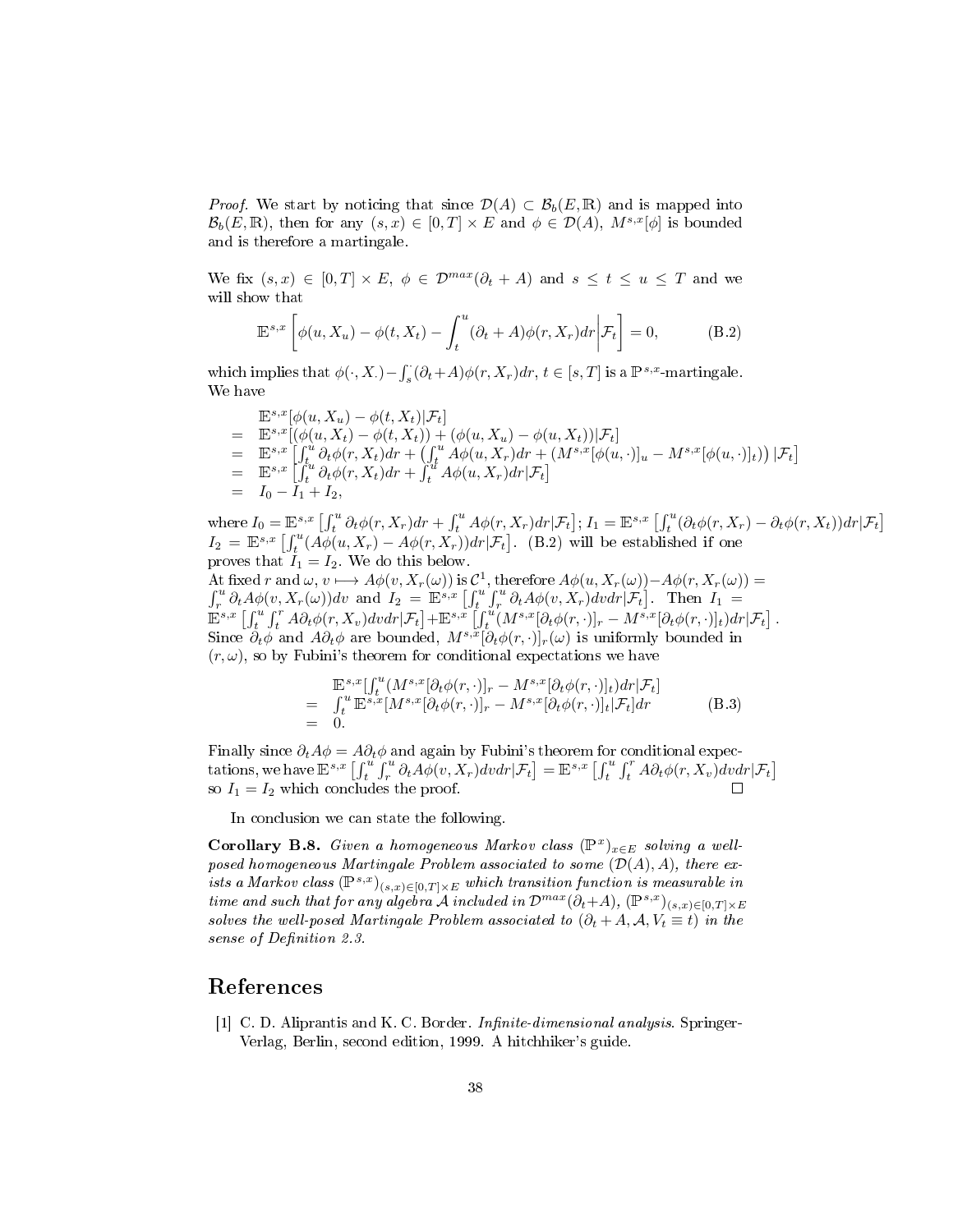- [2] D. G. Aronson. Bounds for the fundamental solution of a parabolic equation. Bull. Amer. Math. Soc., 73:890-896, 1967.
- [3] D. Bakry, I. Gentil, and M. Ledoux. Analysis and geometry of Markov  $diffusion\ operators, volume\ 348. Springer Science & Business Media, 2013.$
- [4] V. Bally, E. Pardoux, and L. Stoica. Backward stochastic differential equations associated to a symmetric Markov process. Potential Anal., 22(1):17-60, 2005.
- [5] G. Barles, R. Buckdahn, and E. Pardoux. Backward stochastic differential equations and integral-partial differential equations. Stochastics: An International Journal of Probability and Stochastic Processes,  $60(1-2):57-83$ , 1997.
- [6] G. Barles and E. Lesigne. SDE, BSDE and PDE. In Backward stochastic differential equations (Paris, 1995–1996), volume 364 of Pitman Res. Notes *Math. Ser.*, pages  $47-80$ . Longman, Harlow, 1997.
- [7] A. Barrasso and F. Russo. Backward Stochastic Differential Equations with no driving martingale, Markov processes and associated Pseudo Partial Differential Equations. 2017. Preprint, hal-01431559, v2.
- [8] J.M. Bismut. Conjugate convex functions in optimal stochastic control. J. Math. Anal. Appl.,  $44:384-404$ , 1973.
- [9] G. Da Prato and J. Zabczyk. Stochastic equations in infinite dimensions, volume 152 of Encyclopedia of Mathematics and its Applications. Cambridge University Press, Cambridge, second edition, 2014.
- [10] F. Delarue and R. Diel. Rough paths and 1d SDE with a time dependent distributional drift: application to polymers. Probab. Theory Related  $Fields, 165(1-2):1-63, 2016.$
- [11] C. Dellacherie and P.-A. Meyer. Probabilités et potentiel, volume A. Hermann, Paris, 1975. Chapitres I à IV.
- [12] C. Dellacherie and P.-A. Meyer. Probabilités et potentiel. Chapitres XII-XVI. Publications de l'Institut de Mathématiques de l'Université de Strasbourg [Publications of the Mathematical Institute of the University of Strasbourg], XIX. Hermann, Paris, second edition, 1987. Théorie des processus de Markov. [Theory of Markov processes].
- [13] E. Di Nezza, G. Palatucci, and E. Valdinoci. Hitchhiker's guide to the fractional Sobolev spaces. *Bull. Sci. Math.*,  $136(5):521-573$ , 2012.
- [14] E. B. Dynkin. Markov processes and related problems of analysis, volume 54 of London Mathematical Society Lecture Note Series. Cambridge University Press, Cambridge-New York, 1982.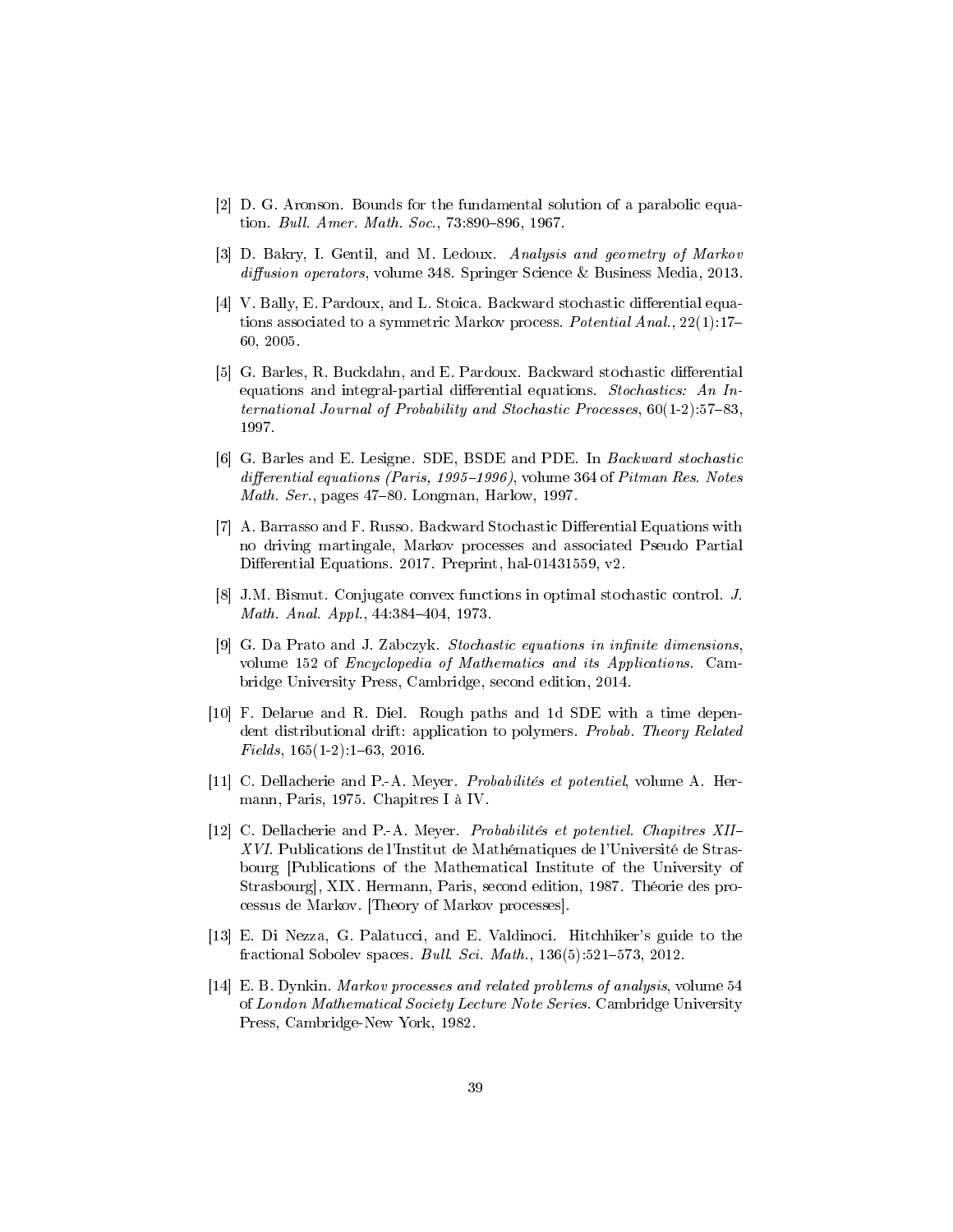- [15] N. El Karoui, S. Peng, and M. C. Quenez. Backward stochastic differential equations in finance. *Mathematical finance*,  $7(1):1-71$ , 1997.
- [16] S. N. Ethier and T. G. Kurtz. Markov processes. Wiley Series in Probability and Mathematical Statistics: Probability and Mathematical Statistics. John Wiley & Sons, Inc., New York, 1986. Characterization and convergence.
- [17] F. Flandoli, E. Issoglio, and F. Russo. Multidimensional stochastic differential equations with distributional drift. Trans. Amer. Math. Soc., 369(3):1665-1688, 2017.
- [18] F. Flandoli, F. Russo, and J. Wolf. Some SDEs with distributional drift. I. General calculus. Osaka J. Math.,  $40(2):493-542$ , 2003.
- [19] F. Flandoli, F. Russo, and J. Wolf. Some SDEs with distributional drift. II. Lyons-Zheng structure, Itô's formula and semimartingale characterization. Random Oper. Stochastic Equations,  $12(2)$ :145-184, 2004.
- [20] M. Fuhrman and G. Tessitore. Nonlinear Kolmogorov equations in infinite dimensional spaces: the backward stochastic differential equations approach and applications to optimal control. Ann. Probab.,  $30(3):1397-1465$ , 2002.
- [21] M. Fukushima, Y. Oshima, and M. Takeda. *Dirichlet forms and symmetric* Markov processes, volume 19 of de Gruyter Studies in Mathematics. Walter de Gruyter & Co., Berlin, 1994.
- [22] W. Hoh. Pseudo differential operators generating markov processes. Habilitations-schrift, Universität Bielefeld, 1998.
- [23] E. P. Hsu. Stochastic analysis on manifolds, volume 38. American Mathematical Soc., 2002.
- [24] E. Issoglio and S. Jing. Forward-Backward SDEs with distributional coef ficients. preprint -  $ArXiv 2016 (arXiv:1605.01558)$ .
- [25] N. Jacob. Pseudo differential operators and Markov processes. Vol. I. Imperial College Press, London, 2001. Fourier analysis and semigroups.
- [26] N. Jacob. Pseudo differential operators  $\mathcal C$  Markov processes. Vol. II. Imperial College Press, London, 2002. Generators and their potential theory.
- [27] N. Jacob. Pseudo Differential Operators & Markov Processes: Markov Processes And Applications, volume 3. Imperial College Press, 2005.
- [28] J. Jacod. Calcul stochastique et problèmes de martingales, volume 714 of Lecture Notes in Mathematics. Springer, Berlin, 1979.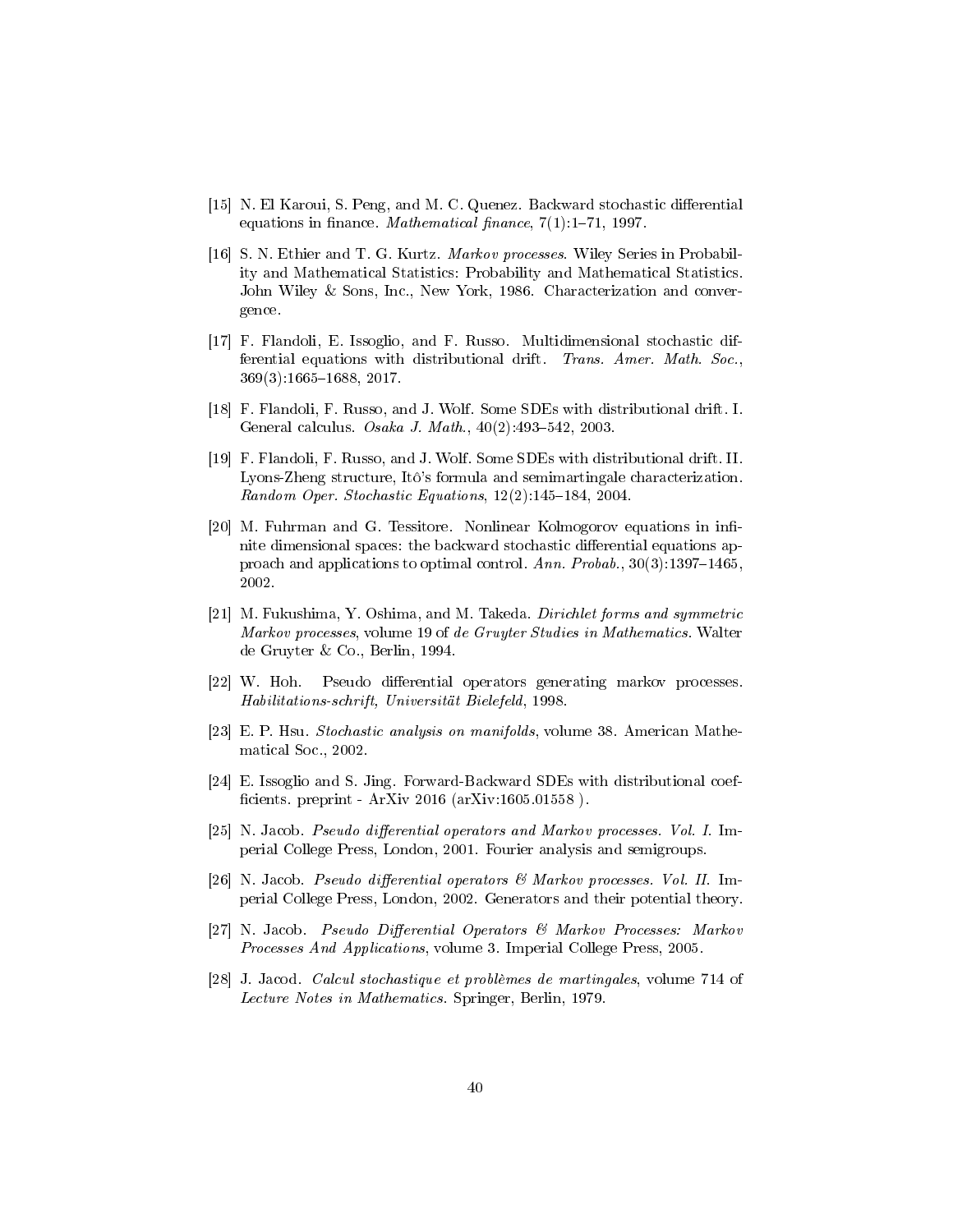- [29] J. Jacod and A. N. Shiryaev. Limit theorems for stochastic processes, volume 288 of Grundlehren der Mathematischen Wissenschaften [Fundamental Principles of Mathematical Sciences]. Springer-Verlag, Berlin, second edition, 2003.
- [30] J. Jost. Riemannian Geometry and Geometric Analysis. Berlin, Heidelberg: Springer Berlin Heidelberg, 2011.
- [31] T. Klimsiak. Semi-Dirichlet forms, Feynman-Kac functionals and the Cauchy problem for semilinear parabolic equations. J. Funct. Anal.,  $268(5):1205-1240, 2015.$
- [32] G. Liang, T. Lyons, and Z. Qian. Backward stochastic dynamics on a filtered probability space. Ann. Probab.,  $39(4):1422-1448$ , 2011.
- [33] P.A. Meyer. Séminaire de Probabilités, X. Lecture Notes in Mathematics, Vol. 511. Springer-Verlag, Berlin-New York, 1976. Tenu à l'Université de Strasbourg, Strasbourg. Première partie (année universitaire 1974/1975). Seconde partie: Théorie des intégrales stochastiques (année universitaire 1974/1975). Exposés supplémentaires, Edité par P. A. Meyer.
- [34] É. Pardoux and S. Peng. Adapted solution of a backward stochastic differential equation. Systems Control Lett.,  $14(1):55-61$ , 1990.
- [35] É. Pardoux and S. Peng. Backward stochastic differential equations and quasilinear parabolic partial differential equations. In Stochastic partial differential equations and their applications (Charlotte,  $NC$ , 1991), volume 176 of Lecture Notes in Control and Inform. Sci., pages 200–217. Springer, Berlin, 1992.
- [36] E. Pardoux and A. Rășcanu. Stochastic differential equations, backward  $SDEs$ , partial differential equations, volume 69 of  $Stochastic$  Modelling and Applied Probability. Springer, Cham, 2014.
- [37] S. Peng. Probabilistic interpretation for systems of quasilinear parabolic partial differential equations. Stochastics Stochastics Rep.,  $37(1-2):61-74$ , 1991.
- [38] J.P. Roth. Opérateurs dissipatifs et semi-groupes dans les espaces de fonctions continues. Ann. Inst. Fourier (Grenoble),  $26(4)$ :ix,  $1-97$ , 1976.
- [39] F. Russo and G. Trutnau. Some parabolic PDEs whose drift is an irregular random noise in space. Ann. Probab.,  $35(6):2213-2262$ , 2007.
- [40] F. Russo and L. Wurzer. Elliptic PDEs with distributional drift and backward SDEs driven by a càdlàg martingale with random terminal time. To appear in Stochastics and Dynamics., 2015. arXiv:1407.3218v2.
- [41] D. W. Stroock. Diffusion processes associated with Lévy generators.  $Z$ . Wahrscheinlichkeitstheorie und Verw. Gebiete, 32(3):209–244, 1975.